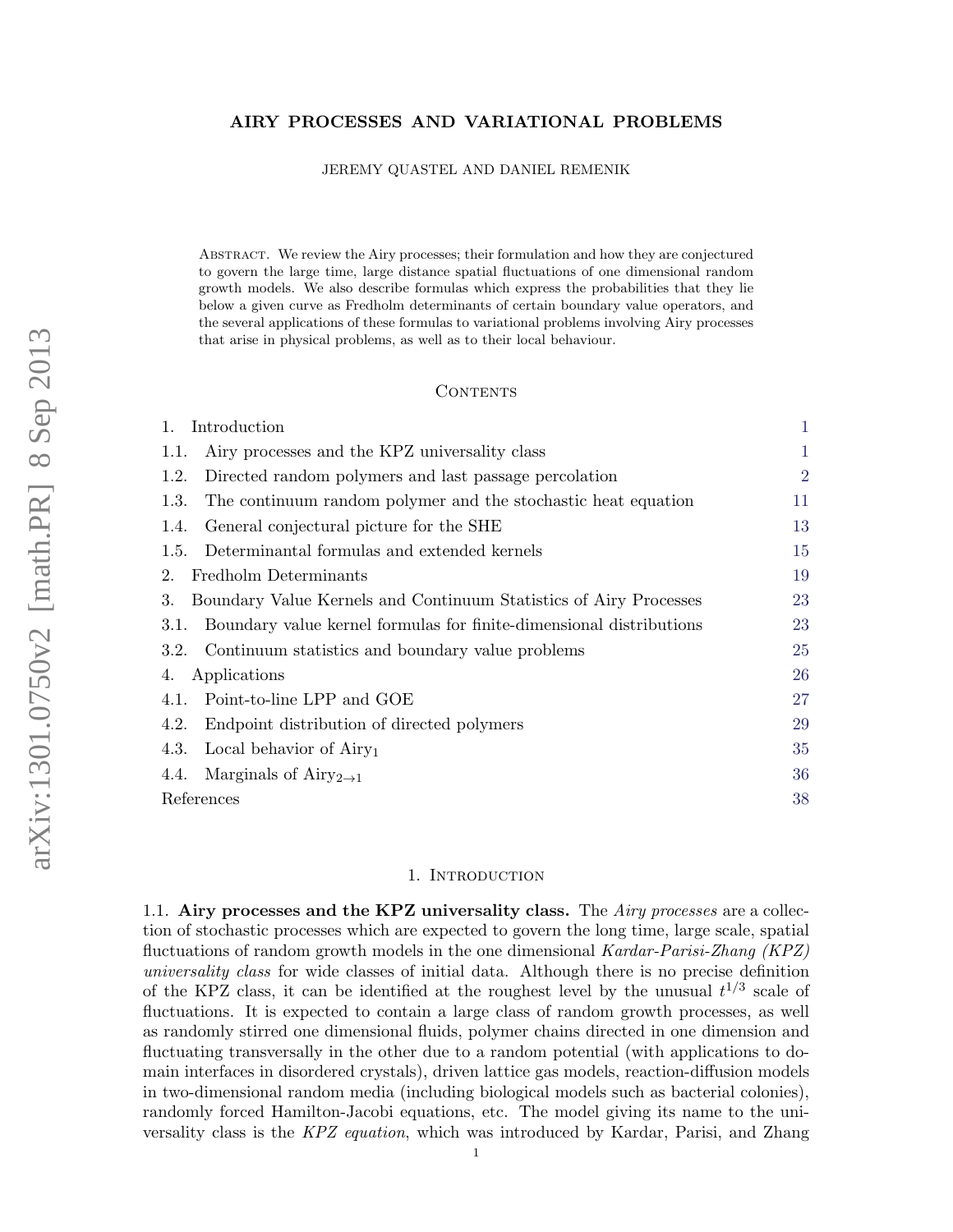[\[KPZ86\]](#page-39-0) as a model of randomly growing interfaces, and is given by

$$
\partial_t h = -\frac{1}{2} (\partial_x h)^2 + \frac{1}{2} \partial_x^2 h + \xi,
$$

where  $\xi(t,x)$  is Gaussian space-time white noise,  $\mathbb{E}(\xi(t,x)\xi(s,y)) = \delta_{s=t}\delta_{x=y}$ .

A combination of non-rigorous methods (renormalization, mode-coupling, replicas) and mathematical breakthroughs on a few special models has led to very precise predictions of universal scaling exponents and exact statistical distributions describing the long time properties. These predictions have been repeatedly confirmed through Monte-Carlo simulation as well as experiments; in particular, recent spectacular experiments on turbulent liquid crystals by Takeuchi and Sano [\[TS10;](#page-40-0) [TS12\]](#page-40-1) have been able to even confirm some of the predicted fluctuation statistics in a physical system.

The conjectural picture that has developed is that the universality class is divided into subuniversality classes which depend on the class of initial data (or boundary conditions), but not on other details of the particular models. There are three classes of initial data which stand out because of their self-similarity properties: Dirac  $\delta_0$ , corresponding to curved, or droplet type initial data; 0, corresponding to growth off a flat substrate; and  $e^{B(x)}$  where  $B(x)$  is a two sided Brownian motion, corresponding to growth in equilibrium. As we will see later, each of these three classes correspond to concrete initial (or boundary) conditions for the discrete models in the KPZ class. In addition to these three basic initial data, there are three non-homogeneous subuniversality classes corresponding roughly to starting with one of the basic three on one side of the origin, and another on the other side. For one specific discrete model (last passage percolation or, equivalently, the totally asymmetric exclusion process) the asymptotic spatial fluctuations have been computed exactly for these six basic classes of initial data, and are given by the Airy processes: the three basic Airy processes,  $Airy_2$ ,  $Airy_1$  and  $Airy_{stat}$ , and the crossover Airy processes  $Airy_{2\rightarrow1}$ , Airy<sub>2→BM</sub> and Airy<sub>1→BM</sub>. Although these processes have been proved to arise as the limiting spatial fluctuations only for one model (and actually several others in the case of the Airy<sub>2</sub> process), as a consequence of the universality conjecture for the KPZ class it is expected that the same should hold for the other models in the class.

The purpose of this review is two-fold. First, we will explain in detail in the introduction the conjectural picture that we have just sketched from two different points of view: last passage percolation (or, more generally, directed random polymers) and the KPZ equation (or, more precisely, the stochastic heat equation). Along the way we will survey known results for these models.

Our second purpose is to survey a collection of results for the Airy processes which express the probability that they lie below a given curve as Fredholm determinants of certain boundary value operators. These expressions have turned out to be very useful in obtaining some exact distributions through certain variational formulas, and in addition have allowed one to study some local properties of these processes. This will be the subject of Sections [2-](#page-18-0)[4,](#page-25-0)

Acknowledgments. JQ was supported by the Natural Science and Engineering Research Council of Canada. DR was supported by Fondecyt Grant 1120309 and Conicyt Basal-CMM. The authors thank an anonymous referee for many useful suggestions.

## <span id="page-1-0"></span>1.2. Directed random polymers and last passage percolation.

1.2.1. Polymers. Consider the following model of a directed polymer in a random environment. A polymer path is an up-right path  $\pi = (\pi_0, \pi_1, \dots)$  in  $(\mathbb{Z}_+)^2$  started at the origin, that is,  $\pi_0 = (0,0)$  and  $\pi_k - \pi_{k-1} \in \{(1,0), (0,1)\}$  (see Figure [1a\)](#page-5-0). On  $(\mathbb{Z}_{+})^2$  we place a collection of independent random weights  $\{\omega_{i,j}\}_{i,j>0}$ . The *energy* of a polymer path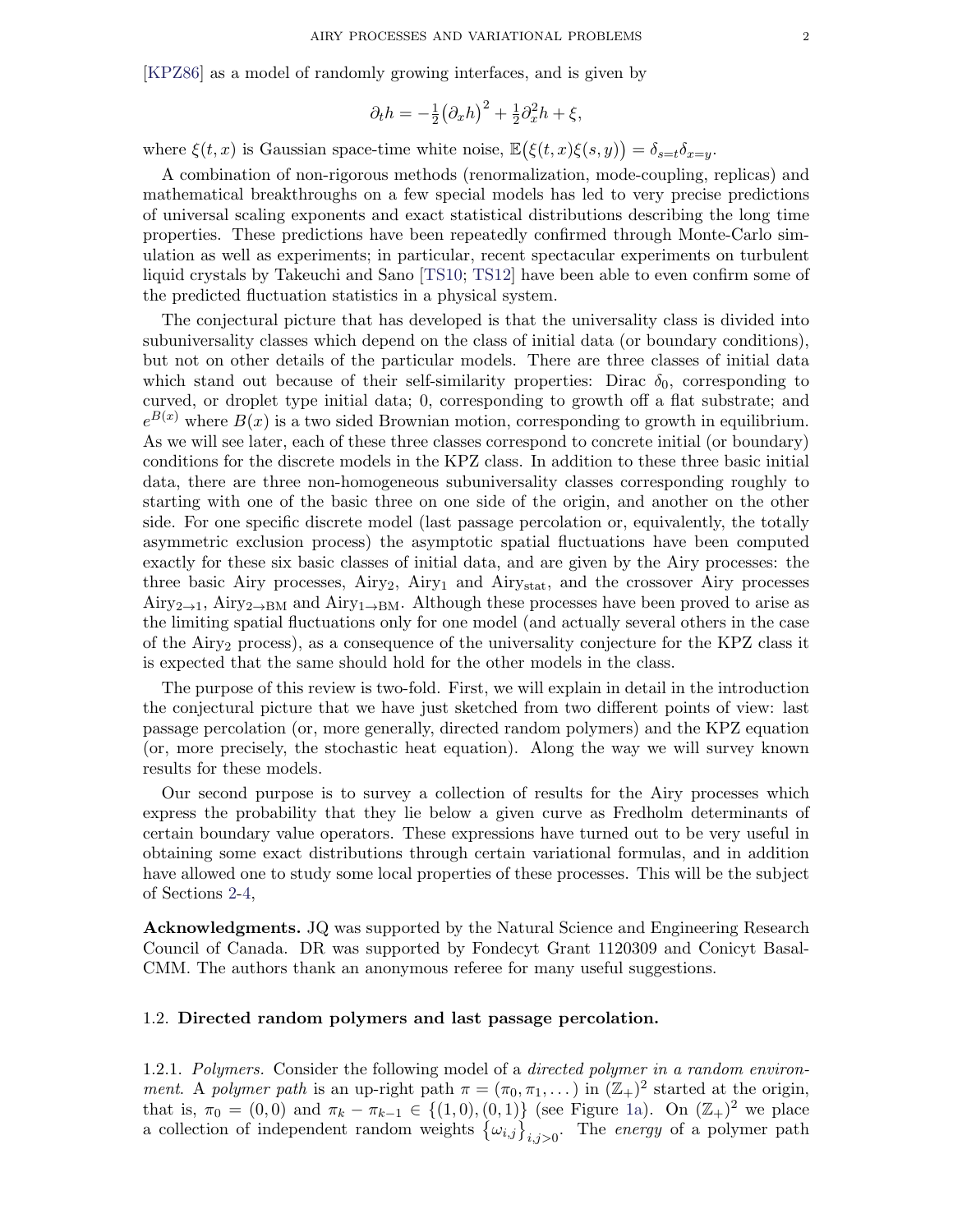segment  $\pi$  of length N is

$$
H_N(\pi) = -\sum_{k=1}^N \omega_{\pi_k}
$$

.

We define the *weight* of such a polymer path segment as

<span id="page-2-4"></span>(1.1) 
$$
W_N(\pi) = e^{-\beta H_N(\pi)} = e^{\beta \sum_{k=1}^N \omega_{\pi_k}}
$$

for some fixed  $\beta > 0$  which is known as the *inverse temperature* of the model. Let  $\Pi_{M,N}$ denote the set of up-right paths going from the origin to  $(M, N) \in (\mathbb{Z}_+)^2$ . If we restrict our attention to such paths then we talk about a *point-to-point polymer*, defined through the following path measure on  $\Pi_{M,N}$ :

<span id="page-2-0"></span>(1.2) 
$$
Q_{M,N}^{\text{point}}(\pi) = \frac{1}{Z^{\text{point}}(M,N)} W_{M+N}(\pi)
$$

The normalizing constant

$$
Z^{\rm point}(M,N)=\sum_{\pi\in\Pi_{M,N}}W_{M+N}(\pi)
$$

is known as the point-to-point partition function. Similarly, if we consider all possible paths of length  $2N$  then we talk about a *point-to-line polymer*, defined through the following path measure on  $\bigcup_{k=-N,\dots,N} \Pi_{N+k,N-k}$  (that is, all paths of length 2N):

<span id="page-2-1"></span>(1.3) 
$$
Q_N^{\text{line}}(\pi) = \frac{1}{Z^{\text{line}}(N)} W_{2N}(\pi),
$$

with the *point-to-line* partition function

$$
Z^{\text{line}}(N) = \sum_{k=-N}^{N} Z^{\text{point}}(N+k, N-k).
$$

A main quantity of interest in each case is the *free energy*, defined as the logarithm of the partition function. In the point-to-line case, another important quantity of interest is the position of the endpoint of the randomly chosen path, which we will denote by  $\kappa_N$ . It is widely believed that these quantities should satisfy the scalings

<span id="page-2-2"></span>(1.4) 
$$
\log(Z^{\text{point}}(N,N)) \sim a_2 N + b_2 N^{\chi} \zeta_2,
$$

<span id="page-2-3"></span>(1.5) 
$$
\log(Z^{\text{line}}(N)) \sim a_1 N + b_1 N^{\chi} \zeta_1,
$$

<span id="page-2-5"></span>
$$
\kappa_N \sim N^{\xi} \mathcal{T}
$$

as  $N \to \infty$ , where the constants  $a_1, a_2$  and  $b_1, b_2$  may depend on the distribution of the  $\omega_{i,j}$  and  $\beta$ , but  $\zeta_1, \zeta_2$  and  $\mathcal T$  should be universal up to some fairly generic assumptions on the  $\omega_{i,j}$ 's, while the fluctuation exponent

$$
\chi = 1/3
$$

and wandering exponent

$$
\xi = 2/3.
$$

Here, and in the rest of this article, whenever we write a relation like

$$
Z_N \sim a N + b N^\kappa \zeta
$$

as  $N \to \infty$ , what we mean is that

$$
\lim_{N \to \infty} \mathbb{P}\bigg(\frac{Z_N - aN}{bN^{\kappa}} \le m\bigg) = \mathbb{P}(\zeta \le m).
$$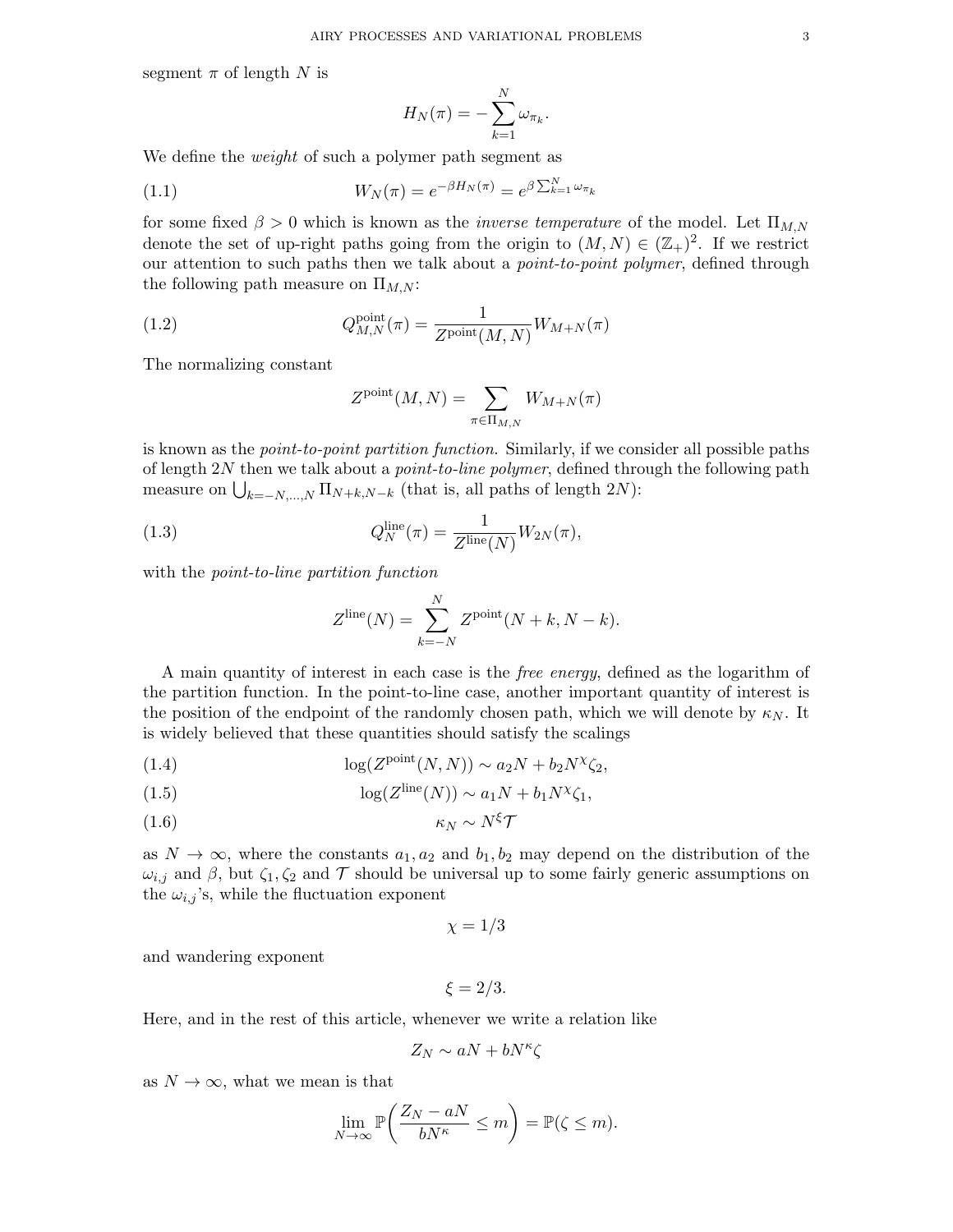One can also have higher,  $d+1$  dimensional versions of the model, with the paths directed in one dimension, and wandering in the other d. In all dimensions the scaling exponents  $\chi$ and  $\xi$  are conjectured to satisfy the KPZ scaling relation

<span id="page-3-0"></span>
$$
\chi = 2\xi - 1,
$$

while the universality of the limiting distributions is unclear except in  $d = 1$ . For recent progress on [\(1.7\)](#page-3-0), see [\[Cha12;](#page-38-0) [AD11;](#page-37-1) [AD12\]](#page-37-2).

Although there are few results available in the general case described above, the zerotemperature limit  $\beta \to \infty$ , known as *last passage percolation*, is very well understood, at least for some specific choices of the environment variables  $\omega_{i,j}$ . Before introducing this model, we will briefly introduce the Tracy-Widom distributions from random matrix theory, which will, somewhat surprisingly, play an important role in the sequel.

<span id="page-3-2"></span>1.2.2. Tracy-Widom distributions. We will restrict our attention to the distributions arising from the Gaussian Unitary Ensemble (GUE) and the Gaussian Orthogonal Ensemble (GOE), although these are by no means the only distributions coming from random matrix theory which appear in the study of models in the KPZ universality class. The reader can consult [\[Meh91;](#page-39-1) [AGZ10\]](#page-37-3) for good expositions on random matrix theory.

We start with the unitary case. Let  $\mathcal{N}(a, b)$  denote a Gaussian random variable with mean a and variance b. An  $N \times N$  GUE matrix is an (complex-valued) Hermitian matrix mean a and variance b. An  $N \times N$  GUE matrix is an (complex-valued) Hermitian matrix <br>A such that  $A_{i,j} = \mathcal{N}(0, N/\sqrt{2}) + i\mathcal{N}(0, N/\sqrt{2})$  for  $i > j$  and  $A_{i,i} = \mathcal{N}(0, N)$ . Here we assume that all the Gaussian variables appearing in the different entries are independent (subject to the Hermitian condition). The variance normalization by  $N$  was chosen here to make the connection with models in the KPZ class more transparent. An alternative way to describe the Gaussian Unitary Ensemble is as the probability measure on the space of  $N \times N$  Hermitian matrices A with density (with respect to the Lebesgue measure on the  $N^2$  independent parameters corresponding to the real entries on the diagonal and the real and imaginary components of the entries above the diagonal)

$$
\frac{1}{Z_N}e^{-\frac{1}{2N}\operatorname{tr} A^2}
$$

for some normalization constant  $Z_N$ . If  $\lambda_1^N, \ldots, \lambda_N^N$  are the eigenvalues of such a matrix, then the Wigner semicircle law states that the empirical eigenvalue density  $N^{-1} \sum_{i=1}^{N} \delta_{\lambda_i^N}$ has approximately a semicircle distribution on the interval  $[-2N, 2N]$ . The Tracy-Widom GUE distribution [\[TW94\]](#page-40-2) arises from studying the fluctuations of the eigenvalues of a GUE matrix at the edge of the spectrum: if we denote by  $\lambda_{\text{GUE}}^{\text{max}}(N)$  the largest eigenvalue of an  $N \times N$  GUE matrix then [\[TW94\]](#page-40-2)

$$
\lambda_{\text{GUE}}^{\text{max}}(N) \sim 2N + N^{1/3} \zeta_2
$$

as  $N \to \infty$ , where  $\zeta_2$  has the GUE Tracy-Widom distribution, which is defined as follows:

<span id="page-3-1"></span>(1.8) 
$$
F_{\text{GUE}}(s) := \mathbb{P}(\zeta_2 \le s) = \det(I - P_s K_{\text{Ai}} P_s)_{L^2(\mathbb{R})},
$$

where  $K_{\rm Ai}$  is the Airy kernel

<span id="page-3-3"></span>(1.9) 
$$
K_{\mathrm{Ai}}(x,y) = \int_0^\infty d\lambda \, \mathrm{Ai}(x+\lambda) \, \mathrm{Ai}(y+\lambda),
$$

Ai(·) is the Airy function,  $P_a$  denotes the projection onto the interval  $(a, \infty)$ , and the determinant means the Fredholm determinant on the Hilbert space  $L^2(\mathbb{R})$ . We will talk at length about the Airy kernel and related operators in later sections, so for now we will postpone the discussion. Fredholm determinants can be regarded as the natural generalization of the usual determinant to operators on infinite dimensional spaces. We will review their definition and properties in Section [2.](#page-18-0) Since these determinants will appear often during the rest of this introduction, the reader who is not familiar with them may want to read Section [2](#page-18-0) before continuing.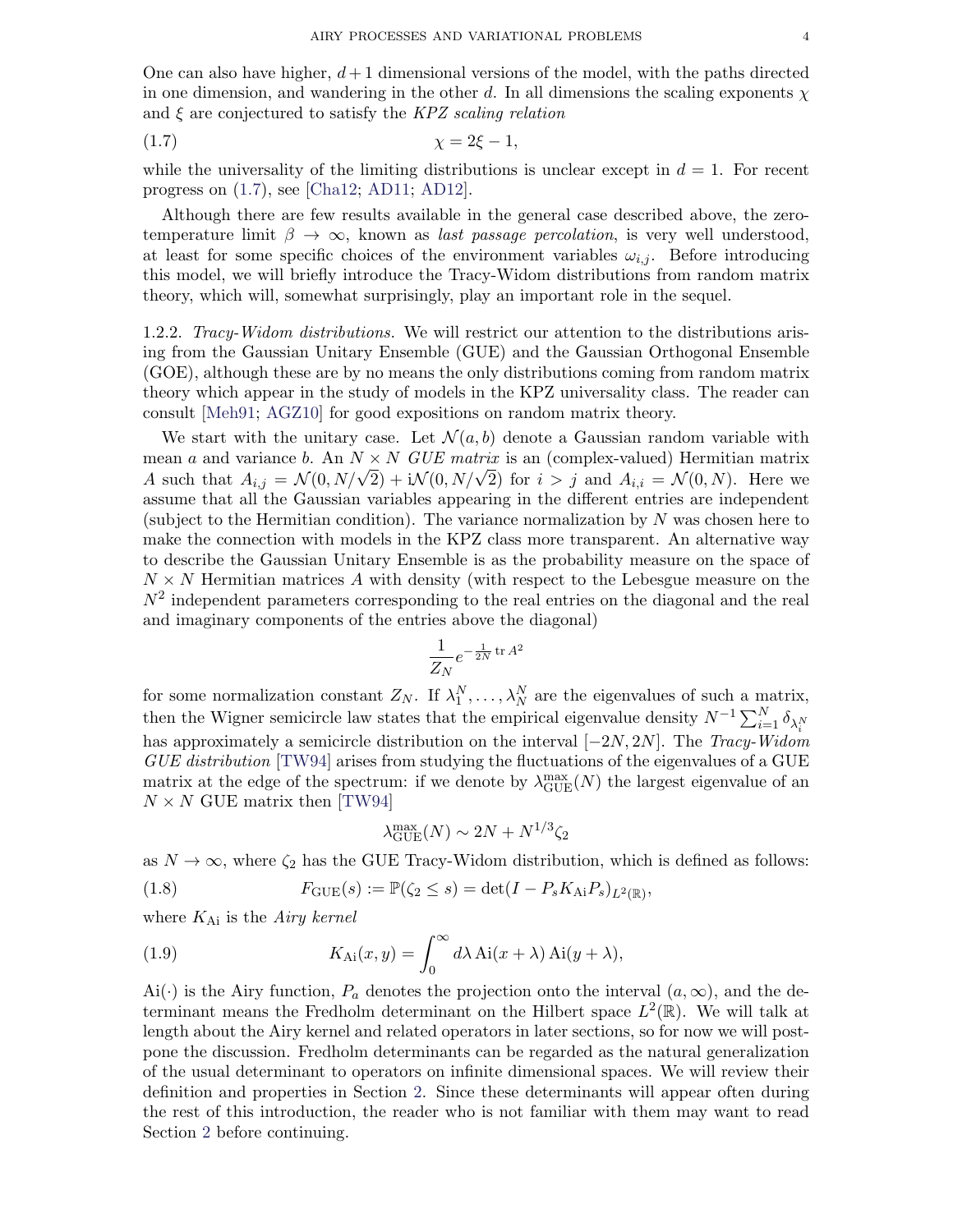Before continuing to the  $F_{GOE}$  we quickly note that one of the key contributions of Tracy and Widom [\[TW94\]](#page-40-2) was to connect [\(1.8\)](#page-3-1) to integrable systems. Let  $q(s)$  be the Hastings-McLeod solution of the Painlevé II equation

<span id="page-4-4"></span>(1.10) 
$$
q''(s) = 2q(s)^3 + sq(s),
$$

defined by the additional boundary condition

<span id="page-4-5"></span>(1.11) 
$$
q(s) \sim \text{Ai}(s) \quad \text{as } s \to \infty.
$$

Then

$$
F_{\text{GUE}}(s) = e^{-\int_s^\infty dx (x-s)^2 q^2(x)}.
$$

The story for the Gaussian Orthogonal Ensemble is similar. An  $N \times N$  GOE matrix is a (real-valued) symmetric matrix A such that  $A_{i,j} = \mathcal{N}(0, N)$  for  $i > j$  and  $A_{i,i} = \mathcal{N}(0, N)$  $\mathcal{N}(0,\sqrt{2N})$ , where as before we assume that all the Gaussian variables appearing in the different entries are independent (subject to the symmetry condition). Analogously to the GUE case, the Gaussian Orthogonal Ensemble can be regarded as the probability measure on the space of  $N \times N$  real symmetric matrices A with density

$$
\frac{1}{Z_N}e^{-\frac{1}{4N}\operatorname{tr} A^2}
$$

for some normalization constant  $Z_N$ . As for the GUE, the Wigner semicircle law states that the empirical eigenvalue density for the GOE has approximately a semicircle distribution on the interval  $[-2N, 2N]$ . The fluctuations of the spectrum at its edge now give rise to the *Tracy-Widom GOE distribution*: we denote by  $\lambda_{\text{GOE}}^{\text{max}}(N)$  the largest eigenvalue of an  $N \times N$  GOE matrix, then [\[TW96\]](#page-40-3)

$$
\lambda_{\rm GOE}^{\rm max}(N) \sim 2N + N^{1/3} \zeta_1
$$

as  $N \to \infty$ , where  $\zeta_1$  has the GOE Tracy-Widom distribution, defined as

(1.12) 
$$
F_{GOE}(s) := \mathbb{P}(\zeta_1 \leq m) = \det(I - P_0 B_s P_0)_{L^2(\mathbb{R})},
$$

where  $B_s$  is the kernel

<span id="page-4-0"></span>(1.13) 
$$
B_s(x, y) = Ai(x + y + s).
$$

This Fredholm determinant formula for  $F_{GOE}$  is essentially due to [\[Sas05\]](#page-40-4), and was proved in [\[FS05\]](#page-39-2). The original formula derived by Tracy and Widom is

<span id="page-4-3"></span>(1.14) 
$$
F_{\text{GOE}}(s) = e^{-\frac{1}{2}\int_s^{\infty} dx q(x)} \sqrt{F_{\text{GUE}}(s)}
$$

with  $q$  as above.

<span id="page-4-1"></span>1.2.3. Last passage percolation. We come back now to our discussion about directed random polymers, and in particular their zero-temperature limit. We will restrict the discussion to geometric last passage percolation (LPP), where one considers a family  $\{\omega_{i,j}\}_{i,j>0}$ of independent geometric random variables with parameter q (i.e.  $\mathbb{P}(\omega_{i,j} = k) = q(1-q)^k$ for  $k \geq 0$ ). For convenience we also set for now  $\omega_{i,j} = 0$  if i or j is 0. As  $\beta \to \infty$ , the random path measures in [\(1.2\)](#page-2-0) and [\(1.3\)](#page-2-1) assign an increasingly larger mass to the path  $\pi$  of length  $K > 0$  which maximizes the weight  $W_K(\pi)$ . In the limit, the path measures  $Q_{M,N}^{\text{point}}$  and  $Q_N^{\text{line}}$  concentrate on the maximizing path, and the quantities which play the role of the free energy are the point-to-point last passage time,

$$
L^{\text{point}}(M,N) = \max_{\pi \in \Pi_{M,N}} \sum_{i=0}^{M+N} \omega_{\pi_i}
$$

and the point-to-line last passage time by

<span id="page-4-2"></span>(1.15) 
$$
L^{\text{line}}(N) = \max_{k=-N,...,N} L^{\text{point}}(N+k, N-k).
$$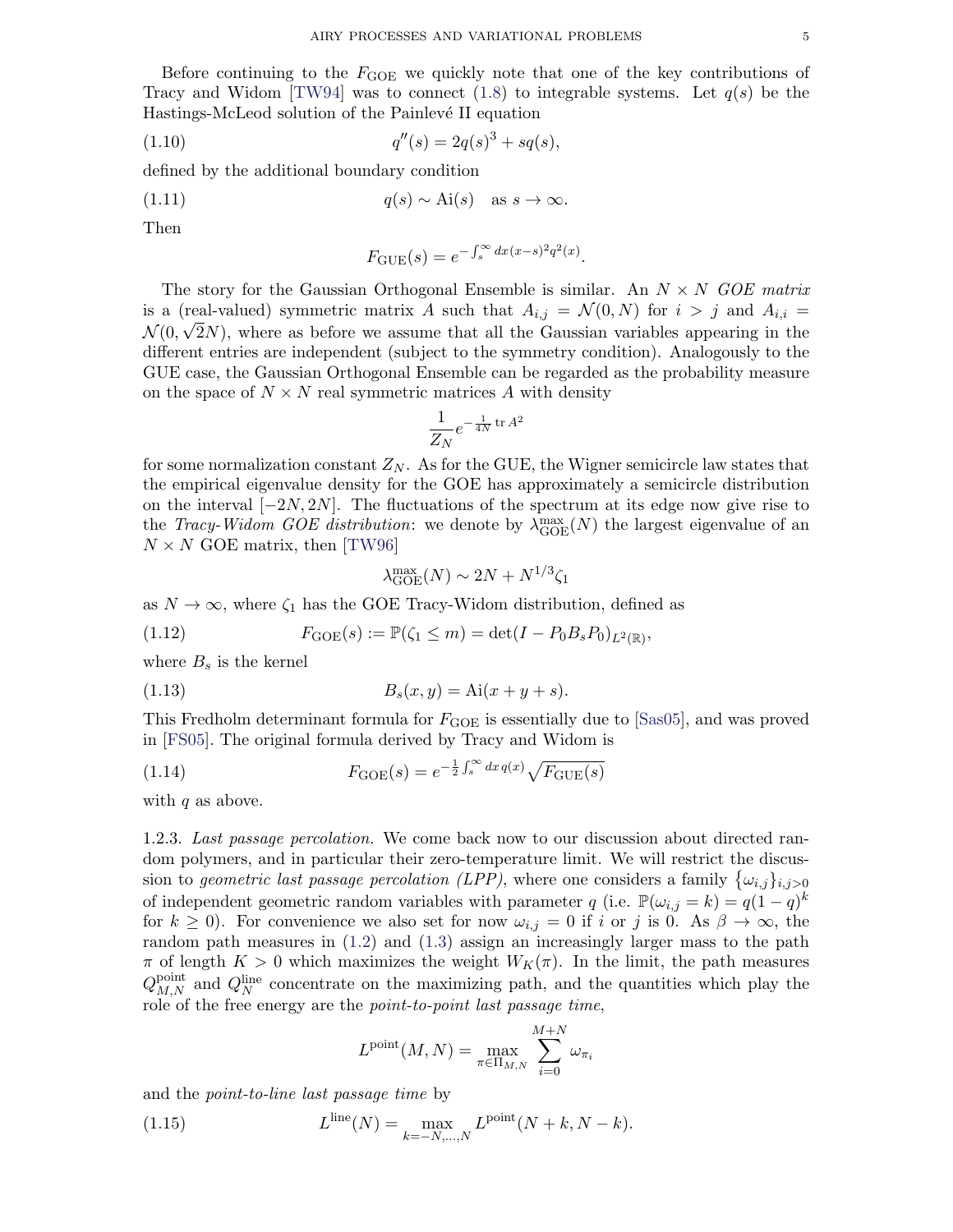<span id="page-5-0"></span>

FIGURE 1. (a) A polymer/LPP path  $\pi$  connecting the origin to  $(M, N)$ . (b) Time s and space u axes in LPP.

Observe that these last passage times are random, as they depend on the random environment defined by the  $\omega_{i,j}$ .

The breakthrough, which in a sense got the whole field started, was the surprising 1999 result by Baik, Deift, and Johansson [\[BDJ99\]](#page-37-4) which proved that the asymptotic fluctuations of the longest increasing subsequence of a random permutation have the Tracy-Widom GUE distribution. There is an intimate (and simple) connection between this model and LPP which we will not discuss, instead we will state the companion result by Johansson [\[Joh00\]](#page-39-3) for the point-to-point LPP case:

<span id="page-5-1"></span>(1.16) 
$$
L^{\text{point}}(N, N) \sim c_1 N + c_2 N^{1/3} \zeta_2,
$$

where  $c_1, c_2$  are some explicit constants which depend only on q and can be found in [\[Joh00\]](#page-39-3) and  $\zeta_2$  has the Tracy-Widom GUE distribution. A similar result holds for point-to-line LPP. The longest increasing subsequence version goes back to Baik and Rains [\[BR01\]](#page-37-5), while the analogue for LPP which we state here was first proved in [\[BFPS07\]](#page-38-1) (see also [\[Sas05;](#page-40-4) [BFP07\]](#page-38-2)):

<span id="page-5-2"></span>(1.17) 
$$
L^{\text{line}}(N) \sim c_1' N + c_2' N^{1/3} \zeta_1,
$$

where  $\zeta_1$  now has the GOE Tracy-Widom distribution.

The reason why these exact results (and others we will discuss below) can be obtained for geometric last passage percolation and other related models is that LPP has an extremely rich algebraic structure which allows one to write explicit formulas for the distribution of the last passage times. The algebraic structure arises from regarding the model as a randomly growing Young tableau, where the cell  $(i, j)$  is added at time  $L^{\text{point}}(i, j)$ . This shift of perspective relates the problem to the representation theory of the symmetric group, and in particular to the Robinson-Schensted-Knuth (RSK) correspondence, which is the main combinatorial tool used in [\[Joh00\]](#page-39-3) to prove the following remarkable formula:

$$
\mathbb{P}(L^{\text{point}}(M,N)\leq s)=\det(I-P_sK_N^{\text{Meix}}P_s)_{L^2(\mathbb{R})}
$$

for  $M \leq N$ , where the *Meixner kernel*  $K_N^{\text{Meix}}$  is given by

$$
K_N^{\text{Meix}}(x, y) = \frac{\kappa_N}{\kappa_{N-1}} \frac{p_N(x) p_{N-1}(y) - p_{N-1}(x) p_N(y)}{x - y} \sqrt{w(x) w(y)},
$$

 $w(x) = {M-N+x \choose x}$ , and the functions  $p_N(x)$  are the normalized Meixner polynomials, i.e., the normalized family of discrete orthogonal polynomials  $p_N(x)$  with respect to the weight  $w(x)$ , with  $p_N(x)$  of degree N and leading coefficient  $\kappa_N$ . A non-trivial asymptotic analysis of this kernel allowed Johansson to deduce that the above Fredholm determinant converges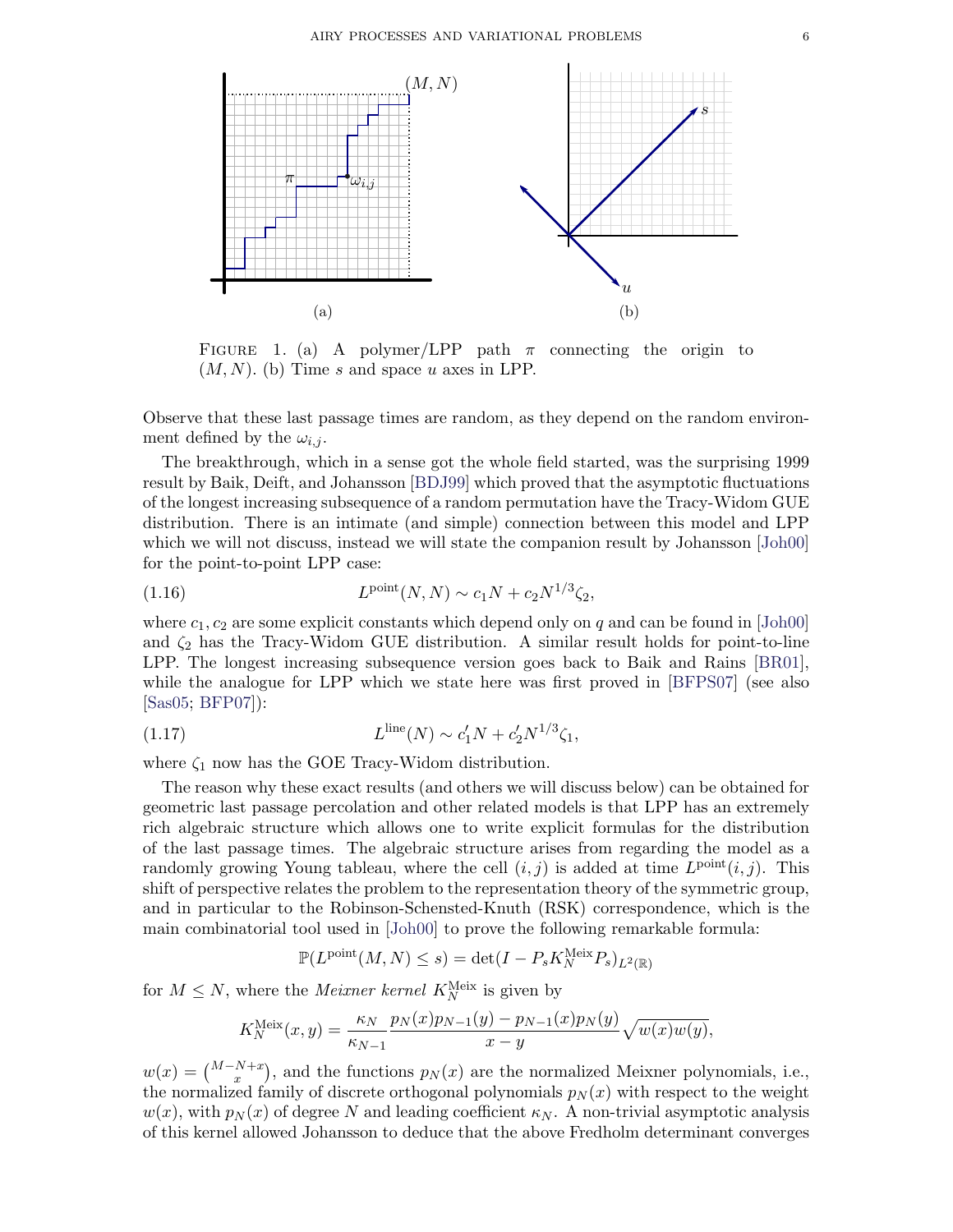as  $N \to \infty$  to the Fredholm determinant appearing in the definition [\(1.8\)](#page-3-1) of the Tracy-Widom GUE distribution. A more detailed discussion of these facts is beyond the scope of this review; what the reader should keep from this discussion is that the exact results which we are discussing depend crucially on what is usually referred to as *exact solvability* or integrability: the availabilty of (extremely non-trivial) exact formulas for quantities of interest. These formulas arise from the very rich algebraic structure present in some (but by no means all) models in the KPZ class. For a recent survey on this subject see [\[BG12\]](#page-37-6).

As part of the general KPZ universality conjecture, one expects that [\(1.16\)](#page-5-1) and [\(1.17\)](#page-5-2) hold not only for LPP, but in general for any  $\beta > 0$ . In other words, the belief is that in [\(1.4\)](#page-2-2) and [\(1.5\)](#page-2-3), the random variables  $\zeta_2$  and  $\zeta_1$  have respectively the Tracy-Widom GUE and GOE distributions. There has been only partial progress in proving this conjecture for point-to-point directed polymers (and virtually none in the point-to-line case), the difficulty lying in the lack of exact solvability. Versions of this conjecture have been proved for two related models in the point-to-point case: the continuum random polymer in [\[ACQ11\]](#page-37-7) (building on results of [\[TW08a;](#page-40-5) [TW08b;](#page-40-6) [TW09\]](#page-40-7)) and the semi-discrete polymer of O'Connell and Yor in [\[BC11;](#page-37-8) [BCF12\]](#page-37-9) (see also [\[O'C12\]](#page-39-4)). In the setting of discrete directed random polymers, [\[COSZ11\]](#page-38-3) showed that if the weights are chosen so that  $-w_{i,j}$ is distributed as the logarithm of a Gamma random variable with parameter  $\theta_i + \hat{\theta}_j$  (for some fixed  $\theta_i$ 's and  $\hat{\theta}_j$ 's) then the model is exactly solvable in the sense explained above. This was later used in [\[BCR13\]](#page-38-4) to prove that the asymptotic fluctuations of the free energy of the point-to-point polymer (at least for low enough temperature) have the conjectured Tracy-Widom GUE distribution.

<span id="page-6-2"></span>1.2.4. Spatial fluctuations and the Airy processes. The Airy processes arise from LPP when we look not only at the fluctuations of the free energy at a single site, but instead at several sites. To this end, we define the rescaled point-to-point process  $u \mapsto H_N^{\text{point}}$  $_{N}^{\text{point}}(u)$  by linearly interpolating the values given by scaling  $L^{point}(M, N)$  through the relation

<span id="page-6-4"></span>(1.18) 
$$
L^{\text{point}}(N+u, N-u) = c_1 N + c_2 N^{1/3} H_N^{\text{point}}(c_3 N^{-2/3} u)
$$

for  $u = -N, \ldots, N$ , where the constants  $c_i$  have explicit expressions which depend only on  $q$  and can be found in [\[Joh03\]](#page-39-5). Observe that this corresponds to looking at the free energy at a line of slope  $-1$  passing through  $(N, N)$ . The limiting behavior of  $H_N^{\text{point}}$  $\frac{\text{point}}{N}$  is described by the Airy<sub>2</sub> process  $A_2$  (minus a parabola, see Theorem [1.1\)](#page-7-0). This process was introduced by Prähofer and Spohn [\[PS02\]](#page-40-8), and is defined through its finite-dimensional distributions, which are given by a Fredholm determinant formula: given  $x_0, \ldots, x_n \in \mathbb{R}$ and  $u_1 < \cdots < u_n$  in  $\mathbb{R}$ ,

<span id="page-6-1"></span>
$$
(1.19) \qquad \mathbb{P}(\mathcal{A}_2(u_1) \leq x_1, \dots, \mathcal{A}_2(u_n) \leq x_n) = \det(I - f^{1/2} K_{\rm Ai}^{\rm ext} f^{1/2})_{L^2(\{u_1, \dots, u_n\} \times \mathbb{R})},
$$

where we have counting measure on  $\{u_1, \ldots, u_n\}$  and Lebesgue measure on  $\mathbb{R}$ , f is defined on  $\{u_1, \ldots, u_n\} \times \mathbb{R}$  by

<span id="page-6-0"></span>
$$
f(u_j, x) = \mathbf{1}_{x \in (x_j, \infty)},
$$

and the extended Airy kernel [\[PS02;](#page-40-8) [FNH99;](#page-39-6) [Mac94\]](#page-39-7) is defined by

<span id="page-6-3"></span>(1.21) 
$$
K_{\text{Ai}}^{\text{ext}}(u,\xi;u',\xi') = \begin{cases} \int_0^\infty d\lambda \, e^{-\lambda(u-u')} \, \text{Ai}(\xi+\lambda) \, \text{Ai}(\xi'+\lambda), & \text{if } u \ge u' \\ -\int_{-\infty}^0 d\lambda \, e^{-\lambda(u-u')} \, \text{Ai}(\xi+\lambda) \, \text{Ai}(\xi'+\lambda), & \text{if } u < u'. \end{cases}
$$

Although it is not obvious from the definition, the  $Airy<sub>2</sub>$  process is stationary (this will become clear in Section [3.1\)](#page-22-1), and as should be expected from [\(1.16\)](#page-5-1),  $\mathbb{P}(\mathcal{A}_2(u) \leq m)$  $F_{GUE}(m)$  for all u. There is a close connection, which we will explain in Section [1.5,](#page-14-0) between the Airy kernel  $K_{\text{Ai}}$  appearing in the definition [\(1.8\)](#page-3-1) of the Tracy-Widom GUE distribution and the extended kernel  $K_{\rm Ai}^{\rm ext}$ .

The precise result linking the point-to-point LPP spatial fluctuations to the  $Airy<sub>2</sub>$  process is due to Johansson (see also [\[PS02\]](#page-40-8)):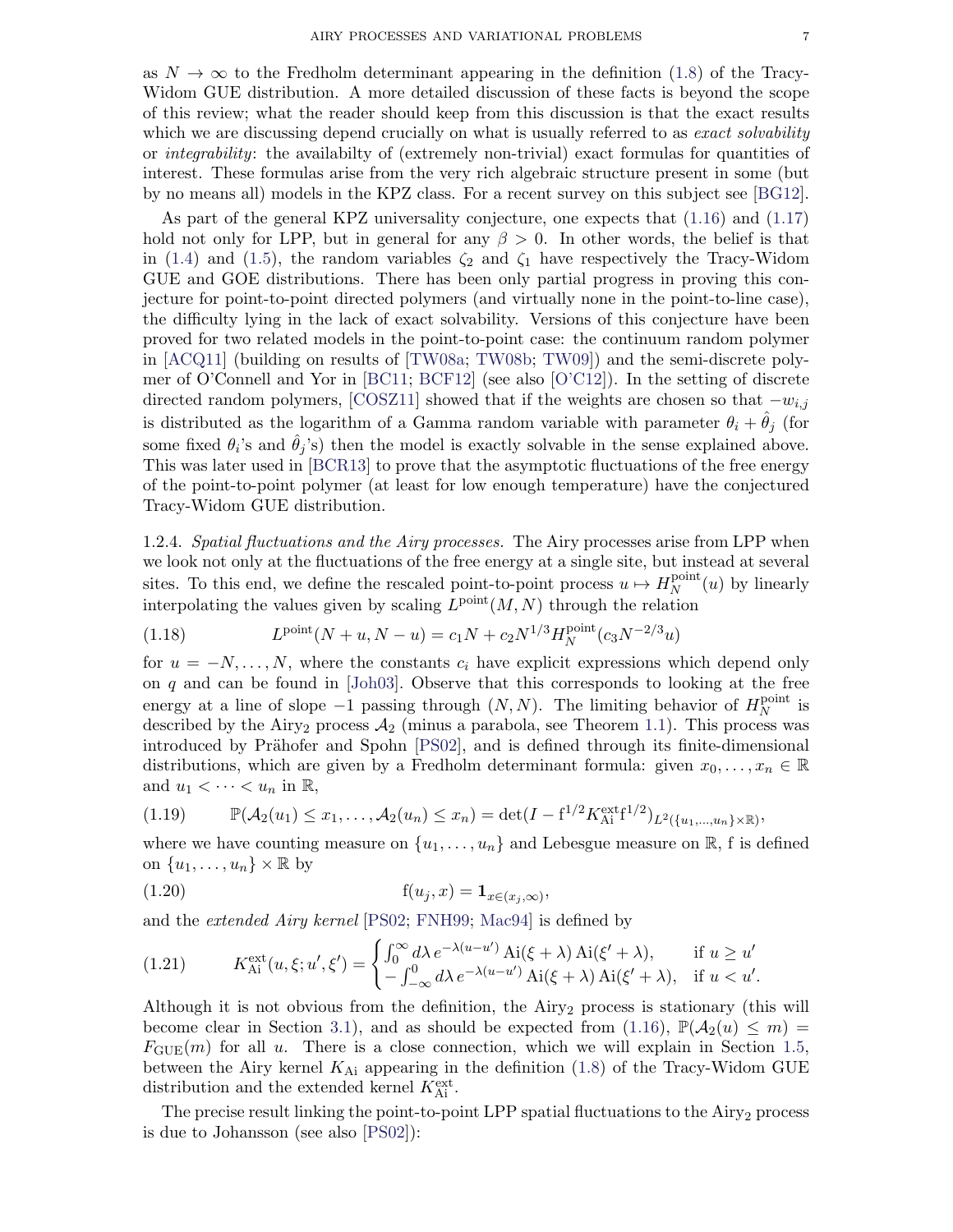<span id="page-7-0"></span>**Theorem 1.1** (Johansson [\[Joh03\]](#page-39-5)). There is a continuous version of  $A_2$ , and

$$
H_N^{\text{point}}(u) \xrightarrow[N \to \infty]{} A_2(u) - u^2
$$

in distribution in the topology of uniform convergence of continuous functions on compact sets.

In the LPP picture, the "time" variable (which we will denote by  $s$ ) flows in the  $(1, 1)$ direction of the plane, while "space" (which, as above, we will denote by  $u$ ) corresponds to the direction  $(1, -1)$  (see Figure [1b\)](#page-5-0). In this sense, Theorem [1.1](#page-7-0) describes the spatial fluctuations of the point-to-point last passage times as time  $s \to \infty$ .

One can think of extending the LPP model to paths starting at  $s = 0$  with any space coordinate, i.e., paths which start at any point of the form  $(k, -k)$ ,  $k \in \mathbb{Z}$ . To recover point-to-point LPP one simply sets  $\omega_{i,j} = 0$  whenever  $i \leq 0$  or  $j \leq 0$ , which is easily seen to be equivalent (from the point of view of last passage times) to forcing our paths to start at the origin. In this sense, point-to-point LPP and the  $Airy<sub>2</sub>$  process correspond to the  $\delta_0$  (also known as *delta, narrow wedge* or *curved*) initial data (see Figure [2a\)](#page-8-0). Note that in this case we only assign positive weights to sites such that  $s > |u|$ . To recover the flat, stationary and mixed initial data which we introduced earlier, we need to assign weights to sites such that  $s \leq |u|$ .

<span id="page-7-1"></span>Remark 1.2. The results for the flat, stationary and mixed initial data have been proved in settings which differ slightly from the one introduced here. To avoid additional notation and complications, we will state the results on the present setting. We refer the reader to the corresponding references for more details on the differences. In the case of multipoint results, one can translate between the various settings by using the slow decorrelation result proved of [\[Fer08;](#page-39-8) [CFP12\]](#page-38-5), as done in [\[BFP10;](#page-37-10) [CFP10\]](#page-38-6).

We start with the *flat* initial data. It corresponds to extending the weights  $\omega_{i,j}$  to be independent geometric random variables with parameter q whenever  $i + j > 0$  and setting  $\omega_{i,j} = 0$  otherwise (see Figure [2b\)](#page-8-0). This corresponds to letting our paths start at any site in the line  $s = 0$  but not attach any additional weights along that line, which explains the name flat. The corresponding point-to-line rescaled process may be defined as follows: first we extend the definition of last passage times to accomodate the flat initial data,

$$
L_{\text{flat}}^{\text{point}}(M, N) = \max_{i \in \mathbb{Z}} \max_{\pi \in \Pi_{(i, -i) \to (M, N)}} \sum_{j=0}^{2i + M + N} \omega_{\pi_j}
$$

with self-explanatory notation, and then we define the rescaled process  $u \mapsto H_N^{\text{line}}(u)$  by linearly interpolating the values given the relation

$$
L_{\text{flat}}^{\text{point}}(N+u, N-u) = c_1 N + c_2 N^{1/3} H_N^{\text{line}}(c_3 N^{-2/3} u)
$$

for  $u = -N, \ldots, N$ . The flat initial data gives rise to the Airy<sub>1</sub> process  $\mathcal{A}_1$ , which was introduced by Sasamoto [\[Sas05\]](#page-40-4), and is defined through its finite-dimensional distributions,

<span id="page-7-2"></span>
$$
(1.22) \qquad \mathbb{P}(\mathcal{A}_1(u_1) \leq \xi_1, \ldots, \mathcal{A}_1(u_n) \leq \xi_n) = \det(I - fK_1^{\text{ext}}f)_{L^2(\{u_1, \ldots, u_n\} \times \mathbb{R})},
$$

with f as in  $(1.20)$  and

<span id="page-7-3"></span>
$$
(1.23) \quad K_1^{\text{ext}}(u,\xi;u',\xi') = -\frac{1}{\sqrt{4\pi(u'-u)}} \exp\left(-\frac{(\xi'-\xi)^2}{4(u'-u)}\right) \mathbf{1}_{u'>u} + \text{Ai}(\xi+\xi'+(u'-u)^2) \exp\left((u'-u)(\xi+\xi') + \frac{2}{3}(u'-u)^3\right).
$$

The Airy<sub>1</sub> process is stationary, and as should be expected from  $(1.17)$ , its marginals are given by the Tracy-Widom GOE distribution:  $\mathbb{P}(\mathcal{A}_1(u) \leq m) = F_{GOE}(2m)$  for all u.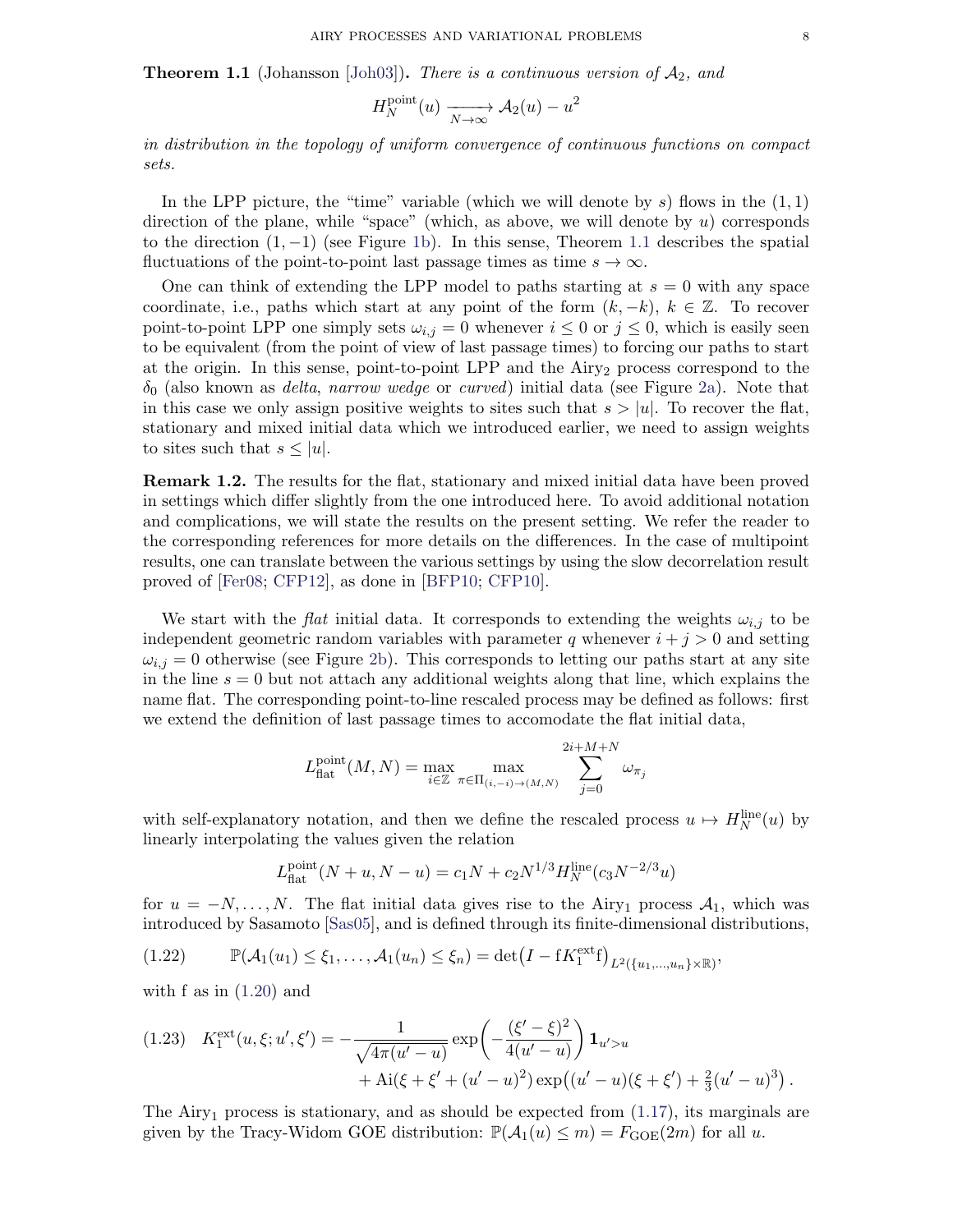<span id="page-8-0"></span>

Figure 2. Schematic representation of the LPP models with asymptotic spatial fluctuations given by: (a)  $Airy_2$ ; (b)  $Airy_1$ ; (c)  $Airy_{stat}$ .

Theorem 1.3 ([\[BFPS07;](#page-38-1) [BFP07;](#page-38-2) [BFS08a\]](#page-38-7)).

$$
H_N^{\text{line}}(u) \xrightarrow[N \to \infty]{} 2^{1/3} \mathcal{A}_1(2^{-2/3}u)
$$

in the sense of convergence of finite-dimensional distributions (on a slightly different setting than the one presented here, see Remark [1.2\)](#page-7-1).

The powers of  $2^{1/3}$  in the above limit should be regarded as an arbitrary normalization (in fact, one could have defined the  $Airy_1$  process as this scaled version of it). The appearence of these factors has to do with the fact that the natural scaling in the definition of these quantities differs between random matrix models and models such as LPP or directed polymers (as, for instance, in [\(1.25\)](#page-10-1) below). See Section 2 of [\[CQR13\]](#page-38-8) for a related discussion.

The *stationary* initial data is slightly more cumbersome to introduce. The name stationary comes from the fact that for the closely related totally asymmetric exclusion process (TASEP), this initial condition corresponds to starting with particles placed according to a product Bernoulli measure with parameter  $1/2$ , which is stationary for the process. Translated to LPP, this initial condition corresponds to the following. Let  $(S_n)_{n\in\mathbb{Z}}$  be the path of a double-sided simple random walk on  $\mathbb Z$  with  $S_0 = 0$ , which we assume to be independent of the weights  $\omega_{i,j}$ . We rotate this random walk path by an angle of  $-\pi/4$  and then put it along the s = 0 line by defining the (random) discrete curve  $\gamma_0 = \left\{ \left( \frac{1}{2}(S(i)+i), \frac{1}{2} \right) \right\}$  $\frac{1}{2}(S(i)-i)$ ,  $i \in \mathbb{Z}$ . We then extend the weights  $\omega_{i,j}$  to be independent geometric random variables with parameter q whenever  $(i, j)$  lies above  $\gamma_0$  and  $\omega_{i,j} = 0$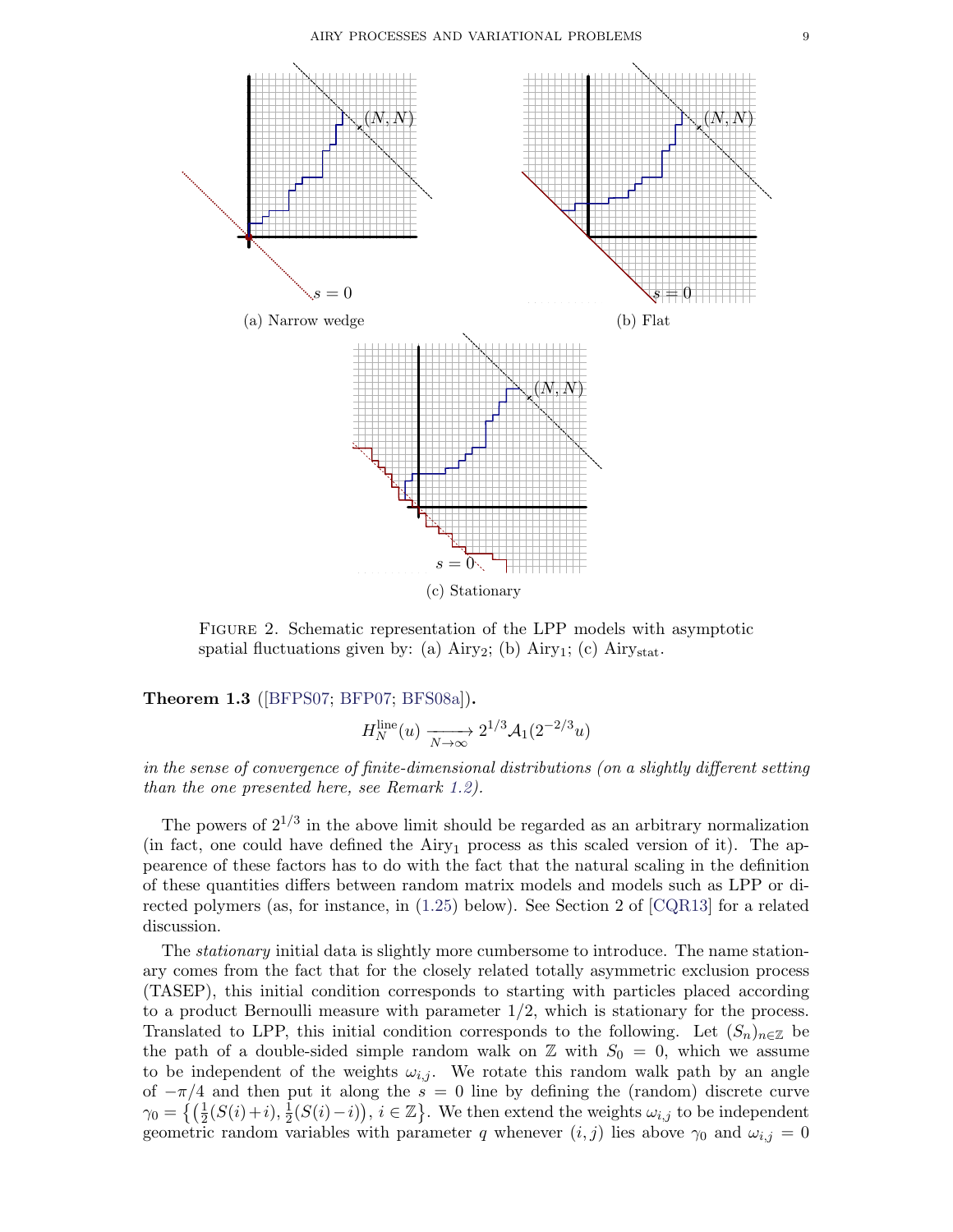otherwise (see Figure [2c\)](#page-8-0). The corresponding stationary rescaled process  $H_N^{\text{stat}}(u)$  can be defined analogously to the previous cases, by maximizing over paths starting at  $\gamma_0$  and going to the anti-diagonal line passing through  $(N, N)$ . It gives rise to the Airy<sub>stat</sub> process  $\mathcal{A}_{\text{stat}}$ . Its definition is also given in terms of finite-dimensional distributions involving Fredholm determinants, but the formulas are a lot more cumbersome. We will not need the exact formulas, so we refer the reader to [\[BFP10\]](#page-37-10) for the details. Despite its name,  $A_{\text{stat}}$  is not stationary as a process. In fact, due to the connection with stationary TASEP,  $A_{\text{stat}}$  is just a standard double-sided Brownian motion, but with a non-trivial random height shift at the origin given by the Baik-Rains distribution, see [\[BR00\]](#page-37-11). The convergence result in this case is the following:

Theorem 1.4 ([\[BFP10\]](#page-37-10)).

$$
H_N^{\rm stat}(u)\xrightarrow[N\to\infty]{} \mathcal{A}_{\rm stat}(u)
$$

in the sense of convergence of finite-dimensional distributions (on a slightly different setting than the one presented here, see Remark [1.2\)](#page-7-1).

The mixed initial conditions can be obtained by placing one condition on each half of the line  $u = 0$ . We will explain how this is done in the case of the *half-flat*, or wedge $\rightarrow$ *flat* initial data, and leave the examples leading to  $A_{2\to BM}$  and  $A_{1\to BM}$  to the interested reader (see [\[BFS09;](#page-38-9) [CFP10\]](#page-38-6)). To obtain the Airy<sub>2→1</sub> process we extend the weights  $\omega_{i,j}$  to be independent geometric random variables with parameter q whenever  $i, j > 0$ , or  $i + j > 0$ with  $i < 0$ , setting  $\omega_{i,j} = 0$  for all other sites. The half-flat rescaled process  $H_N^{\text{half-line}}$  $N^{\text{half-line}}(u)$ is obtained as in the previous cases, and gives rise to the Airy<sub>2→1</sub> process  $\mathcal{A}_{2\to 1}$ . It was introduced by Borodin, Ferrari, and Sasamoto [\[BFS08b\]](#page-38-10), and is given by

$$
\mathbb{P}(\mathcal{A}_{2\to 1}(u_1)\leq \xi_1,\ldots,\mathcal{A}_{2\to 1}(u_m)\leq \xi_m)=\det\left(I-fK_{2\to 1}^{\text{ext}}f\right)_{L^2(\{u_1,\ldots,u_m\}\times\mathbb{R})},
$$

with f as in  $(1.20)$  and

<span id="page-9-0"></span>
$$
(1.24) \quad K_{2\to 1}^{\text{ext}}(u,\xi;u',\xi') = -\frac{1}{\sqrt{4\pi(\xi'-\xi)}} \exp\left(-\frac{(\tilde{\xi}'-\tilde{\xi})^2}{4(u'-u)}\right) \mathbf{1}_{u'>u} + \frac{1}{(2\pi i)^2} \int_{\gamma_+} dw \int_{\gamma_-} dz \frac{e^{w^3/3+u'w^2-\tilde{\xi}'w}}{e^{z^3/3+uz^2-\tilde{\xi}z}} \frac{2w}{(z-w)(z+w)},
$$

where  $\tilde{\xi} = \xi - u^2 \mathbf{1}_{u \leq 0}$ ,  $\tilde{\xi}' = \xi' - (u')^2 \mathbf{1}_{u' \leq 0}$  and the paths  $\gamma_+, \gamma_-$  satisfy  $-\gamma_+ \subseteq \gamma_-$  with  $\gamma_+ : e^{i\phi_+}\infty \to e^{-i\phi_+}\infty$ ,  $\gamma_- : e^{-i\phi_-}\infty \to e^{i\phi_-}\infty$  for some  $\phi_+ \in (\pi/3, \pi/2)$ ,  $\phi_- \in (\pi/2, \pi-1)$  $\phi_+$ ). As could be expected from the above description, the Airy<sub>2→1</sub> process crosses over between the Airy<sub>2</sub> and the Airy<sub>1</sub> processes in the sense that  $A_{2\to1}(u + v)$  converges to  $2^{1/3}A_1(2^{-2/3}u)$  as  $v \to \infty$  and  $A_2(u)$  when  $v \to -\infty$ . The convergence result is the following:

Theorem 1.5 ([\[BFS08b\]](#page-38-10)).

$$
H_N^{\text{half-line}}(u) - u^2 \mathbf{1}_{u \le 0} \xrightarrow[N \to \infty]{} \mathcal{A}_{2 \to 1}(u)
$$

in the sense of convergence of finite-dimensional distributions (on a slightly different setting than the one presented here, see Remark [1.2\)](#page-7-1).

Some of these results have been extended to the case where the points at which one computes the corresponding finite-dimensional distributions do not all lie in the same antidiagonal line, but instead fall in certain *space-like curves* lying close enough to such a line, see e.g. [\[BF08;](#page-38-11) [BFS08a\]](#page-38-7) for more details and [\[CFP10\]](#page-38-6) for further extensions.

From the definitions it is clear that the basic three Airy processes  $A_2$ ,  $A_1$ , and  $A_{stat}$  are invariant under  $\mathcal{A}(u) \mapsto \mathcal{A}(-u)$ , but the mixed cases are not.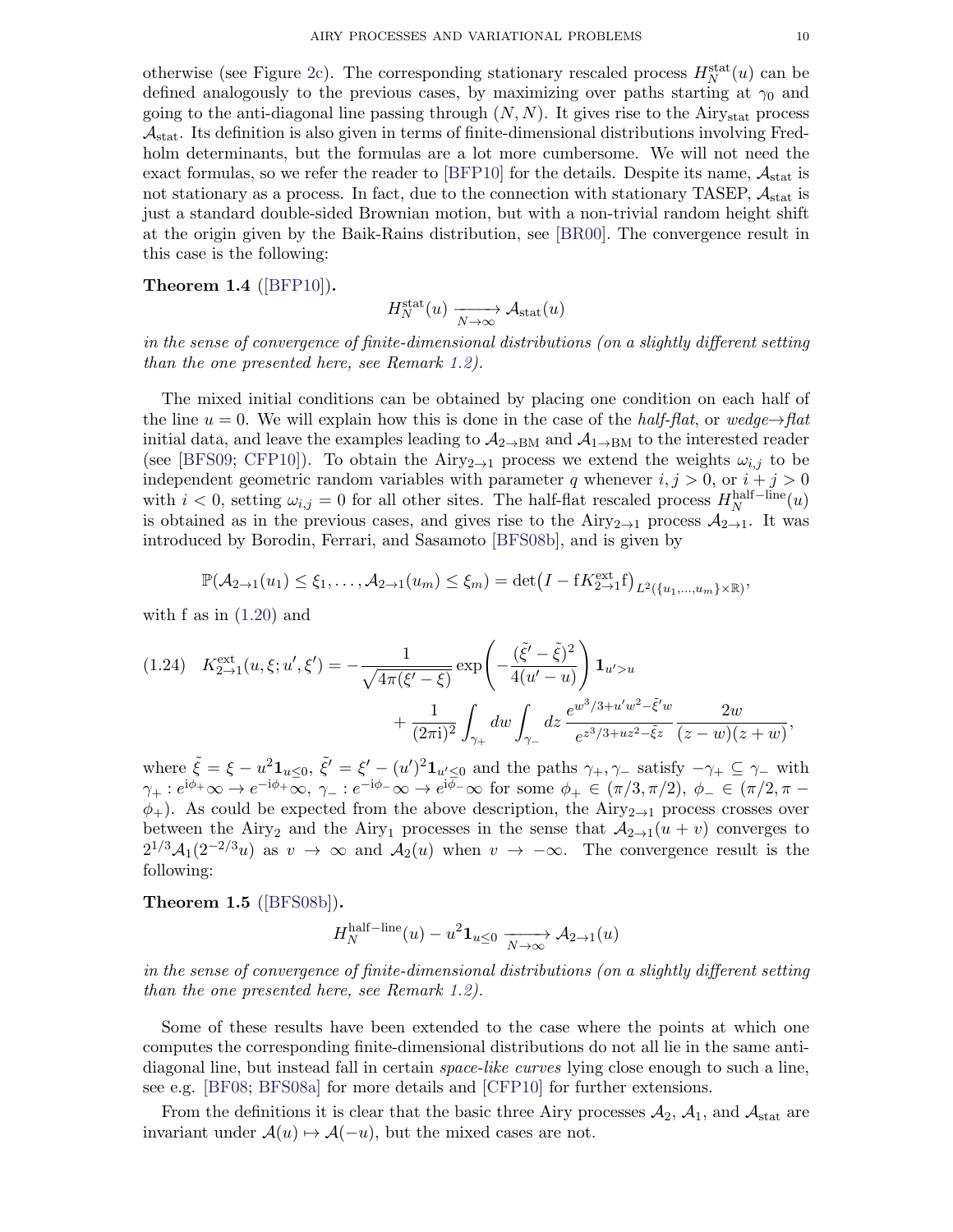Since all initial data are superpositions of Dirac masses, there is a sense in which the Airy<sup>2</sup> process is the most basic. For example, using the fact that point-to-line last passage times are computed simply as the maximum of point-to-point last passage times, Johansson [\[Joh03\]](#page-39-5) obtained the following celebrated formula as a corollary of [\(1.16\)](#page-5-1) and Theorem [1.1:](#page-7-0)

<span id="page-10-1"></span>(1.25) 
$$
\mathbb{P}\left(\sup_{x \in \mathbb{R}} \{A_2(x) - x^2\} \le m\right) = F_{\text{GOE}}(4^{1/3}m).
$$

A direct proof of this formula was later provided in [\[CQR13\]](#page-38-8). The argument used in this second proof starts with a different expression for the finite-dimensional distributions of  $\mathcal{A}_2$  in terms of the Fredholm determinant of a certain boundary value operator. This type of formula, and their extensions to continuum statistics, are the starting point of most of the results we will survey in Sections [3.2](#page-24-0) and [4.](#page-25-0) For example, as described in Section [4.2,](#page-28-0) they allow to compute the asymptotic distribution of  $\kappa_N$ , the position of the endpoint in the maximizing path in point-to-line LPP.

Extrapolating from [\(1.25\)](#page-10-1) leads to a conjecture that the one-point marginals of the other Airy processes should be obtained through certain variational problems involving the  $Airy<sub>2</sub>$ process. To state the precise conjectures we turn to the stochastic heat equation, whose logarithm is the solution of the KPZ equation. The advantage of this model over LPP and other discrete models is that it is linear in the initial data, and hence the heuristics are more easily stated in that context. The disadvantage is that most of the argument relies on conjectures based on universality.

<span id="page-10-0"></span>1.3. The continuum random polymer and the stochastic heat equation. We now consider the continuum version of the finite temperature discrete random polymers [\(1.2\)](#page-2-0) and [\(1.3\)](#page-2-1). The (point-to-point) continuum random polymer is a random probability measure  $P_{T,x}^{\beta,\xi}$  on continuous functions  $x(t)$  on  $[0,T]$  with  $x(0) = 0$  and  $x(T) = x$  with formal weight

$$
e^{-\beta \int_0^T dt \, \xi(t, x(t)) - \frac{1}{2} \int_0^T dt \, |\dot{x}(t)|^2}
$$

given to the path  $x(\cdot)$ , where  $\xi(t, x)$ ,  $t \geq 0$ ,  $x \in \mathbb{R}$  is space-time white noise, i.e. the distribution-valued Gaussian variable such that for smooth functions  $\varphi$  of compact support in  $\mathbb{R}_+ \times \mathbb{R}$ ,  $\langle \varphi, \xi \rangle := \int_{\mathbb{R}_+ \times \mathbb{R}} dt \, dx \, \varphi(t, x) \xi(t, x)$  are mean zero Gaussian random variables with covariance structure  $E[\langle\varphi_1,\xi\rangle\langle\varphi_1,\xi\rangle]=\langle\varphi_1,\varphi_2\rangle$ . One can also think of the continuum random polymer as having a density

$$
e^{-\beta \int_0^T dt \,\xi(t,x(t))}
$$

with respect to the Brownian bridge. Neither prescription makes mathematical sense, but the second one does if one smooths out the white noise  $\xi(t, x)$  in space. Removing the smoothing, one find that there is indeed a limiting measure supported on continuous functions  $C[0,T]$  which we call  $P_{T,x}^{\beta,\xi}$ . In fact, it is a Markov process, and one can define it directly as follows. Let  $z(s, x, t, y)$  denote the solution of the stochastic heat equation after time  $s \geq 0$  starting with a delta function at x,

<span id="page-10-2"></span>(1.26) 
$$
\partial_t z = \frac{1}{2} \partial_y^2 z - \beta \xi z, \qquad t > s, \ y \in \mathbb{R}, \qquad z(s, x, s, y) = \delta_x(y).
$$

It is important that they are all using the same noise  $\xi$ . Note that the stochastic heat equation is well-posed [\[Wal86\]](#page-41-0). The solutions look locally like exponential Brownian motion in space. They are Hölder  $\frac{1}{2} - \delta$  for any  $\delta > 0$  in x and  $\frac{1}{4} - \delta$  for any  $\delta > 0$  in t. In fact, exponential Brownian motion  $e^{B(x)}$  is invariant up to multiplicative constants, i.e. if one starts [\(1.26\)](#page-10-2) with  $e^{B(x)}$  where  $B(x)$  is a two-sided Brownian motion, then there is a (random)  $C(t)$  so that  $C(t)z(t, x)$  is an exponential of another two-sided Brownian motion [\[BG97\]](#page-37-12).  $P_{T,x}^{\beta,\xi}$  is then defined to be the probability measure on continuous functions  $x(t)$  on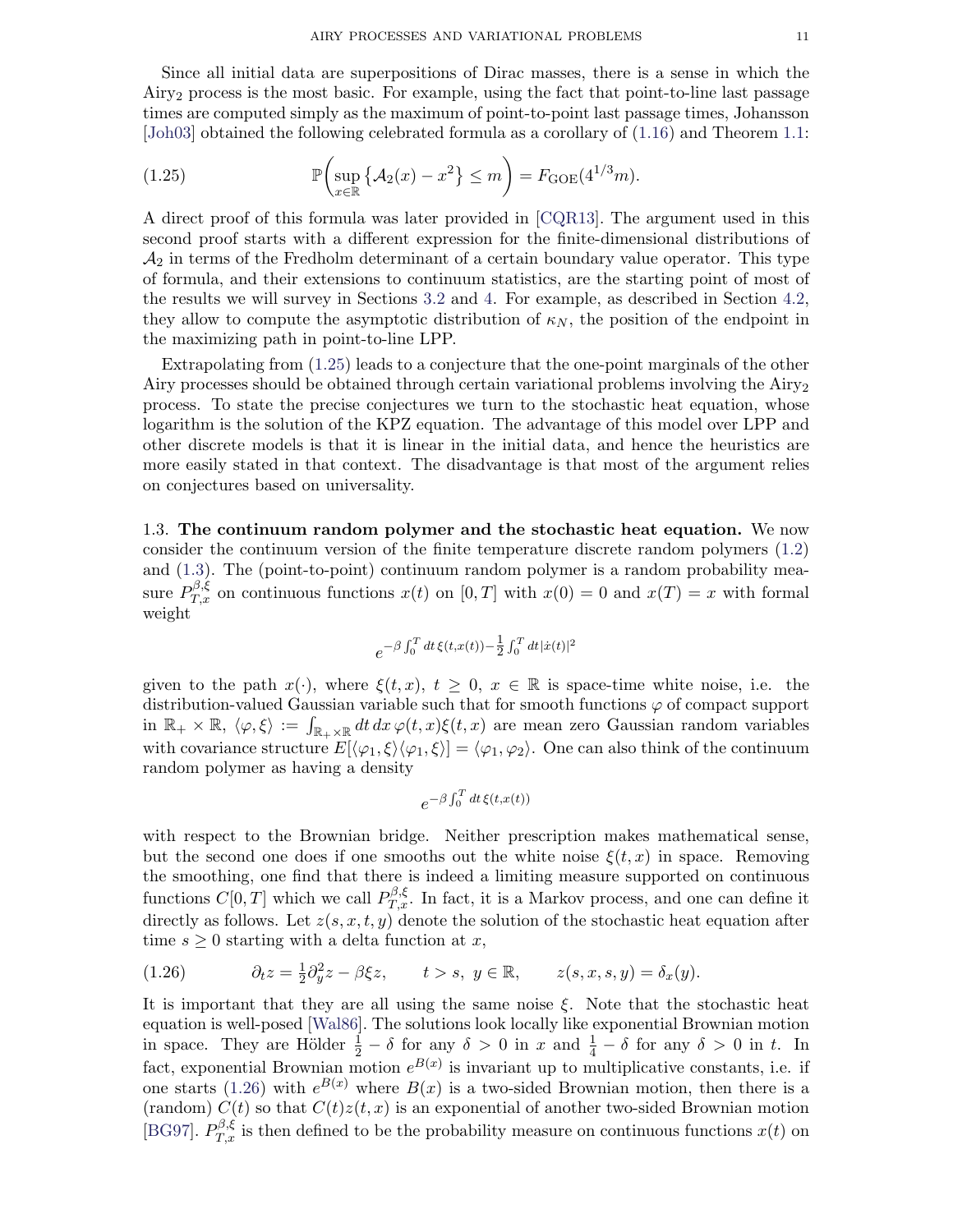$[0, T]$  with  $x(0) = 0$  and  $x(T) = x$  and finite dimensional distributions

$$
P_{T,x}^{\beta,\xi}(x(t_1) \in dx_1, \dots, x(t_n) \in dx_n)
$$
  
= 
$$
\frac{z(0,0,t_1,x_1)z(t_1,x_1,t_2,x_2)\cdots z(t_{n-1},x_{n-1},t_n,x_n)z(t_n,x_n,T,x)}{z(0,0,T,x)}dx_1\cdots dx_n
$$

for  $0 < t_1 < t_2 < \cdots < t_n < T$ . One can check these are a.s. a consistent family of finite dimensional distributions. This holds basically because of the Chapman-Kolmogorov equation

$$
\int_{-\infty}^{\infty} du \, z(s, x, \tau, u) z(\tau, u, t, y) = z(s, x, t, y)
$$

for  $s < \tau \leq t$ , which is a consequence of the linearity of the stochastic heat equation.

Note that the construction is for each  $T > 0$  fixed. Unlike the usual case of diffusions, the measures are very inconsistent for varying  $T$ . One should imagine that the polymer paths are peeking into the future to see the best route, so the measure depends considerably on all the noise in the time interval  $[0, T]$ . We can also define the joint measure  $\mathbb{P}^{\beta}_{T,x} = P^{\beta,\xi}_{T,x} \otimes Q(\xi)$ where Q is the distribution of the  $\xi$ , i.e. the probability measure of the white noise.

# Theorem 1.6 ([\[AKQ12b\]](#page-37-13)).

- (i) The measures  $P_{T,x}^{\beta,\xi}$  and  $\mathbb{P}_{T,x}^{\beta}$  are well-defined (the former, Q-almost surely).
- (ii)  $P_{T,x}^{\beta,\xi}$  is a Markov process supported on Hölder continuous functions of exponent  $\frac{1}{2} - \delta$  for any  $\delta > 0$ , for Q-almost every  $\xi$ .
- (iii) Let  $t_k^n = \frac{k}{2^n}$ . Then with  $\mathbb{P}^{\beta}_{T,x}$  probability one, we have that for all  $0 \le t \le 1$

$$
\sum_{k=1}^{\lfloor 2^n t \rfloor} \left( x(t_k^n) - x(t_{k-1}^n) \right)^2 \xrightarrow[n \to \infty]{} t,
$$

*i.e.* the quadratic variation exists, and coincides with the one obtained for  $\mathbb{P}^0_{T,x}$  (the Brownian bridge measure).

(iv)  $P_{T,x}^{\beta,\xi}$  is singular with respect to  $\mathbb{P}_{T,x}^0$  (the Brownian bridge measure) for Q-almost every ξ.

So the continuum random polymer looks locally like, but is singular with respect to, Brownian motion. One can also define the point-to-line continuum random polymer  $\mathbb{P}^{\beta}_{\mathcal{I}}$  $_T^\rho$ , in the same way as in the discrete case. For large T, one expects  $Var_{\mathbb{P}^{\beta}_{T}}(x(T)) \sim T^{4/3}$  in the point-to-line case or  $Var_{\mathbb{P}_{T,0}^{\beta}}(x(T/2)) \sim T^{4/3}$  in the point-to-point case. Here the variance is over the random background as well as  $P_{T,x}^{\beta,\xi}$ . The conditional variance given  $\xi$  should be much smaller.

If  $z(t, x)$  is the solution of [\(1.26\)](#page-10-2) then  $h(t, x) = -\beta^{-1} \log z(t, x)$  can be thought of as either the (renormalized) free energy of the point-to-point continuum random polymer, or the Hopf-Cole solution of the Kardar-Parisi-Zhang equation,

<span id="page-11-0"></span>(1.27) 
$$
\partial_t h = -\frac{\beta}{2} (\partial_x h)^2 + \frac{1}{2} \partial_x^2 h + \xi,
$$

for random interface growth. Since  $log z(t, x)$  looks locally like Brownian motion, [\(1.27\)](#page-11-0) is not well-posed (see [\[Hai13\]](#page-39-9) for recent progress on this question.) If  $\xi$  were smooth, then the Hopf-Cole transformation takes [\(1.26\)](#page-10-2) to [\(1.27\)](#page-11-0). For white noise  $\xi$ , we take  $h(t,x) = -\beta^{-1} \log z(t,x)$  with  $z(t,x)$  a solution of [\(1.26\)](#page-10-2) to be the *definition* of the solution of [\(1.27\)](#page-11-0). It is known [\[BG97\]](#page-37-12) that these are the solutions one obtains if one smooths the noise, solves the equation, and takes a limit as the smoothing is removed (and after subtraction of a diverging constant). They are also the solutions obtained as the limit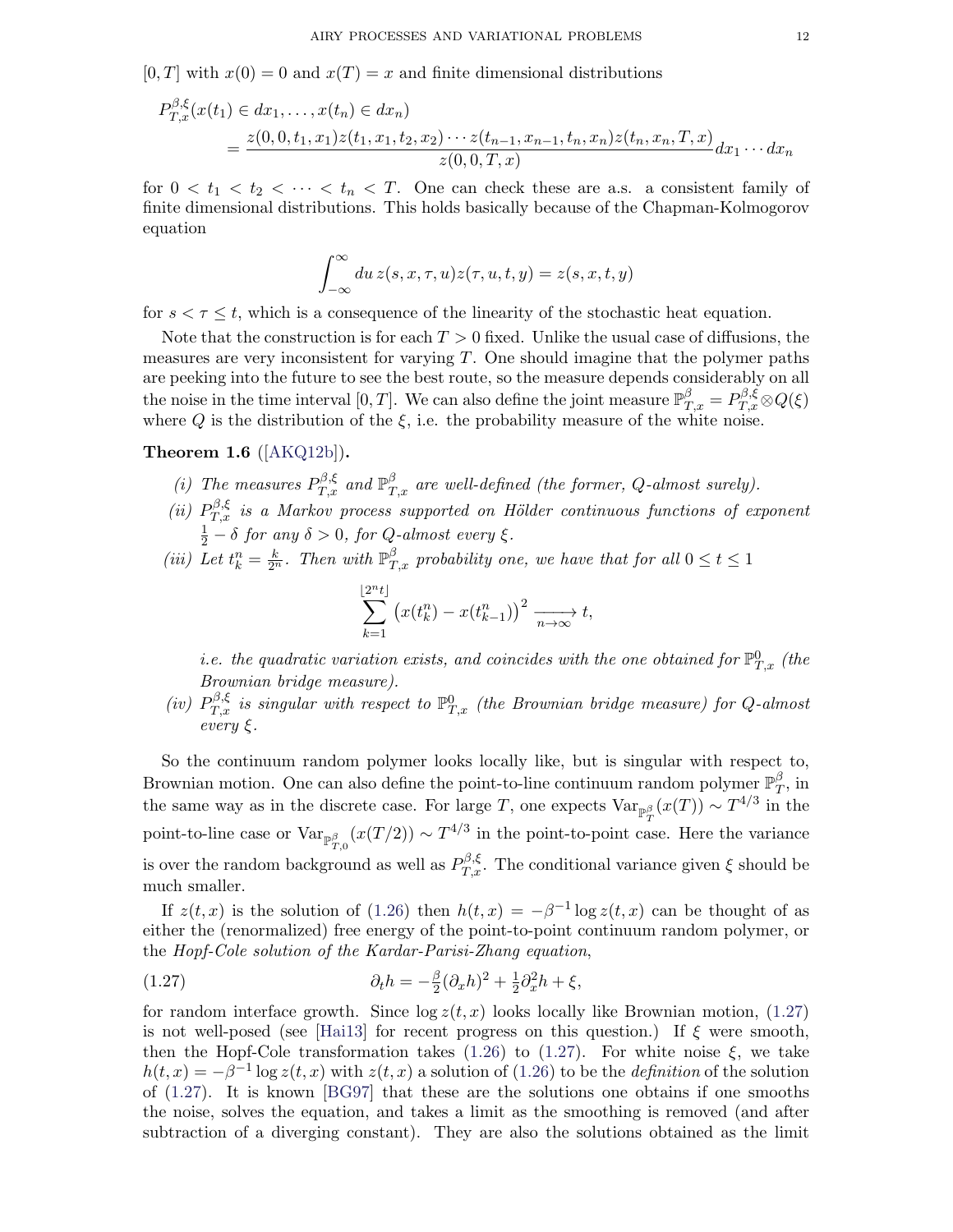of discrete models like asymmetric exclusion in the weakly asymmetric limit [\[BG97\]](#page-37-12), or directed polymers in the intermediate disorder limit [\[AKQ12a\]](#page-37-14).

To understand the intermediate disorder limit we consider how the KPZ equation [\(1.27\)](#page-11-0) rescales. Let

$$
h_{\epsilon}(t,x) = \epsilon^a h(\epsilon^{-z}t, \epsilon^{-1}x)
$$

Recall the white noise has the distributional scale invariance

$$
\xi(t,x) \stackrel{\text{dist}}{=} \epsilon^{\frac{z+1}{2}} \xi(\epsilon^z t, \epsilon^1 x).
$$

Hence, setting  $\beta = 1$  for clarity,

$$
\partial_t h_{\epsilon} = -\frac{1}{2} \epsilon^{2-z-a} (\partial_x h_{\epsilon})^2 + \frac{1}{2} \epsilon^{2-z} \partial_x^2 h_{\epsilon} + \epsilon^{a-\frac{1}{2}z+\frac{1}{2}} \xi.
$$

Because the paths of h are locally Brownian in x we are forced to take  $a = 1/2$  to see non-trivial limiting behaviour. This forces us to take

$$
z = 3/2
$$

The non-trivial limiting behaviour of models in the KPZ universality class are all obtained in this scale.

On the other hand, if we started with KPZ with noise of order  $\epsilon^{1/2}$ ,

$$
\partial_t h = -\frac{1}{2} (\partial_x h)^2 + \frac{1}{2} \partial_x^2 h + \epsilon^{1/2} \xi,
$$

then a diffusive scaling,

$$
h_{\epsilon}(t,x) = h(\epsilon^{-2}t, \epsilon^{-1}x),
$$

would bring us back to the standard KPZ equation [\(1.27\)](#page-11-0). This is the intermediate disorder scaling in which KPZ and the continuum random polymer can be obtained from discrete directed polymers. It tells us that if we set

$$
\beta = \epsilon^{1/2} \tilde{\beta}
$$

in [\(1.1\)](#page-2-4) then the distribution of the rescaled polymer path

$$
x_{\epsilon}(t) := \epsilon x_{\lfloor \epsilon^{-2} t \rfloor} \qquad 0 \le t \le T
$$

will converge to the continuum random polymer, with temperature  $c\tilde{\beta}$  (see [\[AKQ12a\]](#page-37-14) for details).

<span id="page-12-0"></span>1.4. General conjectural picture for the SHE. Define  $A_t$  from the solution of [\(1.26\)](#page-10-2) by

<span id="page-12-2"></span>(1.28) 
$$
z(0, y; t, x) = \frac{1}{\sqrt{2\pi t}} e^{-\frac{(x-y)^2}{2t} - \frac{t}{24} + 2^{-1/3}t^{1/3}A_t(2^{-1/3}t^{-2/3}(x-y))}.
$$

 $A_t(\cdot)$  is called the *crossover Airy process*, the key conjecture being

<span id="page-12-1"></span>
$$
(1.29) \t\t A_t(x) \to \mathcal{A}_2(x)
$$

This is known in the sense of one-dimensional distributions (see [\[ACQ11\]](#page-37-7), where [\(1.29\)](#page-12-1) is Conjecture 1.5). A non-rigorous derivation based on a factorization approximation for the Bethe eigenfunctions of the  $\delta$ -Bose gas can be found in [\[PS11\]](#page-40-9). Note however that the factorization assumption is almost certainly false.

Now one tries to use the linearity of the stochastic heat equation to solve for general initial data  $z(0, x) = z_0(x)$ ,

<span id="page-12-3"></span>
$$
(1.30) \t z(t,x) = \int_{-\infty}^{\infty} dy \, \frac{1}{\sqrt{2\pi t}} e^{-\frac{(x-y)^2}{2t} - \frac{t}{24} + 2^{-1/3}t^{1/3}A_t(2^{-1/3}t^{-2/3}(x-y))} z_0(y).
$$

It is not hard to see that the equality is correct in the sense of one-dimensional distributions, but not more. If one wants, for example, joint distributions of  $z(t, x_i)$  for more than one  $x_i$ ,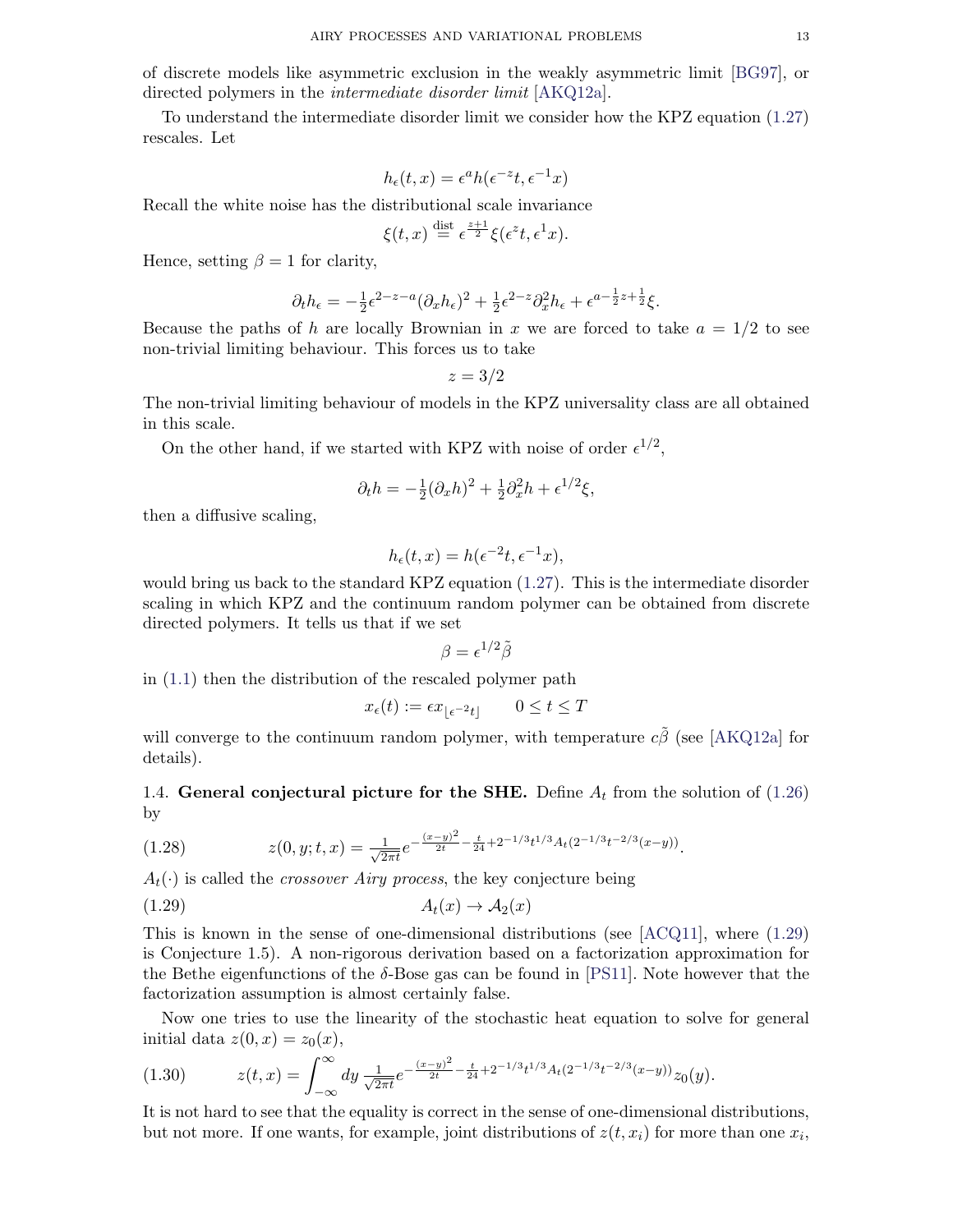then one needs to enhance the crossover Airy process in [\(1.28\)](#page-12-2) to a two parameter process  $A_t(2^{-1/3}t^{-2/3}x, 2^{-1/3}t^{-2/3}y)$ . The conjectural limit of this is a two parameter process we call the Airy sheet. However, we do not even have a full conjecture for its finite dimensional distributions, though some properties can be described (see [\[CQ11\]](#page-38-12)).

Calling  $\tilde{x} = 2^{-1/3}t^{-2/3}x$  and  $\tilde{y} = 2^{-1/3}t^{-2/3}y$  and starting with initial data  $z_0(x) =$  $\exp\{2^{-1/3}t^{1/3}f(2^{-1/3}t^{-2/3}x)\}\,$ , we can rewrite the exponent in [\(1.30\)](#page-12-3) as

$$
2^{-1/3}t^{1/3}[A_t(\tilde{x}-\tilde{y})-(\tilde{x}-\tilde{y})^2-f(\tilde{y})]-\frac{1}{24}t
$$

so that for large t the fluctuation field  $2^{1/3}t^{-1/3}[\log z(t,x) + \frac{1}{24}t + \log(\sqrt{2\pi t})]$  is well approximated by

$$
\sup_{\tilde{y}\in\mathbb{R}}\left\{\mathcal{A}_2(\tilde{x}-\tilde{y})-(\tilde{x}-\tilde{y})^2-\tilde{f}(\tilde{y})\right\}.
$$

The type of initial data would appear to be quite restrictive, but actually this picks out the appropriate self-similar classes. The easiest example is the flat case  $f = 0$ . We obtain the statement

(1.31) 
$$
\mathcal{A}_1(x) \stackrel{\text{(d)}}{=} \sup_{y \in \mathbb{R}} \left\{ \mathcal{A}_2(y-x) - (y-x)^2 \right\}
$$

in the sense of one-dimensional distributions. Since the left hand side is just the GOE Tracy-Widom law this is the well known theorem of Johansson [\(1.25\)](#page-10-1) once again.

If one starts with a two sided Brownian motion, then the required self-similarity of this initial data is just the Brownian scaling and one arrives  $at<sup>1</sup>$  $at<sup>1</sup>$  $at<sup>1</sup>$ 

$$
\mathcal{A}_{\text{stat}}(x) \stackrel{\text{(d)}}{=} \sup_{y \in \mathbb{R}} \left\{ \mathcal{A}_2(y-x) - (y-x)^2 - \sqrt{2}B(y) \right\}.
$$

The mixed cases require a tiny bit more care. Let's explain the heuristics first for the case of the Airy<sub>2→1</sub> process. Starting from the step initial data  $z(0, x) = \mathbf{1}_{x>0}$  the prediction is

<span id="page-13-1"></span>
$$
(1.32) \qquad -\log z(t,x) \approx \frac{1}{2t}x^2 \mathbf{1}_{x<0} + \frac{1}{24}t + \log(\sqrt{2\pi t}) - 2^{-1/3}t^{1/3} \mathcal{A}_{2\to 1}(2^{-1/3}t^{-2/3}x).
$$

On the other hand, by linearity we have for each fixed  $x$ , in distribution,

<span id="page-13-2"></span>
$$
(1.33) \quad z(t,x) = \int_0^\infty dy \, z(0,y;t,x) = \int_0^\infty dy \, \frac{1}{\sqrt{2\pi t}} e^{-\frac{(x-y)^2}{2t} - \frac{t}{24} + 2^{-1/3}t^{1/3}A_t(2^{-1/3}t^{-2/3}(x-y))}.
$$

Comparing with [\(1.32\)](#page-13-1) we deduce that the processes  $\sup_{y\geq 0} (\mathcal{A}_2(x-y) - (x-y)^2)$  and  $\mathcal{A}_{2\to1}(x) - x^2 \mathbf{1}_{x<0}$  should have the same one-dimensional distribution or, equivalently, that

<span id="page-13-3"></span>(1.34) 
$$
\mathcal{A}_{2\to 1}(x) - x^2 \mathbf{1}_{x<0} \stackrel{\text{(d)}}{=} \sup_{y \leq x} \{ \mathcal{A}_2(y) - y^2 \}
$$

for each fixed  $x \in \mathbb{R}$ . This distributional identity has actually been proved rigourously, and its proof is based on the methods we will survey in Sections [3](#page-22-0) and [4](#page-25-0) (see Theorem [4.6\)](#page-35-1).

The same heuristic argument works for the other two crossover cases. If we let  $z(0, x) =$  $e^{B(x)}\mathbf{1}_{x\geq0}$ , where  $B(x)$  is a standard Brownian motion, then [\(1.32\)](#page-13-1) and [\(1.33\)](#page-13-2) are replaced respectively by

$$
-\log z(t,x) \approx \frac{1}{2t}x^2\mathbf{1}_{x<0} + \frac{1}{24}t + \log(\sqrt{2\pi t}) - 2^{-1/3}t^{1/3}A_{2\to\text{BM}}(2^{-1/3}t^{-2/3}x)
$$

and

$$
z(t,x) = \int_0^\infty dy \, z(0,y;t,x) = \int_0^\infty dy \, \frac{1}{\sqrt{2\pi t}} e^{-\frac{(x-y)^2}{2t} - \frac{t}{24} + B(y) + 2^{-1/3}t^{1/3}A_t(2^{-1/3}t^{-2/3}(x-y))},
$$

<span id="page-13-0"></span> $\overline{1_{\text{We thank J. Baik and Z. Liu for pointing out the missing }\sqrt{2}}}$  on the right hand side of this equality in an earlier version of this manuscript. See [\[BL13a\]](#page-37-15) for more details.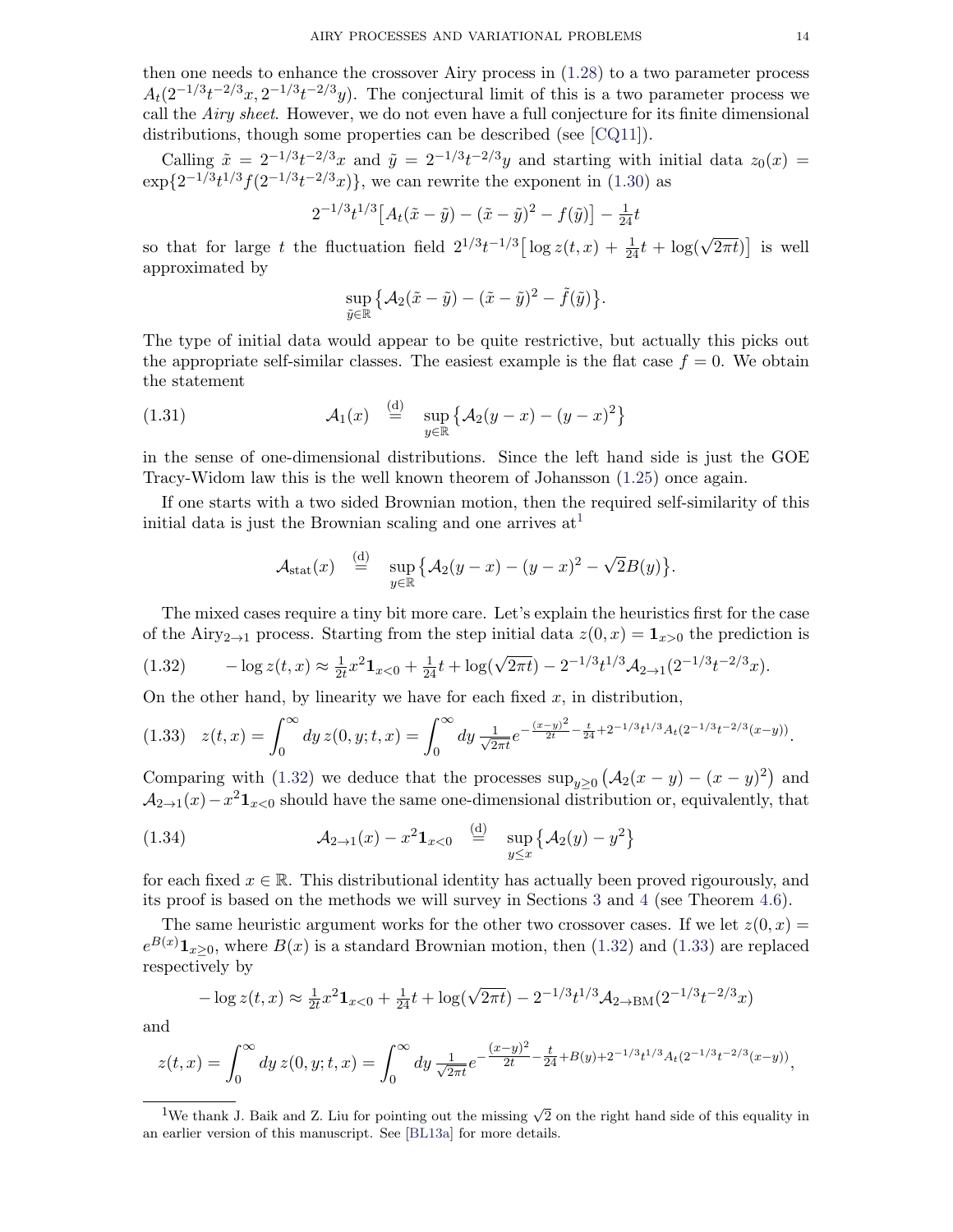and now the same scaling argument allows to conjecture that

$$
\mathcal{A}_{2\to\mathrm{BM}}(x) - x^2 \mathbf{1}_{x<0} \stackrel{\text{(d)}}{=} \sup_{y\leq x} \left(\mathcal{A}_2(y) + \widetilde{B}(x-y) - y^2\right)
$$

for each fixed  $x \in \mathbb{R}$ , where now  $\widetilde{B}(y)$  is a Brownian motion with diffusion coefficient 2. An analogous argument with  $z(0, x) = \mathbf{1}_{x \leq 0} + e^{B(x)} \mathbf{1}_{x \geq 0}$  translates into conjecturing that

$$
\mathcal{A}_{1\to \mathrm{BM}}(x) \stackrel{\text{(d)}}{=} \sup_{y\in \mathbb{R}} \left( \mathcal{A}_2(y) + \widetilde{B}(x-y) \mathbf{1}_{y\leq x} - y^2 \right)
$$

for each fixed  $x \in \mathbb{R}$ . As we explained, these equalities in distribution will only hold in the sense of one-dimensional distributions, i.e. for each fixed  $x$ .

The strategy used in the proof of [\(1.34\)](#page-13-3) is considerably more difficult to implement for the other two crossover cases (see Section [4.4](#page-35-0) and the discussion at the end of Section 1.2 in [\[QR13\]](#page-40-10)), and in fact these identities remain conjectures for now. In work in progress [\[CLW\]](#page-38-13) obtain an improved version of the slow decorrelation result proved in [\[CFP12\]](#page-38-5), which should allow to prove a general version of formulas for last passage times in last passage percolation in terms of variational problems for the  $Airy<sub>2</sub>$  process. In particular, such a result would give a proof of these conjectural formulas.

<span id="page-14-0"></span>1.5. Determinantal formulas and extended kernels. As we already mentioned, the results we will survey in Sections [3](#page-22-0) and [4](#page-25-0) are based on alternative Fredholm determinant formulas for the finite-dimensional distributions of the Airy processes. We will introduce these formulas in Section [3,](#page-22-0) but before doing that let us explain why the original extended kernel formulas are natural. We will first do this in a simpler setting, namely random point processes on finite sets. Then we will explain how similar arguments can be used to derive the formula  $(1.19)$  for the finite-dimensional distributions of the Airy<sub>2</sub> process.

<span id="page-14-2"></span>1.5.1. Extended kernels and the Eynard-Mehta Theorem. Let  $\mathcal X$  be a finite set. A random point process on X is a probability measure on the family  $2^{\mathcal{X}}$  of subsets of X, which we think of as point configurations. A random point process is called *determinantal* if there exists a  $|\mathcal{X}| \times |\mathcal{X}|$  matrix K with rows and columns indexed by the elements of X such that

$$
\rho(A) := \mathbb{P}(\{X \in 2^{\mathcal{X}} \colon A \subseteq X\}) = \det(K|_A),
$$

where  $\mathbb P$  is the probability measure underlying the point process and  $K|_A$  is the submatrix of K indexed by  $A$ ,

$$
K_A = [K(x, x')]_{x, x' \in A}.
$$

The function  $\rho$  is called the *correlation function* of the process, and K is called its *correla*tion kernel. For more details see [\[Bor11\]](#page-37-16) and references therein. The term determinantal was introduced in [\[BO00\]](#page-38-14).

We are interested in a particular type of random point processes. Let  $\mathcal{X}^1, \ldots, \mathcal{X}^n$  be  $n$  disjoint finite sets. We consider a point process supported on  $kn$ -point configurations with the property that there are exactly k points in each  $\mathcal{X}^i$ . The probability of such a configuration is given as follows: given collections of points  $\{x_i^j\}$  $\{e^{j}\}_{i=1,\ldots,k} \subseteq \mathcal{X}^{j}$  for  $j =$  $1, \ldots, n$ , we set

<span id="page-14-1"></span>
$$
(1.35) \mathbb{P}(\lbrace \lbrace x_i^1 \rbrace_{i=1,\dots,k} \cup \cdots \cup \lbrace x_i^n \rbrace_{i=1,\dots,k} \rbrace)
$$
  
=  $Z^{-1}$  det  $[\phi_i(x_j^1)]_{i,j=1}^k$  det  $[W_1(x_i^1, x_j^2)]_{i,j=1}^k \cdots$  det  $[W_{n-1}(x_i^{n-1}, x_j^n)]_{i,j=1}^k$  det  $[\psi_i(x_j^n)]_{i,j=1}^k$ ,

where the  $\phi_i$ 's are some functions on  $\mathcal{X}^1$ , the  $\psi_i$ 's are some functions on  $\mathcal{X}^n$  and the  $W_i$ 's are matrices with rows indexed by  $\mathcal{X}^i$  and columns indexed by  $\mathcal{X}^{i+1}$ . The normalization constant  $Z$  is chosen so that the total mass of the measure is 1. We are assuming implicitly that the right hand side above is non-negative for any admissible point configuration.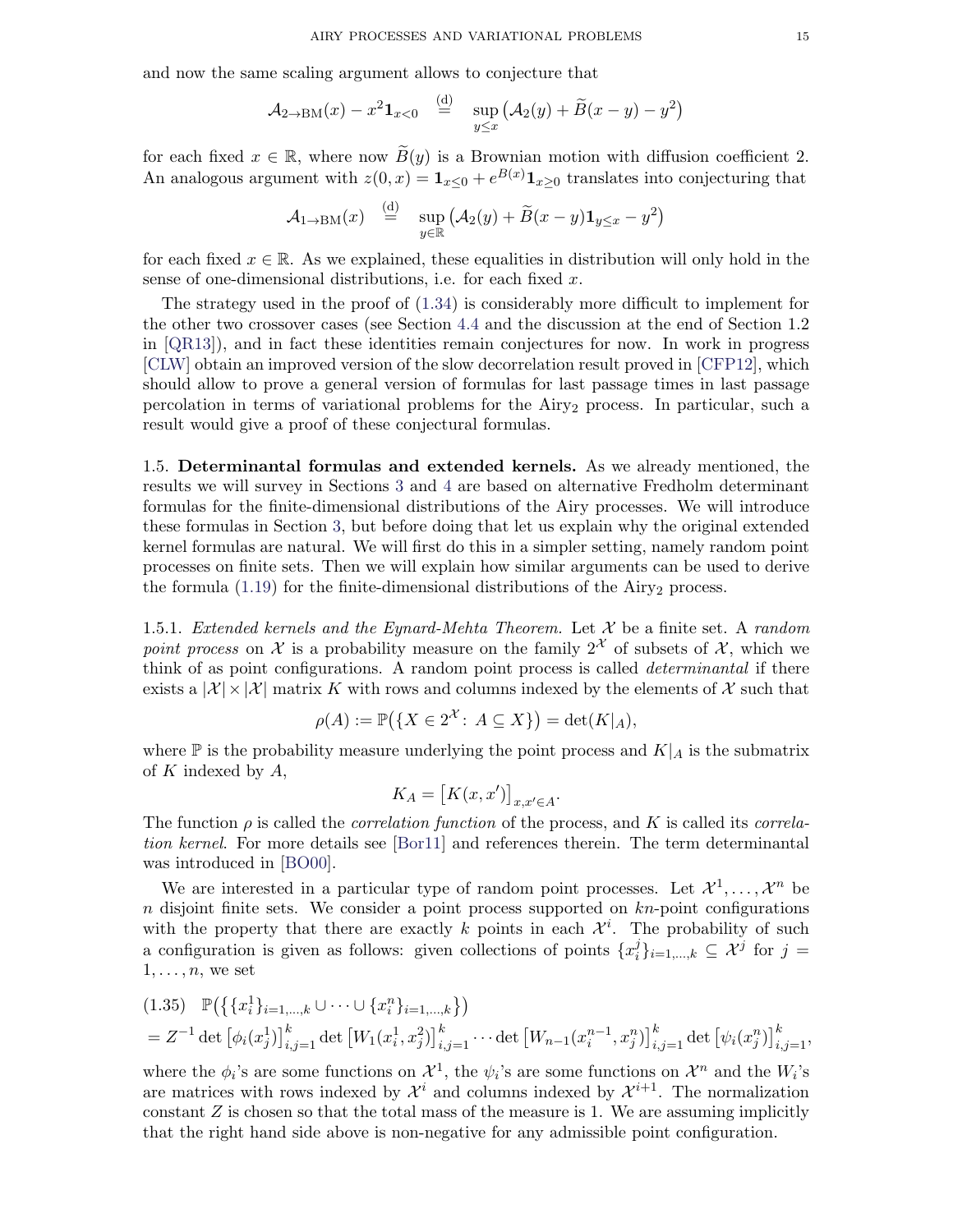Write  $\Phi$  for the  $k \times |\mathcal{X}^1|$  matrix with k rows and columns indexed by elements of  $\mathcal{X}^1$ which is defined by  $\Phi_{i,x} = \phi_i(x)$  for  $1 \leq i \leq k$  and  $x \in \mathcal{X}^1$ . Similarly, write  $\Psi$  for the  $|\mathcal{X}^n| \times k$  matrix with k columns and rows indexed by  $\mathcal{X}^k$  which is defined by  $\Psi_{x,i} = \psi_i(x)$ for  $1 \leq i \leq k$  and  $x \in \mathcal{X}^n$ . Furthermore, define the  $k \times k$  matrix

$$
M = \Phi W_1 \cdots W_{n-1} \Psi.
$$

We will assume that  $\det(M) \neq 0$ . Under this assumption it can be shown (see e.g. [\[BR05\]](#page-38-15)) that the normalization constant Z in  $(1.35)$  equals det $(M)$ .

The Eynard-Mehta Theorem states that a random point processes defined as in [\(1.35\)](#page-14-1) is determinantal. Moreover, the theorem gives an explicit formula for the correlation kernel. The precise statement is the following:

<span id="page-15-0"></span>**Theorem 1.7** ([\[EM98\]](#page-38-16)). The random point processes defined by  $(1.35)$  is determinantal. Its correlation kernel is the block matrix K with  $n \times n$  blocks, such that the  $(i, j)$ -block has rows indexed by  $\mathcal{X}^i$  and columns indexed by  $\mathcal{X}^j$ , and is given by

$$
K_{i,j} = W_i \cdots W_{n-1} \Psi M^{-1} \Phi W_1 \cdots W_{j-1} - W_i \cdots W_{j-1}.
$$

For a simple proof of this result see [\[BR05\]](#page-38-15). Remarkably, the inverse  $M^{-1}$  can be computed, or at least approximated, in many cases of interest.

The connection with the models we have discussed so far is through certain families of non-intersecting paths. The Airy<sub>2</sub> process can be obtained directly as a limit of the top line of several different families of non-intesecting paths, one of which is presented in Section [1.5.2](#page-16-0) (for some others see [\[Joh06\]](#page-39-10)). For the other Airy processes presented in Section [1.2.4](#page-6-2) the connection with non-intersecting paths is less immediate (see for instance the discussion preceding Lemma 3.4 in [\[BFPS07\]](#page-38-1)), but in any case enough of the above structure remains, and the proofs still rely crucially on a version of Theorem [1.7.](#page-15-0) On the other hand, we may think of the kn-point configurations where the measure defined in  $(1.35)$  is supported as defining a family of k (in principle not necessarily non-intersecting) paths. For example, the first path would be expressed by  $(x_1^1, x_1^2, \ldots, x_1^n)$ . It turns out, as we will see below, that probability measures on families of k non-intersecting paths on  $\mathcal{X}^1 \cup \cdots \cup \mathcal{X}^n$  are naturally given by expressions like [\(1.35\)](#page-14-1), and hence have a determinantal structure. If the sets  $\mathcal{X}^i$  are endowed with some total order and we assume that our non-intersecting paths are arranged so that  $(x_1^1, x_1^2, \ldots, x_1^n)$  is the top path, then one can prove (see e.g. [\[Joh03\]](#page-39-5)) that

<span id="page-15-1"></span>(1.36) 
$$
\mathbb{P}(x_1^1 \leq z_1, ..., x_1^n \leq z_n) = \det(I - PKP),
$$

where  $z_i \in \mathcal{X}^i$ , K is the correlation kernel given by the Eynard-Mehta Theorem and P is block-diagonal matrix with n diagonal blocks defined so that, for  $i = 1, \ldots, n$ ,  $P_{i,i}$  has rows and columns indexed by  $\mathcal{X}^i$  and is given by  $(P_{i,i}v)_j = \mathbf{1}_{x^i_j > z_i} v_j$ . This should be compared with an expression like [\(1.19\)](#page-6-1).

If we go back to thinking about these paths as defining a random point process, then they are given by a measure on kn-point configurations on  $\mathcal{X}^1 \cup \cdots \cup \mathcal{X}^n$ . Therefore, if the process is determinantal, its correlation kernel necessarily has to be a matrix with rows and colums indexed by  $\mathcal{X}^1 \cup \cdots \cup \mathcal{X}^n$ . The Eynard-Mehta Theorem implies moreover that the correlation matrix is partitioned naturally into  $n \times n$  blocks, with the  $(i, j)$  block having rows indexed by  $\mathcal{X}^i$  and colums indexed by  $\mathcal{X}^j$ . To see how this structure relates with the extended kernels introduced in Section [1.2.4](#page-6-2) for the Airy processes, we make the following observation. An operator T acting on  $L^2(\{t_1,\ldots,t_n\}\times\mathbb{R})$  can be regarded as an operatorvalued matrix  $(T_{i,j})_{i,j=1,\dots,n}$  with entries  $T_{i,j}$  (acting on  $L^2(\mathbb{R})$ ), which acts on  $f \in L^2(\mathbb{R})^n$ as  $(Tf)_i = \sum_{j=1}^n T_{i,j} f_j$  (more precisely, we are using the fact that  $L^2({t_1, \ldots, t_n} \times \mathbb{R})$  and  $\bigoplus_{t\in\{t_1,\ldots,t_n\}} L^2(\mathbb{R})$  are isomorphic as Hilbert spaces). Hence an extended kernel formula like  $(1.19)$  can be thought of as the determinant of an  $n \times n$  matrix whose entries are operators on  $L^2(\mathbb{R})$ . Similarly, we may think of [\(1.36\)](#page-15-1) as the determinant of an  $n \times n$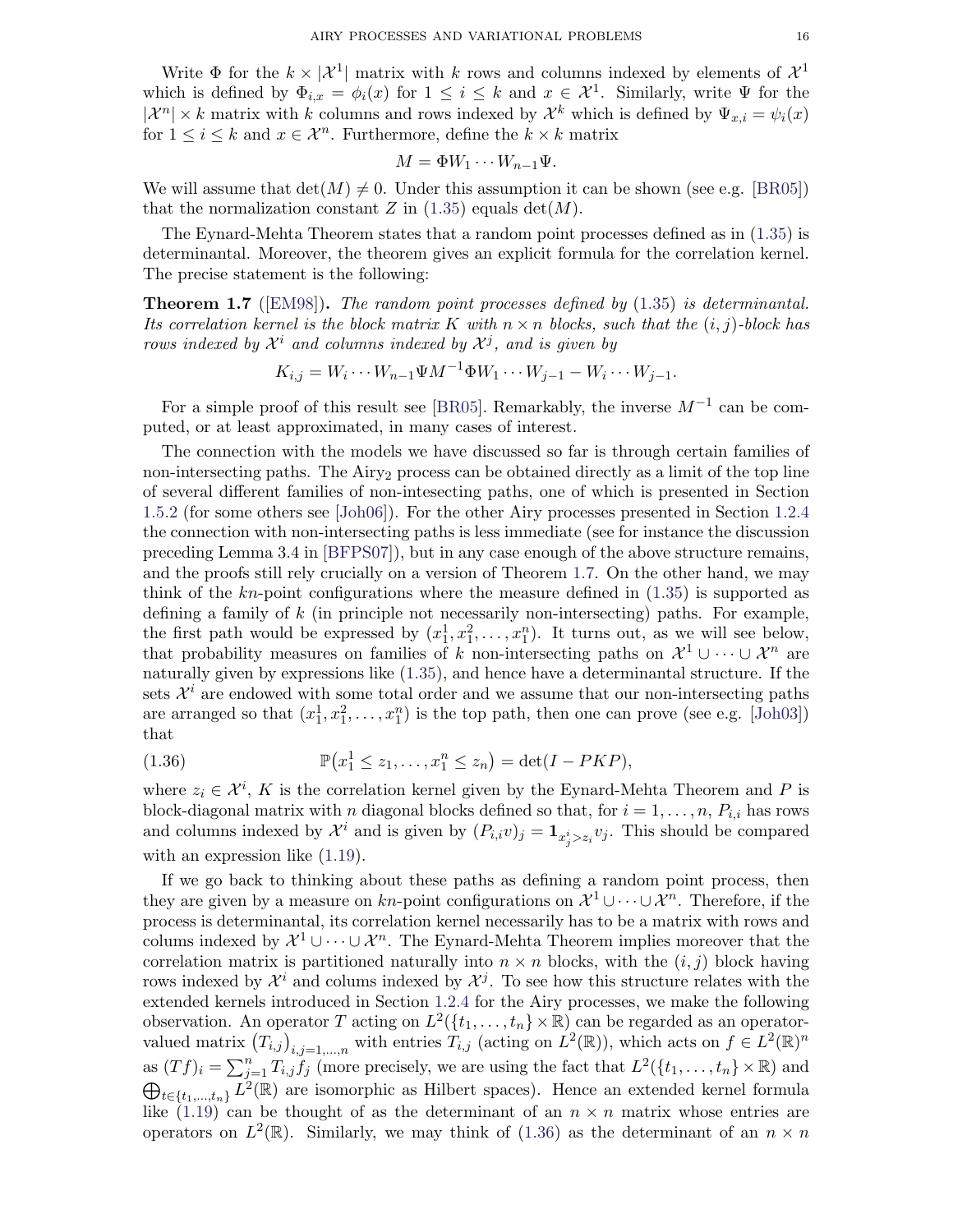matrix whose  $(i, j)$  entry maps  $L^2(\mathcal{X}^i)$  to  $L^2(\mathcal{X}^j)$ . Since the Airy processes live on the real line instead of finite sets, this latter spaces are replaced by  $L^2(\mathbb{R})$ .

In the next section we will explain how these ideas can be used to derive the extended kernel formula for  $Airy<sub>2</sub>$ .

<span id="page-16-0"></span>1.5.2. Derivation of the Airy<sub>2</sub> process from Dyson Brownian motion. The original derivation of the Airy<sub>2</sub> process was done in  $[PS02]$  using quantum statistical mechanical arguments, while Johansson's proof of Theorem [1.1](#page-7-0) relies crucially on the connection between LPP and the Robinson-Schensted-Knuth algorithm, which provides a family of discrete non-intersecting paths, the top line of which converges to  $A_2$ . We will briefly explain the derivation of the Fredholm determinant formula for the Airy<sub>2</sub> process using a different model, the Dyson Brownian motion. We refer the reader to [\[TW07;](#page-40-11) [TW04;](#page-40-12) [Joh03;](#page-39-5) [Joh06\]](#page-39-10) for more details on the derivation of Airy<sub>2</sub> from non-intesecting paths.

Consider the evolving eigenvalues of an  $N \times N$  GUE matrix with each (algebraically independent) entry diffusing according to a stationary Ornstein-Uhlenbeck process. We write the eigenvalues at time t as  $\lambda^N(t) = (\lambda_1^N(t), \dots, \lambda_N^N(t))$  so that  $\lambda_i(t)$  decreases in i. This eigenvalue diffusion, called the *stationary GUE Dyson Brownian motion*, can be written as the solution of a certain N-dimensional SDE, and it can be shown that it is stationary, with distribution given by the eigenvalue distribution of an  $N \times N$  GUE matrix. Moreover, the paths followed by the  $N$  eigenvalues almost surely form an ensemble of non-intersecting curves.

Suppose we look at this eigenvalue diffusion at times  $t_1 < \cdots < t_n$ , and we condition the N paths to be pairwise non-intersecting. To investigate the transitions between  $t_m$  and  $t_{m+1}$ , suppose we condition this eigenvalue diffusion to start at time  $t_m$  at  $\lambda_i^N(t_m) = x_i$  for some fixed  $x_1 < \cdots < x_N$ , and we also fix destination points  $y_1 < \cdots < y_N$ . Let  $p_t(x, y)$  be the transition probability density of a (one-dimensional) Ornstein-Uhlenbeck process from x at time 0 to y at time t. Then, in this setting, the Karlin-McGregor Theorem [\[KM59\]](#page-39-11) implies that the transition probability density for these  $N$  non-intersecting paths to end at the prescribed destination points  $y_1, \ldots, y_N$  is given by a constant times

<span id="page-16-1"></span>(1.37) 
$$
\det [p_{t_{m+1}-t_m}(x_i, y_j)]_{i,j=1}^N.
$$

The transition function  $p_{t_{m+1}-t_m}$  corresponds then to the matrix  $W_m$  in [\(1.35\)](#page-14-1). Of course, since our paths take values in  $\mathbb R$  now, we no longer have a matrix, but the Eynard-Mehta Theorem still holds in this setting (see e.g. [\[TW04\]](#page-40-12)). The functions  $\phi_i$  and  $\psi_i$  in [\(1.35\)](#page-14-1) are related to the (stationary) marginals for  $\lambda_t^N$ , and in this case are equal (due to stationarity) and expressed simply in terms of Hermite polynomials. The result after further computations and using [\(1.36\)](#page-15-1) is the following [\[TW04\]](#page-40-12): given  $x_1, \ldots, x_n \in \mathbb{R}$ ,

$$
\mathbb{P}(\lambda_1^N(t_1)\leq x_1,\ldots,\lambda_1^N(t_n)\leq x_n)=\det(I-fK_{\text{Hrm},N}^{\text{ext}}f)_{L^2(\{t_1,\ldots,t_n\}\times\mathbb{R})},
$$

where f is defined as in [\(1.20\)](#page-6-0) and  $K_{\text{Hrm,}N}^{\text{ext}}$  is the *extended Hermite kernel* 

$$
K_{\text{Hrm},N}^{\text{ext}}(s,x;t,y) = \begin{cases} \sum_{k=0}^{N-1} e^{k(s-t)} \varphi_k(x) \varphi_k(y) & \text{if } s \ge t, \\ -\sum_{k=N}^{\infty} e^{k(s-t)} \varphi_k(x) \varphi_k(y) & \text{if } s < t, \end{cases}
$$

and where  $\varphi_k(x) = e^{-x^2/2} p_k(x)$  with  $p_k$  the k-th normalized Hermite polynomial (so that  $\|\varphi_k\|_2 = 1$ ). Note that  $\lambda_1^N$  is the top line of our family of non-intersecting paths, so this probability is the same as the probability that all paths stay below the  $x_i$ 's. Note also the similarity between this formula and the formula  $(1.19)$  for  $\mathcal{A}_2$ . We remark that the scaling similarity between this formula and the formula  $(1.19)$  for  $\mathcal{A}_2$ . We remark that the scaling of the eigenvalues appearing in the last formula differs by a factor of  $\sqrt{N}$  with the one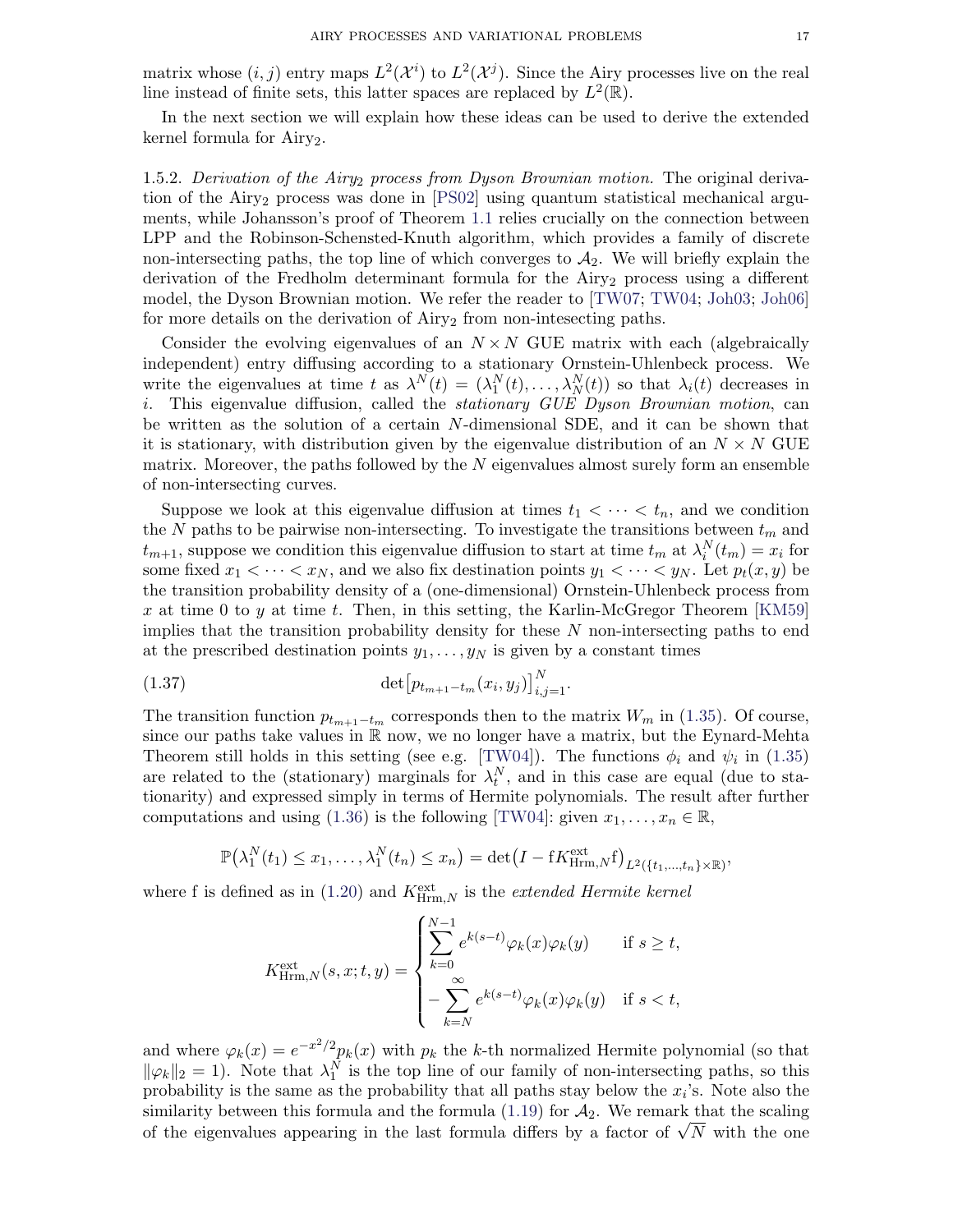introduced in Section [1.2.2;](#page-3-2) the present choice is the one that is naturally associated with the operator D introduced next.

The kernel  $K^{\text{ext}}_{\text{Hrm},N}$  has a nice algebraic structure. Writing

$$
D = -\frac{1}{2}(\Delta - x^2 + 1),
$$

(i.e.  $Df(x) = -\frac{1}{2}$  $\frac{1}{2}(f''(x)-(x^2-1)f(x)))$ , the *harmonic oscillator functions*  $\varphi_k$  satisfy  $D\varphi_k = k\varphi_k$ , and moreover  $\{\varphi_k\}_{k\geq 0}$  forms a complete orthonormal basis of  $L^2(\mathbb{R})$ . Define the Hermite kernel as

$$
K_{\mathrm{Hrm},N}(x,y) = \sum_{k=0}^{N-1} \varphi_k(x) \varphi_k(y),
$$

which is then just the projection onto span $\{\varphi_0, \ldots, \varphi_{N-1}\}$ . Then the following formula holds:

$$
K_{\text{Hrm},N}^{\text{ext}}(s,x;t,y) = \begin{cases} e^{(s-t)D} K_{\text{Hrm},N}(x,y) & \text{if } s \ge t, \\ -e^{(s-t)D} (I - K_{\text{Hrm},N})(x,y) & \text{if } s < t. \end{cases}
$$

Now introduce the rescaled process

$$
\widetilde{\lambda}_i^N(t) = \sqrt{2}N^{1/6}(\lambda_i^N(N^{-1/3}t) - \sqrt{2N}).
$$

Changing variables  $x \mapsto \frac{1}{\sqrt{2}N^{1/6}}x +$  $\overline{2N}, y \mapsto \frac{1}{\sqrt{2N}}$  $\frac{1}{2N^{1/6}}y +$ 2N in the kernel accordingly, a calculation gives

$$
\mathbb{P}\Big(\widetilde{\lambda}_1^N(t_1)\leq x_1,\ldots,\widetilde{\lambda}_1^N(t_n)\leq x_n\Big)=\det\big(I-\widetilde{\mathrm{K}}_{\mathrm{Hrm},N}^{\mathrm{ext}}\mathrm{f}\big)_{L^2(\{t_1,\ldots,t_n\}\times\mathbb{R})}
$$

with

$$
\widetilde{K}_{\text{Hrm},N}^{\text{ext}}(s,x;t,y) = \begin{cases} e^{(s-t)H_N} \widetilde{K}_{\text{Hrm},N}(x,y) & \text{if } s \ge t, \\ -e^{(s-t)H_N} (I - \widetilde{K}_{\text{Hrm},N})(x,y) & \text{if } s < t, \end{cases}
$$

where  $\widetilde{K}_{\text{Hrm},N}(x,y) = \frac{1}{\sqrt{2}N^{1/6}} K_{\text{Hrm},N} \left( \frac{x}{\sqrt{2}N^{1/6}} + \right)$  $\sqrt{2N}, \frac{y}{\sqrt{2}N^{1/6}} +$  $\overline{2N}$  and the operator  $H_N = -\Delta + x + \frac{x^2}{2N^2}$  $\frac{x^2}{2N^{2/3}}.$ 

The above rescaling corresponds to focusing in on the top curves of the Dyson Brownian motion. It is known that in the limit  $N \to \infty$ ,  $K_{\text{Hrm,}N}$  converges to the Airy kernel  $K_{\text{Ai}}$ , while it is clear that  $H_N$  converges to the Airy Hamiltonian  $H$ :

<span id="page-17-1"></span>
$$
(1.38)\t\t\t H = -\Delta + x
$$

(i.e.  $Hf(x) = -f''(x) + xf(x)$ ). Putting aside precise convergence issues, the result is that

<span id="page-17-2"></span>(1.39) 
$$
\lim_{N \to \infty} \widetilde{K}_{\text{Hrm},N}^{\text{ext}}(s,x;t,y) = \begin{cases} e^{(s-t)H} K_{\text{Ai}}(x,y) & \text{if } s \ge t, \\ -e^{(s-t)H} (I - K_{\text{Ai}})(x,y) & \text{if } s < t. \end{cases}
$$

The obvious question at this point is what is the relationship between this limit and the extended Airy kernel [\(1.21\)](#page-6-3). It turns out that they are the same. This is a consequence of the following remark, which implies that the nice structure we saw in  $K_{\text{Hrm}}N$  survives in the limit:

<span id="page-17-0"></span>**Remark 1.8.** The shifted Airy functions  $\phi_{\lambda}(x) = Ai(x - \lambda)$  are the generalized eigenfunctions of the Airy Hamiltonian, as  $H\phi_{\lambda} = \lambda \phi_{\lambda}$  (we say generalized because  $\phi_{\lambda} \notin L^2(\mathbb{R})$ ). The Airy kernel  $K_{\rm Ai}$  is the projection of H onto its negative generalized eigenspace. This is seen by observing that if we define the operator  $A$  to be the  $Airy$  transform,  $Af(x) := \int_{-\infty}^{\infty} dz \,\mathrm{Ai}(x-z)f(z)$ , then  $K_{\mathrm{Ai}} = A\overline{P}_0A^*$ , where  $\overline{P}_0f(x) = \mathbf{1}_{x<0}f(x)$ .

In particular,  $e^{tH}$  is defined spectrally. Formally, its integral kernel is given by  $e^{tH}(x,y)$  =  $\int_{-\infty}^{\infty} d\lambda e^{-t\lambda} \text{Ai}(x+\lambda) \text{Ai}(y+\lambda)$ . The integral converges when  $t < 0$  by the decay properties of the Airy function, but it diverges when  $t > 0$  (it can be interpreted as  $\delta_{x=y}$  when  $t = 0$ ). Nevertheless, in our formulas  $e^{tH}$  will always appear after  $K_{\rm Ai}$  when  $t > 0$ . This has the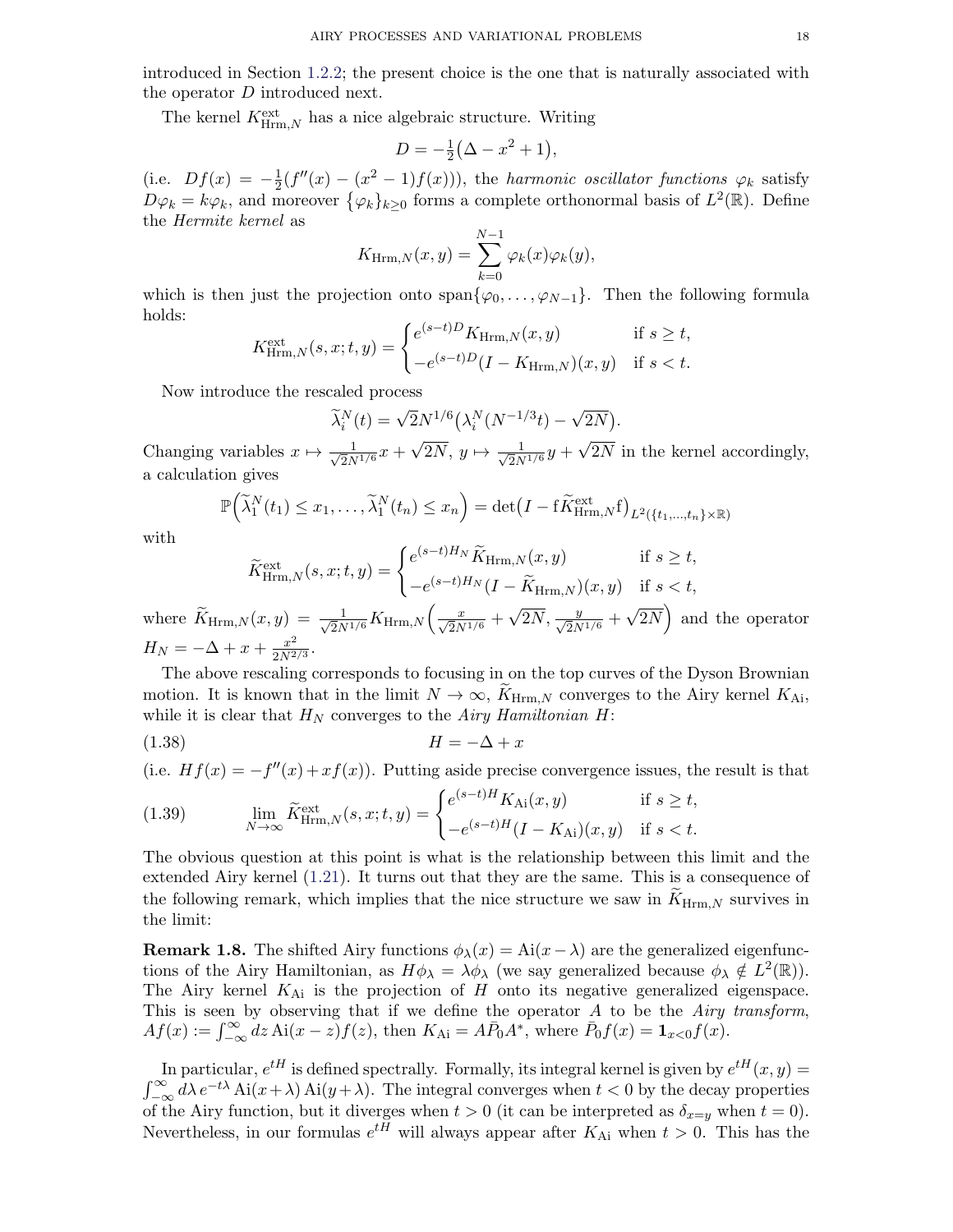effect of restricting the integral to  $\lambda > 0$ , which converges because the Airy function is bounded.

As a consequence of the above discussion we obtain the following result, see [\[TW04\]](#page-40-12):

## Theorem 1.9.

$$
\widetilde{\lambda}_1^N(t) \xrightarrow[N \to \infty]{} A_2(t)
$$

in the sense of convergence of finite-dimensional ditributions.

The extended kernels which define the other Airy processes do not have exactly the same structure. One reason behind this is that, apart from  $A_2$  and  $A_1$ , the other processes are not stationary. The other reason is that, as we mentioned, in some cases (for example Airy1) the processes are obtained after further limiting procedures, which destroy part of the structure. Nevertheless, as we will see later, enough of this structure remains for our purposes.

We have wandered a bit far from the main subject of this survey in the hope that the reader will get a feeling about why extended kernels appear naturally for our processes. In the rest of this article we will deal with formulas which are given as Fredholm determinants of certain operators acting on  $L^2(\mathbb{R})$ , as opposed  $L^2(\{t_1,\ldots,t_n\}\times\mathbb{R})$ . In light of the above discussion, it is slightly surprising that such formulas should exist.

## 2. Fredholm Determinants

<span id="page-18-0"></span>If K is an integral operator acting on  $H = L^2(X, d\mu)$  through its kernel

<span id="page-18-2"></span>(2.1) 
$$
(Kf)(x) = \int_X K(x,y)f(y)d\mu(y),
$$

we define the Fredholm determinant by

<span id="page-18-1"></span>(2.2) 
$$
\det(I + \lambda K) = 1 + \sum_{n=1}^{\infty} \frac{\lambda^n}{n!} \int_X \cdots \int_X \det [K(x_i, x_j)]_{i,j=1}^n d\mu(x_1) \cdots d\mu(x_n).
$$

If  $|K(x, y)| \leq B$  for all x, y, and  $\mu$  is a finite measure, the Fredholm series [\(2.2\)](#page-18-1) converges by Hadamard's inequality,

$$
|\det(C_1,\ldots,C_n)| \leq ||C_1||\cdots||C_n||
$$

where  $||C_i||$  denotes the Euclidean length of the column vector  $C_i$ , since the length of the column vector in  $[K(x_i, x_j)]_{i,j=1}^n$  is bounded by  $Bn^{1/2}$ , and hence the *n*-th summand in [\(2.2\)](#page-18-1) is bounded by  $\frac{\lambda^n}{n!} B^n n^{n/2}$ .

If one is not familiar with the definition [\(2.2\)](#page-18-1) one might even wonder what it has to do with determinants. Take a matrix  $K = [K_{ij}]_{i,j=1}^d$ ,  $d < \infty$ , and consider the  $d \times d$ determinant det( $I + \lambda K$ ). Clearly it is a polynomial of degree d in  $\lambda$ ,  $\sum_{n=0}^{d} a_n \lambda^n$ , and its coefficients are given by the rule  $a_n = \frac{1}{n}$  $\frac{1}{n!} \partial_{\lambda}^{n} \det(I + \lambda K)|_{\lambda=0}$ . To compute this, use the rule for differentiating determinants,

$$
\partial_{\lambda} \det(C_1, ..., C_d) = \sum_{n=1}^d \det(C_1, ..., \partial_{\lambda} C_n, ..., C_d)
$$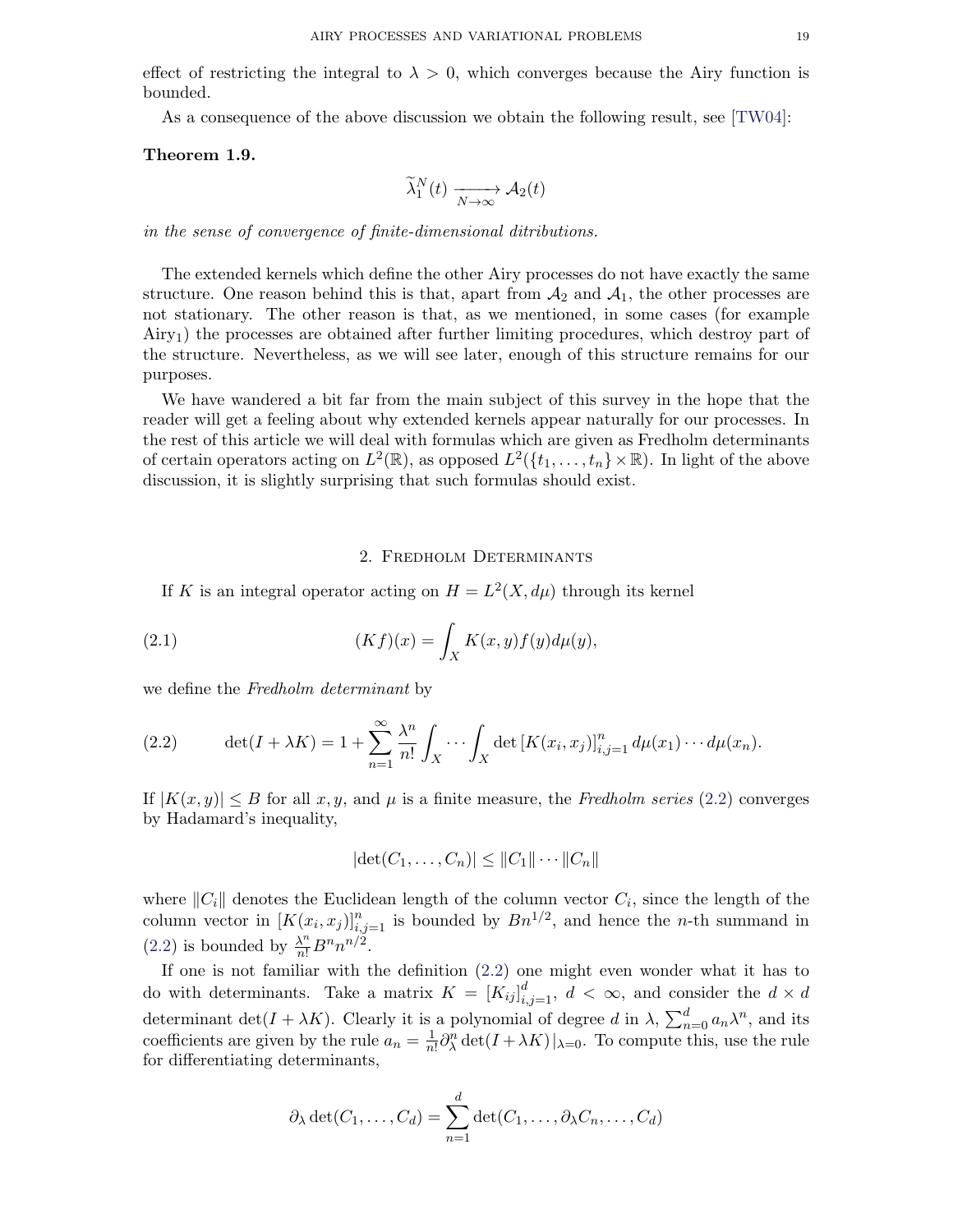and the fact that, in our particular case,  $C_n(\lambda) = e_n + \lambda K_{n,n}$  is linear in  $\lambda$  and  $C_n(0) = e_n$ , the n-th unit vector. The result is

$$
\det(I + \lambda K) = 1 + \lambda \sum_{1 \le i \le d} K_{ii} + \lambda^2 \sum_{1 \le i < j \le d} \det \begin{bmatrix} K_{ii} & K_{ij} \\ K_{ji} & K_{jj} \end{bmatrix} + \lambda^3 \sum_{1 \le i < j < k \le d} \det \begin{bmatrix} K_{ii} & K_{ij} & K_{ik} \\ K_{ji} & K_{jj} & K_{jk} \\ K_{ki} & K_{kj} & K_{kk} \end{bmatrix} + \dots + \lambda^d \det K.
$$

Replacing the ordered sums with unordered sums gives a factor  $1/n!$ , and setting  $\lambda = 1$  we can see that this is a special case of [\(2.2\)](#page-18-1). Von Koch's idea [\[Koc92\]](#page-39-12) was that this formula for the determinant was the natural one to extend to  $d = \infty$ . Fredholm replaced the integral operator [\(2.1\)](#page-18-2) on  $L^2([0,1], dx)$  by its discretization  $\left[\frac{1}{n}K(\frac{i}{n}\right]$  $\frac{i}{n}, \frac{j}{n}$  $(\frac{j}{n})]_{i,j=1}^n$  to obtain  $(2.2)$ , which he then used to characterize the solvability of the integral equation  $(I + K)u = f$  via the non-vanishing of the determinant of  $I + K$ .

One can of course imagine other, more intuitive definitions of the determinant. Perhaps

<span id="page-19-2"></span>(2.3) 
$$
\det(I + K) = \prod_n (1 + \lambda_n)
$$

where  $\lambda_n$  are the eigenvalues of K, counted with multiplicity. Or

<span id="page-19-3"></span>(2.4) 
$$
\det(I + \lambda K) = e^{\text{tr}\log(1 + \lambda A)}
$$

with the trace

<span id="page-19-1"></span>(2.5) 
$$
\operatorname{tr} K = \int d\mu(x) K(x, x).
$$

Of course, these definitions require some smallness condition on  $K$ , but at least they make apparent the important fact that the determinant is invariant under conjugation  $\det(I + M^{-1}KM) = \det(I + K)$ , or

<span id="page-19-4"></span>(2.6) 
$$
\det(I + K_1 K_2) = \det(I + K_2 K_1),
$$

(usually referred to as the cyclic property of determinants) as well as the formula

<span id="page-19-5"></span>(2.7) 
$$
\partial_{\beta} \det(I + K(\beta)) = \det(I + K(\beta)) \operatorname{tr}((I + K(\beta))^{-1} \partial_{\beta} K(\beta))
$$

for  $K(\beta)$  depending smoothly on a parameter  $\beta$ .

A more modern way to write [\(2.2\)](#page-18-1) is

<span id="page-19-0"></span>(2.8) 
$$
\det(I + \lambda K) = \sum_{n=0}^{\infty} \lambda^n \operatorname{tr} \Lambda^n(K)
$$

where  $\Lambda^{n}(K)$  denotes the action of the tensor product  $A \otimes \cdots \otimes A$  on the antisymmetric subspace of  $H \otimes \cdots \otimes H$ . If  $P_n$  denotes the projection onto that subspace and  $C_n =$  $P_n\Lambda^n(K)P_n$  then

$$
C_n(f_1 \otimes \cdots \otimes f_n) = \frac{1}{n!} \sum_{\sigma \in S_n} \text{sgn}(\sigma) A f_{\sigma(1)} \otimes \cdots \otimes A f_{\sigma(n)}
$$
  
= 
$$
\frac{1}{n!} \sum_{\sigma \in S_n} \text{sgn}(\sigma) \int \cdots \int d\mu(y_1) \cdots d\mu(y_n) K(x_1, y_{\sigma(1)}) \cdots K(x_n, y_{\sigma(n)}) f_1(y_1) \cdots f_n(y_n)
$$

which shows that  $C_n$  is an integral operator with kernel det  $[K(x_i, x_j)]_{i,j=1}^n$  and hence [\(2.8\)](#page-19-0) is just a slick way to write  $(2.2)$ . The advantage of  $(2.2)$  is that it can be used directly to define the Fredholm determinant for operators on a general separable Hilbert space, but we will not need this point of view here (see [\[Sim05\]](#page-40-13) for more details).

The natural notion of smallness for Fredholm determinants turns out to be the trace norm on operators

$$
||K||_1 := \operatorname{tr}|K|,
$$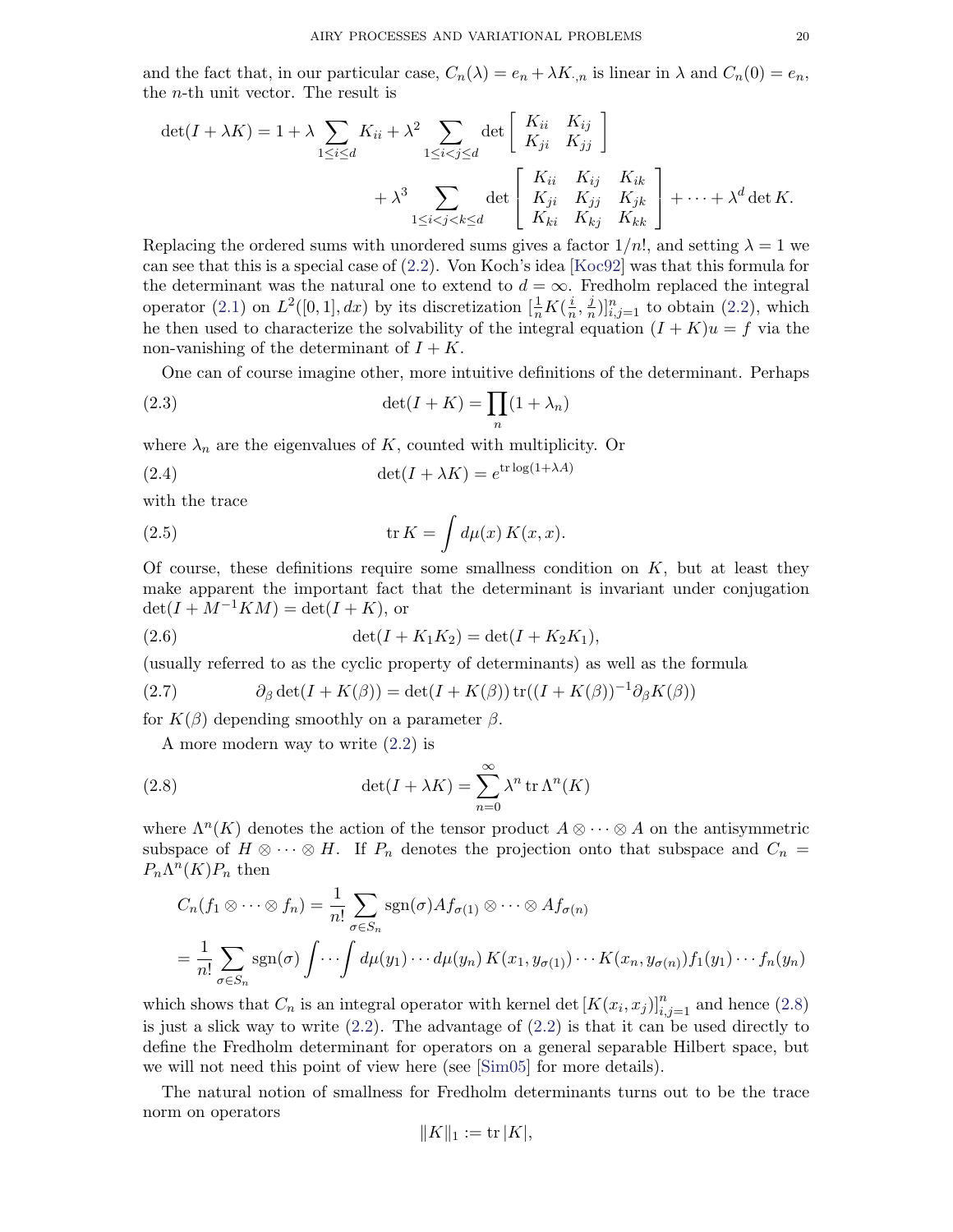where  $|K| =$  $\sqrt{K*K}$  is the unique positive square root of the operator  $K*K$ . A (necessarily compact) operator with finite trace norm is called *trace class*. Using the Parseval relation, one can check that for such operators the trace can be defined as

$$
\operatorname{tr} K = \sum_{n=1}^{\infty} \langle e_n, Ke_n \rangle,
$$

as it is basis independent. This works for operators on any separable Hilbert space, and in our setting it can be shown that this definition of trace coincides with  $(2.5)$  for K of trace class. The *Hilbert-Schmidt norm*  $||K||_2 = \sqrt{\text{tr}(|K|^2)}$  is easier to compute,

$$
||K||_2 = \left(\int dx\,dy\,|K(x,y)|^2\right)^{1/2},\,
$$

and the relation between these norms and the more common operator norm  $\|K\|_{\text{op}}$  is

$$
||K||_{\text{op}} \le ||K||_2 \le ||K||_1,
$$

as well as

$$
||K_1K_2||_1 \le ||K_1||_2||K_2||_2
$$
,  $||AK||_1 \le ||A||_{op}||K||_1$ , and  $||AK||_2 \le ||A||_{op}||K||_2$ ,

all of which can be checked easily. Of course, in the latter two A need not be compact. The reason the trace norm is so useful is

## Lemma 2.1.

1. (Lidskii's Theorem) If K is trace class then  $tr K = \sum_n \lambda_n$ , where  $\lambda_n$  are the eigenvalues of K. It follows that the three definitions  $(2.2)$ ,  $(2.3)$  and  $(2.4)$  are equivalent. 2.  $A \mapsto \det(I + A)$  is continuous in trace norm. Explicitly,

<span id="page-20-0"></span>
$$
(2.9) \qquad |\det(I + K_1) - \det(I + K_2)| \leq \|K_1 - K_2\|_1 \exp(\|K_1\|_1 + \|K_2\|_1 + 1).
$$

Lidskii's theorem is non-trivial and its proofs use heavy function theory, but  $(2.9)$  can be explained easily. Let  $f(z) = \det(I + \frac{1}{2})$  $\frac{1}{2}(K_1 + K_2) + z(K_1 - K_2)$ , so that the left hand side of [\(2.9\)](#page-20-0) is  $|f(\frac{1}{2})|$  $(\frac{1}{2}) - f(-\frac{1}{2})$  $\left|\frac{1}{2}\right| \le \sup_{-1/2 \le t \le 1/2} |f'(t)|$ . Cauchy's integral formula  $f'(z) = \frac{1}{2\pi i} \oint \frac{f(z')}{z'-z}$  $\frac{f(z')}{z'-z}dz'$  shows that  $\sup_{-1/2 \le t \le 1/2} |f'(t)| \le \frac{1}{R} \sup_{|z| \le R + \frac{1}{2}}$ 2  $|f(z)|$ . The eigenvalues of  $\Lambda^n(K)$  are  $\lambda_{i_1} \cdots \lambda_{i_n}$ ,  $i_1 < \cdots < i_n$ , so  $\text{tr } \Lambda^n(K) = \sum_{i_1 < \cdots < i_n} \lambda_{i_1} \cdots \lambda_{i_n}$  and hence  $|\text{tr }\Lambda^n(K)| \leq \frac{1}{n!} ||K||_1^n$ , which implies

$$
|\det(I + \lambda K)| \le e^{\lambda ||K||_1}.
$$

Therefore  $\sup_{|z|\leq R+\frac{1}{2}}$  $\overline{2}$  $|f(z)| \le \exp(\frac{1}{2} ||K_1 + K_2||_1 + (R + \frac{1}{2})$  $(\frac{1}{2})$ || $K_1 - K_2$ ||<sub>1</sub>) and taking  $R =$  $||K_1 - K_2||_1^{-1}$  gives [\(2.9\)](#page-20-0).

## Examples.

1. (Gaussian distribution) A trivial example is  $K(x,y) = \frac{e^{-x^2/2t}}{\sqrt{2\pi t}}$ . The operator is rank one, so if  $P_s$  is the orthogonal projection from  $L^2(\mathbb{R}) \to L^2(s,\infty)$  then by [\(2.4\)](#page-19-3) we have

$$
\det(I - P_s K P_s)_{L^2(\mathbb{R},dx)} = 1 - \operatorname{tr} P_s K P_s = \int_{-\infty}^s dx \, \frac{e^{-x^2/2t}}{\sqrt{2\pi t}}.
$$

Of course, the Gaussian here could be replaced by an arbitrary density.

2. (GUE) Consider the Airy kernel  $K_{\text{Ai}}(x, y) = \int_0^\infty dt \,\text{Ai}(x + t) \,\text{Ai}(y + t)$  and let  $\text{Ai}_t(x) =$ Ai $(x + t)$  and  $H = -\partial_x^2 + x$ . Then  $H A i_t = -t A i_t$ , the  $A i_t$ ,  $t \in \mathbb{R}$  are generalized eigenfunctions of  $H$ , and  $K_{\text{Ai}}$  is the orthogonal projection onto the negative eigenspace of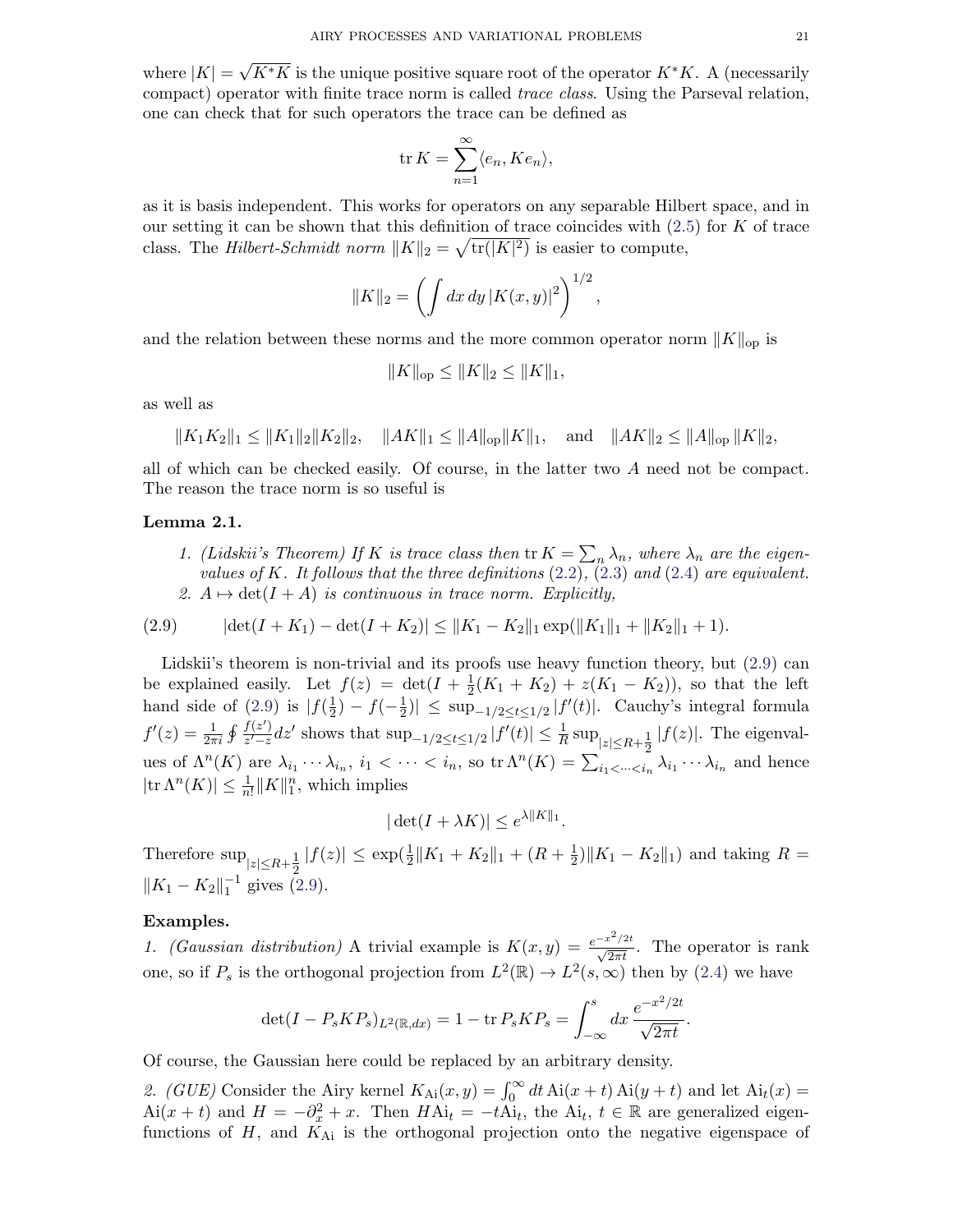H (see Remark [1.8\)](#page-17-0). Using  $Ai''(x) = xAi(x)$ , we have  $\partial_t \frac{Ai(x+t)Ai'(y+t) - Ai'(x+t)Ai(y+t)}{y-x}$  $Ai(x + t)Ai(y + t)$ , which yields the Christoffel-Darboux formula

$$
K_{\text{Ai}}(x, y) = \frac{\text{Ai}'(x+t)\text{Ai}(y+t) - \text{Ai}(x+t)\text{Ai}'(y+t)}{y-x}.
$$

To show  $P_s K_{\rm Ai}P_s$  is trace class, write  $K_{\rm Ai} = B_0 P_0 B_0$  where

<span id="page-21-1"></span>(2.10) 
$$
B_0(x, y) = Ai(x + y).
$$

Then use  $||K_1K_2||_1 \leq ||K_1||_2||K_2||_2$  to get

<span id="page-21-0"></span>(2.11) 
$$
||P_s K_{Ai} P_s||_1 \leq ||P_s B_0 P_0||_2^2 \leq \int_0^\infty \int_s^\infty Ai^2(x+y)dxdy,
$$

which is finite by the following well-known estimates for the Airy function (see  $(10.4.59-60)$ ) in [\[AS64\]](#page-37-17)):

<span id="page-21-2"></span>(2.12) 
$$
|\text{Ai}(x)| \le Ce^{-\frac{2}{3}x^{3/2}} \text{ for } x > 0, \qquad |\text{Ai}(x)| \le C \quad \text{ for } x \le 0.
$$

The GUE Tracy-Widom distribution is given by

$$
F_{\rm GUE}(s) = \det(I - P_s K_{\rm Ai} P_s)_{L^2(\mathbb{R},dx)}.
$$

On the face of it, it is not so obvious why such an expression would define a probability distribution function. From [\(2.11\)](#page-21-0) it is clear that  $\lim_{s\to\infty} \det(I - P_s K_{Ai} P_s) = 1$ . Since  $P_sK_{\text{Ai}}P_s$  is a composition of projections, its eigenvalues satisfy  $1 \geq \lambda_1(s) \geq \lambda_2(s) \geq \cdots \geq 0$ . Recall the min-max characterization of eigenvalues

$$
\lambda_k(s) = \max_{\dim U = k} \min_{f \in U} \frac{\langle f, P_s K_{\text{Ai}} P_s f \rangle}{\langle f, f \rangle},
$$

from which it is apparent that  $\lambda_i(s)$  is non-decreasing as s decreases, and hence  $\det(I P_s K_{\text{Ai}} P_s$  =  $\prod_i (1 - \lambda_i(s))$  is non-increasing with decreasing s. In fact,  $\lambda_1(s) \nearrow 1$  as  $s \searrow -\infty$  since if f is in the negative eigenspace of H,  $\langle P_s f, K_{Ai} P_s f \rangle \rightarrow \langle f, K_{Ai} f \rangle = \langle f, f \rangle$ . This shows that  $\det(I-P_sK_{\rm Ai}P_s) \searrow 0$  as  $s \searrow -\infty$  (for an asymptotic expansion of  $F_{\rm GUE}(s)$ ) as  $s \searrow -\infty$  see [\[BBD08\]](#page-37-18)).

3. (GOE)  $F_{GOE}(s) = det(I - P_s B_0 P_s)_{L^2(\mathbb{R},dx)}$  where  $B_0(x, y)$  is as in [\(2.10\)](#page-21-1). The key to show that  $B_0$  is trace class in this case is the identity

<span id="page-21-3"></span>(2.13) 
$$
\int_{-\infty}^{\infty} dx \operatorname{Ai}(a+x) \operatorname{Ai}(b-x) = 2^{-1/3} \operatorname{Ai}(2^{-1/3}(a+b))
$$

(see, for example, (3.108) in [\[VS10\]](#page-40-14)). One defines  $G_1(x, z) = 2^{1/3} \text{Ai}(2^{1/3}x + z)e^z$  and  $G_2(z, y) = e^{-z} \text{Ai}(2^{1/3}y - z)$  and notes that  $P_s B_0 P_s = (P_s G_1)(G_2 P_s)$ . Then [\(2.12\)](#page-21-2) allows to show that each of the last two factors has finite Hilbert-Schmidt norm, yielding that  $P_sB_0P_s$  is trace class.

4. (Airy<sub>1</sub> process) Recall the Fredholm determinant formula  $(1.22)$  for the finite-dimensional distributions of the Airy<sub>1</sub> process. It turns out that the kernel  $fK_1^{\text{ext}}f$  inside the determinant is not trace class, basically because the heat kernel is not even Hilbert-Schmidt on  $L^2([s,\infty))$  for  $s \in \mathbb{R}$ . Nevertheless, the series [\(2.2\)](#page-18-1) defining the Fredholm determinant is finite in this case, because one can conjugate the kernel  $fK_1^{\text{ext}}f$  to something which can be proved to be trace class (see [\[BFP07\]](#page-38-2)).

The situation in the last example, where the natural expression for a kernel defines an operator which is not trace class, but which is conjugate to a trace class operator, arises often. Here by conjugacy we mean the following: two operators  $K$  and  $K$  are conjugate if there exists some invertible linear mapping  $U$  acting on measurable functions on  $X$  such that  $K = U\tilde{K}U^{-1}$ . Observe that such a pair of operators have the same Fredholm series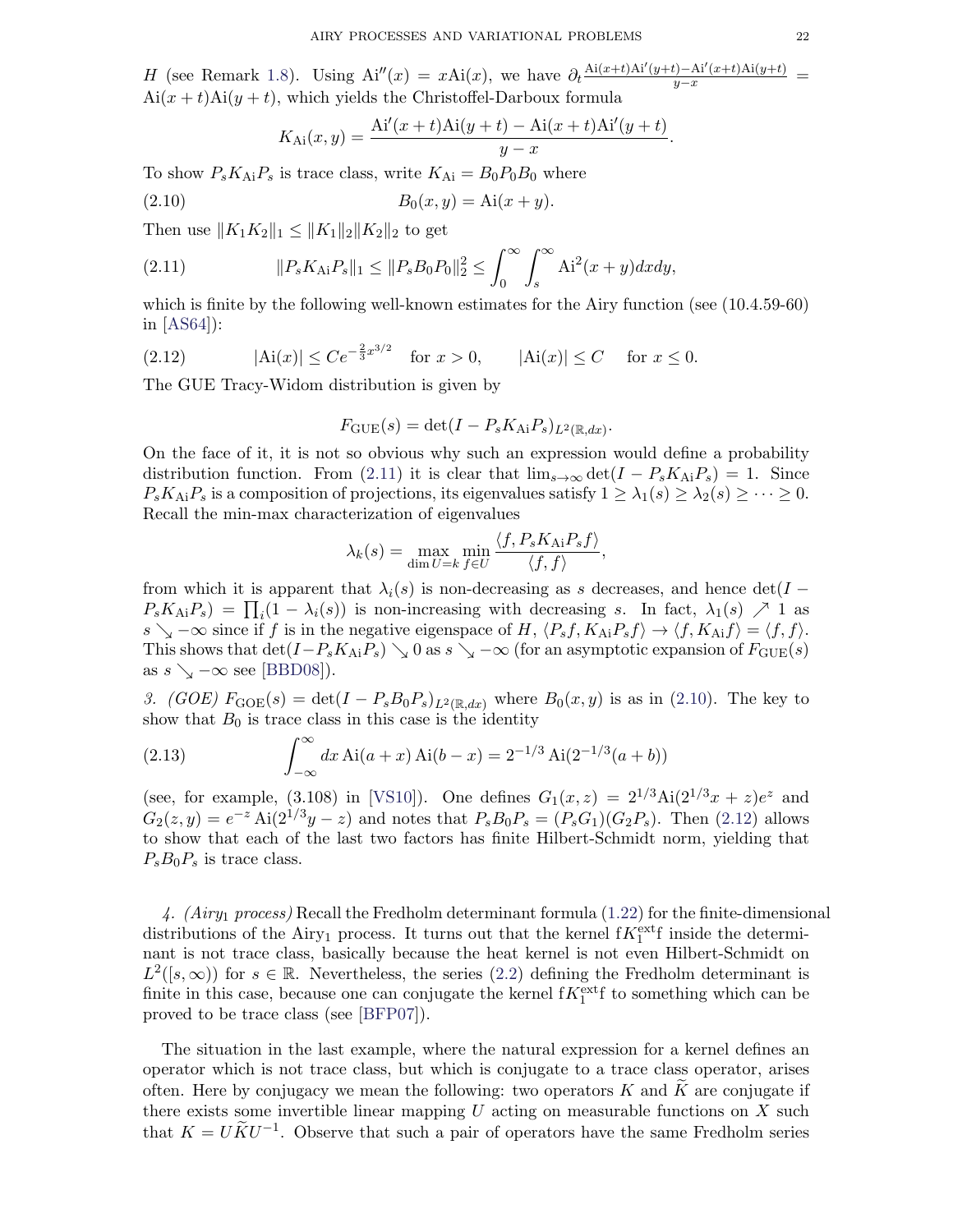expansion [\(2.2\)](#page-18-1), i.e.  $\det(I + K) = \det(I + K)$ . This allows to extend the manipulations on Fredholm determinants to operators which are conjugate to trace class operators, provided that one is careful in keeping track of the needed conjugations.

The reason we start with the Fredholm expansion [\(2.2\)](#page-18-1) is that this is the way the determinant usually arises from combinatorial expressions. Sometimes the kernels are not trace class, but this should not bother us so much as long as some version of the formal expression can be shown to converge, for instance as in Example 4 above. Often, it is genuinely difficult to show that the resulting expressions define a probability distribution, and we only know it because they arose this way.

## <span id="page-22-0"></span>3. Boundary Value Kernels and Continuum Statistics of Airy Processes

<span id="page-22-1"></span>3.1. Boundary value kernel formulas for finite-dimensional distributions. Recall the formula  $(1.19)$  for the finite-dimensional distributions of the Airy<sub>2</sub> process. It is given in terms of the Fredholm determinant of what we call an extended kernel, that is, (the kernel of) an operator acting on the "extended space"  $L^2({t_1,\ldots,t_n} \times \mathbb{R})$ . Although such formulas have been very useful in the study of models in the KPZ class, they suffer from two problems. First, if one wants to take the number n of times  $t_i$  to infinity, a big difficulty appears in the fact that these formulas involve Fredholm determinants on the Hilbert space  $L^2({t_1,\ldots,t_n}\times\mathbb{R})$ , and thus the space itself is changing as n grows. Second, these formulas are useful for computing long range properties of the processes (for instance an asymptotic expansion of the covariance of  $A_2(s)$  and  $A_2(t)$  as  $|t-s| \to \infty$ , see [\[Wid04\]](#page-41-1)), but are not suitable for studying short range properties such as regularity of the sample paths.

The second type of Fredholm determinant formula, which is the one we will use for most of the rest of this article, was actually introduced as the original definition of the Airy<sub>2</sub> process by Prähofer and Spohn [\[PS02\]](#page-40-8). It is given as follows: for  $t_1 < \cdots < t_n$  and  $x_1, \ldots, x_n \in \mathbb{R},$ 

<span id="page-22-2"></span>
$$
(3.1) \mathbb{P}(\mathcal{A}_2(t_1) \leq x_1, \dots, \mathcal{A}_2(t_n) \leq x_n)
$$
  
= det  $\left(I - K_{\text{Ai}} + \bar{P}_{x_1}e^{(t_1 - t_2)H} \bar{P}_{x_2}e^{(t_2 - t_3)H} \dots \bar{P}_{x_n}e^{(t_n - t_1)H} K_{\text{Ai}}\right)_{L^2(\mathbb{R})},$ 

where  $K_{\text{Ai}}$  is Airy kernel [\(1.9\)](#page-3-3), H is the Airy Hamiltonian [\(1.38\)](#page-17-1) and  $\bar{P}_a$  denotes the projection onto the interval  $(-\infty, a]$ :

$$
\bar{P}_a f(x) = \mathbf{1}_{x \le a} f(x).
$$

Note that the Fredholm determinant is now computed on the Hilbert space  $L^2(\mathbb{R})$  instead of  $L^2(\{t_1,\ldots,t_n\}\times\mathbb{R})$ , which makes taking  $n\to\infty$  at least feasible. Note also that the time increments  $t_i - t_{i+1}$  appear explicitly in the formula, which explains why this formula will be more suitable for the study of short range properties. Another advantage of this formula is that it makes apparent that  $A_2$  is a stationary process.

The equivalence of [\(1.19\)](#page-6-1) and [\(3.1\)](#page-22-2) was derived formally in [\[PS02\]](#page-40-8) and [\[PS11\]](#page-40-9). The proof in [\[PS11\]](#page-40-9) is based in the following idea. As we explained in Section [1.5.1,](#page-14-2) the extended kernel formula [\(1.19\)](#page-6-1) can be thought of as the determinant of an  $n \times n$  matrix whose entries are operators acting on  $L^2(\mathbb{R})$ . By rewriting this operator as a sum of an upper-triangular part and lower-triangular part and using algebraic properties of the determinant and the algebraic relationships between the different entries of this matrix, [\[PS02\]](#page-40-8) showed that the determinant equals the determinant of an operator-valued matrix  $I + G$  such that only the first column of G is non-zero. Therefore  $\det(I+G)_{L^2(\{t_1,\ldots,t_n\}\times\mathbb{R})} = \det(I+G_{1,1})_{L^2(\mathbb{R})}$  (to see this simply pretend the operators in the determinants are matrices), and an explicit calculation of  $G_{1,1}$  yields  $(3.1)$ .

The argument given in [\[PS11\]](#page-40-9) which we just sketched is almost a complete proof. There are nevertheless some subtleties. For example, it is not a priori obvious that for  $s, t > 0$ ,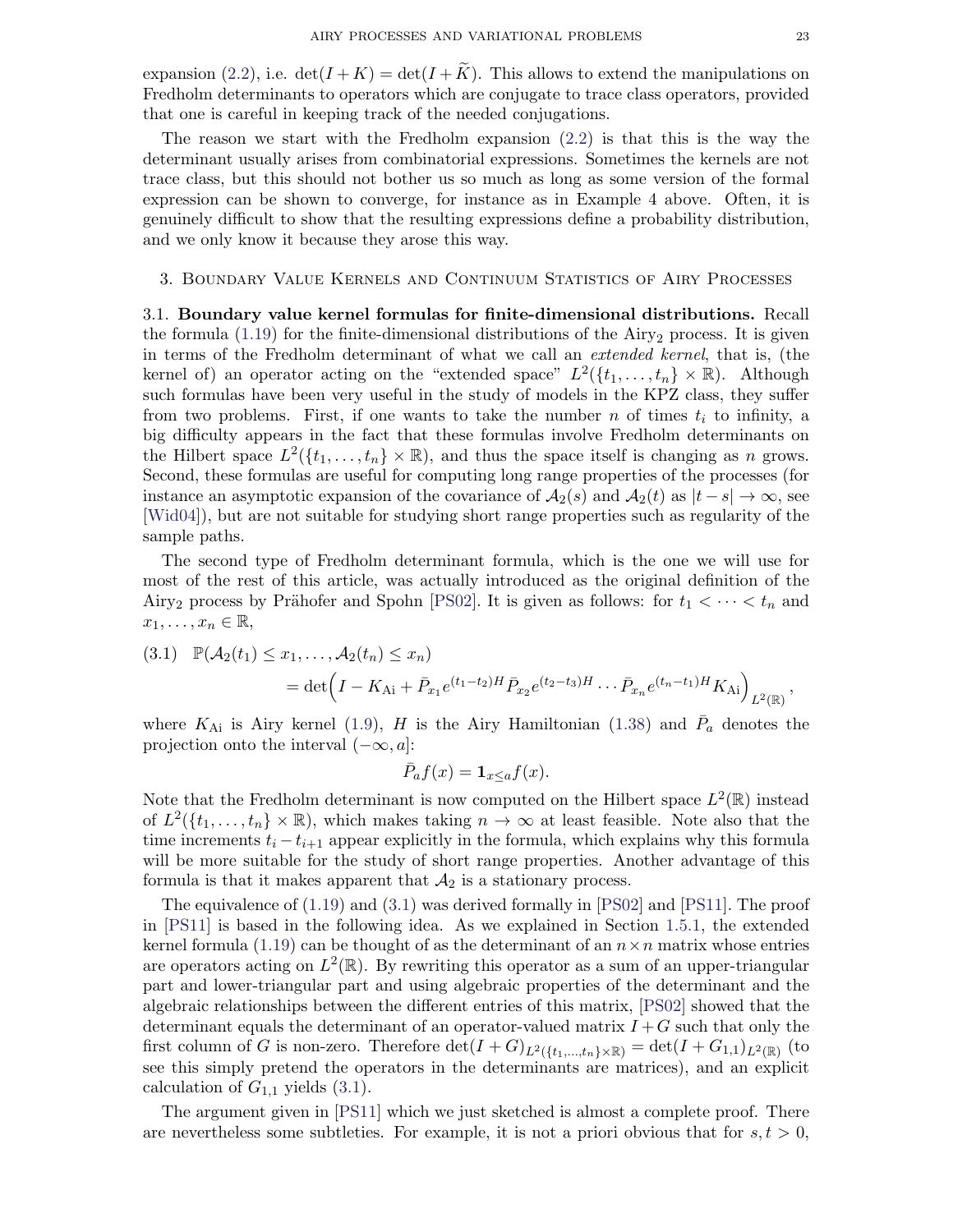$e^{-sH}$  can be applied to the image of  $\bar{P}_a e^{-tH}$ . Moreover, in order to manipulate Fredholm determinants one needs to check that certain analytical conditions are satisfied (see Section [2\)](#page-18-0). The technical details are discussed in [\[QR12a\]](#page-40-15), which in fact shows that a formula analogous to [\(3.1\)](#page-22-2) holds for the Airy<sub>1</sub> process as well. It is given as follows: for  $t_1 < \cdots < t_n$ and  $x_1, \ldots, x_n \in \mathbb{R}$ ,

<span id="page-23-1"></span>
$$
(3.2) \mathbb{P}(\mathcal{A}_1(t_1) \le x_1, ..., \mathcal{A}_1(t_n) \le x_n)
$$
  
= det  $\left(I - B_0 + \bar{P}_{x_1}e^{(t_2 - t_1)\Delta}\bar{P}_{x_2}e^{(t_3 - t_2)\Delta} \cdots \bar{P}_{x_n}e^{(t_1 - t_n)\Delta}B_0\right)_{L^2(\mathbb{R})}$ 

where  $B_0$  is given by the kernel  $B_0(x, y) = Ai(x+y)$  defined in [\(1.13\)](#page-4-0) and  $\Delta$  is the Laplacian operator. Observe that in all but the last factor of the form  $e^{s\Delta}$  in the above formula it holds that  $s > 0$ , in which case  $e^{s\Delta}$  is the usual heat kernel. This kernel is ill-defined for  $s < 0$ , but it turns out that in this case the operator  $e^{s\Delta}B_0$  makes sense if defined via the integral kernel

<span id="page-23-0"></span>(3.3) 
$$
e^{s\Delta}B_0(x,y) = e^{2s^3/3 + s(x+y)} \text{Ai}(x+y+s^2).
$$

What we mean by this is that if  $s, t > 0$  then, with this definition the semigroup property  $e^{t\Delta}e^{-s\Delta}B_0 = e^{(t-s)\Delta}B_0$  holds.

As we will see in Section [3.2,](#page-24-0) it is fruitful to think of the operator appearing in [\(3.1\)](#page-22-2) as the solution of certain boundary value problem, so we will refer to formulas like this as boundary value kernel formulas. By using [\(3.3\)](#page-23-0) one can rewrite the definition [\(1.23\)](#page-7-3) of the extended kernel for  $\mathcal{A}_1$  as

$$
K_1^{\text{ext}}(s, x; t, y) = \begin{cases} e^{(t-s)\Delta} B_0(x, y) & \text{if } s \ge t, \\ -e^{(t-s)\Delta} (I - B_0)(x, y) & \text{if } s < t. \end{cases}
$$

It becomes clear then that both the extended kernel formula and the boundary value kernel formula for Airy<sub>1</sub> are obtained from the corresponding formulas for Airy<sub>2</sub> by substituting H with  $-\Delta$  and  $K_{\text{Ai}}$  with  $B_0$ . It turns out, as shown in [\[BCR\]](#page-37-19), that the necessary structure behind these formulas hold for a much wider class of processes, including for instance the stationary GUE Dyson Brownian motion and non-stationary processes like the Airy<sub>2→1</sub> process, and the Pearcey process [\[TW06\]](#page-40-16). For example, for  $Airy_{2\rightarrow1}$  one has [\[BCR\]](#page-37-19)

<span id="page-23-2"></span>
$$
(3.4) \mathbb{P}(\mathcal{A}_{2\to1}(t_1) \leq x_1, \dots, \mathcal{A}_{2\to1}(t_n) \leq x_n)
$$
  
= det  $(I - K_{2\to1}^{t_1} + \bar{P}_{\tilde{x}_1}e^{(t_2 - t_1)\Delta}\bar{P}_{\tilde{x}_2} \cdots e^{(t_n - t_{n-1})\Delta}\bar{P}_{\tilde{x}_n}e^{(t_1 - t_n)\Delta}K_{2\to1}^{t_1})_{L^2(\mathbb{R})},$ 

where  $\tilde{x}_i = x_i - t_i^2 \mathbf{1}_{t_i \leq 0}$  and  $K_{2 \to 1}^t(x, y) = K_{2 \to 1}^{\text{ext}}(t, x; t, y)$  with  $K_{2 \to 1}^{\text{ext}}$  as in [\(1.24\)](#page-9-0).

Interestingly, it is shown in [\[BCR\]](#page-37-19) that in a setting corresponding to discrete nonintersecting paths, analogous boundary value kernel formulas can be obtained directly from applying the Karlin-McGregor formula [\(1.37\)](#page-16-1) (or rather its combinatorial analogue, the Lindström-Gessel-Viennot Theorem  $\vert$ Lin73; GV85 $\vert$ ), bypassing the direct application of the Eynard-Mehta Theorem. In the case of the Airy<sub>2</sub> process, a suitable limit of a discrete family of non-intersecting should lead to [\(3.1\)](#page-22-2) (cf. [\(1.39\)](#page-17-2)). Such a procedure does not seem to work for the  $Airy_1$  process. In fact, in that case the determinantal process used to derive [\(1.23\)](#page-7-3) is signed (in the sense that the measure defined by the analog of [\(1.35\)](#page-14-1) is signed), see [\[BFPS07\]](#page-38-1), and hence it is not clear how to associate directly to it a family of non-intersecting paths.

As we will see below, the integral kernels of the operators appearing inside the Fredholm determinants in [\(3.1\)](#page-22-2), [\(3.2\)](#page-23-1) and [\(3.4\)](#page-23-2) can be expressed simply in terms of hitting probabilities of Browian motion. In other words, hitting probabilities of curves by  $\mathcal{A}_2$ ,  $\mathcal{A}_1$  and  $\mathcal{A}_{2\to 1}$ can be expressed in terms of Fredholm determinants of the analogous hitting probabilities for Brownian motion. Given the above discussion (and the discussion in Section [1.5.2\)](#page-16-0), this is not entirely surprising in the case of  $A_2$ , as it follows from the non-intersecting nature

,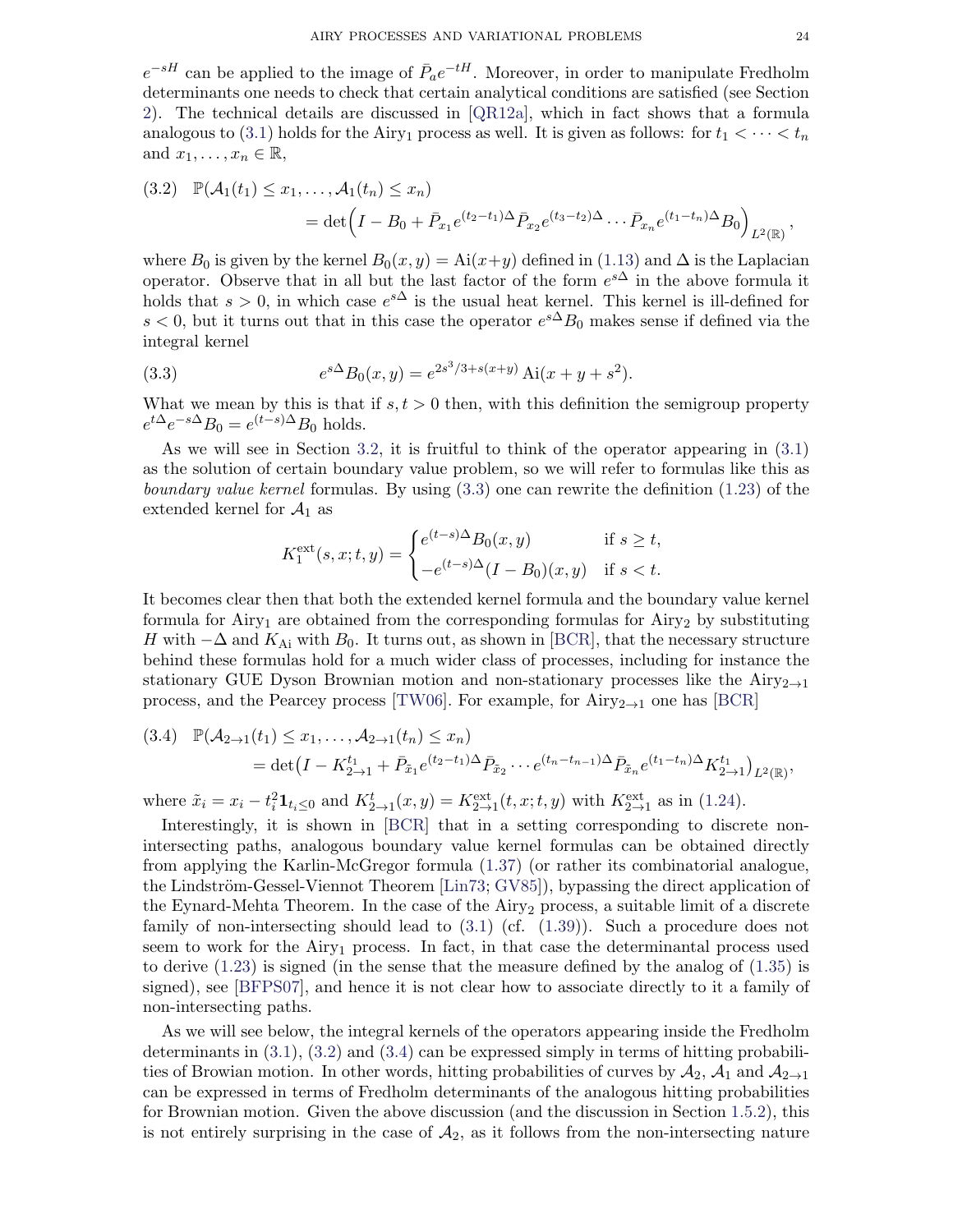of systems of Brownian paths that can be used to approximate  $A_2$ . For the same reason, it is surprising in a sense that the same structure is present in  $A_1$ .

<span id="page-24-0"></span>3.2. Continuum statistics and boundary value problems. Consider the following problem: compute the probability that, inside a finite interval  $[\ell, r]$ , the Airy<sub>2</sub> process lies below a given function g. The obvious way to proceed is to take a fine mesh  $\ell = t_1 < t_2$  $\cdots < t_n = r$  of the interval  $[\ell, r]$ , take  $x_i = g(t_i)$ , and attempt to take a limit as  $n \to \infty$  in the formula for the finite dimensional distributions of  $A_2$ ,

<span id="page-24-1"></span>
$$
(3.5) \mathbb{P}(\mathcal{A}_2(t_1) \leq g(t_1), \dots, \mathcal{A}_2(t_n) \leq g(t_n))
$$
  
= det  $\left(I - K_{\mathrm{Ai}} + \bar{P}_{g(t_1)} e^{(t_1 - t_2)H} \bar{P}_{g(t_2)} e^{(t_2 - t_3)H} \cdots \bar{P}_{g(t_n)} e^{(t_n - t_1)H} K_{\mathrm{Ai}}\right).$ 

Here the Fredholm determinant is computed on the Hilbert space  $L^2(\mathbb{R})$ , which we will omit from the subscript in the sequel. By Theorem [1.1,](#page-7-0)  $A_2$  has a continuous version, and hence  $\lim_{n\to\infty} \mathbb{P}(\mathcal{A}_2(t_1)\leq g(t_1),\ldots,\mathcal{A}_2(t_n)\leq g(t_n)) = \mathbb{P}(\mathcal{A}_2(t)\leq g(t) \text{ for } t\in [\ell,r]).$ To study the right hand side of [\(3.5\)](#page-24-1) we need to compute the limit of the operator appearing inside the determinant. Observe that the last exponential equals  $e^{(r-\ell)H}$ , and hence does not depend on n. On the other hand, for  $s < t$  the operator  $e^{(s-t)H}$  can be thought of as mapping a function f to the solution  $u(t, \cdot)$  at time t of the PDE  $\partial_t u + Hu = 0$  with initial condition  $u(s, \cdot) = f(\cdot)$ . Therefore the operator

<span id="page-24-2"></span>(3.6) 
$$
\bar{P}_{g(t_1)}e^{(t_1-t_2)H}\bar{P}_{g(t_2)}e^{(t_2-t_3)H}\cdots e^{(t_{n-1}-t_n)H}\bar{P}_{g(t_n)}
$$

can be thought of as solving the same PDE (backwards in time) on the interval  $[\ell, r]$  with the additional condition that all the mass above  $g(t_i)$  is removed at each of the discrete times  $t_i$ . Note that the PDE is solved backwards because, if we apply this operator to a function on its right, we first apply  $\bar{P}_{g(t_n)}$ , then  $e^{(t_{n-1}-t_n)H}$ , then  $\bar{P}_{g(t_{n-1})}$ , and so on. Since solving the PDE  $\partial_t u + H u = 0$  forward or backwards in time gives the same answer, if we want to think of [\(3.6\)](#page-24-2) as being solved forward in time, all we need to do is reverse the order in which the  $g(t_i)$  appear. The result is the following. Given  $g \in H^1([\ell, r])$  (i.e. both g and its derivative are in  $L^2([\ell, r]))$ , define an operator  $\Theta_{[\ell, r]}^g$  acting on  $L^2(\mathbb{R})$  as follows:  $\Theta^g_{\scriptscriptstyle \text{L}}$  $\int_{[\ell,r]}^g f(\cdot) = u(r, \cdot),$  where  $u(r, \cdot)$  is the solution at time r of the boundary value problem

$$
\partial_t u + Hu = 0 \quad \text{for } x < g(t), \ t \in (\ell, r)
$$
\n
$$
u(\ell, x) = f(x) \mathbf{1}_{x < g(\ell)}
$$
\n
$$
u(t, x) = 0 \quad \text{for } x \ge g(t).
$$

Further, define  $\hat{g}(t) = g(\ell + r - t)$ . Then

<span id="page-24-3"></span>
$$
(3.7) \left\| \bar{P}_{g(t_1)} e^{(t_1-t_2)H} \bar{P}_{g(t_2)} e^{(t_2-t_3)H} \cdots \bar{P}_{g(t_n)} e^{(t_n-t_1)H} K_{\mathrm{Ai}} - \Theta^{\hat{g}}_{[\ell,r]} e^{(t_n-t_1)H} K_{\mathrm{Ai}} \right\|_1 \xrightarrow[n \to \infty]{} 0.
$$

Since the convergence holds in trace class norm, [\(3.7\)](#page-24-3) can be used to answer the question with which we started this subsection:

<span id="page-24-5"></span>**Theorem 3.1** ( $[CQR13]$ , Theorem 2).

<span id="page-24-4"></span>(3.8) 
$$
\mathbb{P}(\mathcal{A}_2(t) \leq g(t) \text{ for } t \in [\ell, r]) = \det \left(I - K_{\mathrm{Ai}} + \Theta_{[\ell, r]}^g e^{(r-\ell)H} K_{\mathrm{Ai}}\right).
$$

Observe that we have written q instead of  $\hat{q}$  in [\(3.8\)](#page-24-4). We may do this because the Airy<sub>2</sub> is invariant under time reversal, so we can replace g by  $\hat{g}$  on the left hand side.

The limit [\(3.7\)](#page-24-3) is proved in Proposition 3.2 of [\[CQR13\]](#page-38-8) (in fact only along the dyadic sequence  $n_k = 2^k$ , but this is enough for deducing Theorem [3.1\)](#page-24-5). The proof is based on the following probabilistic representation of the solutions of the above boundary value problem: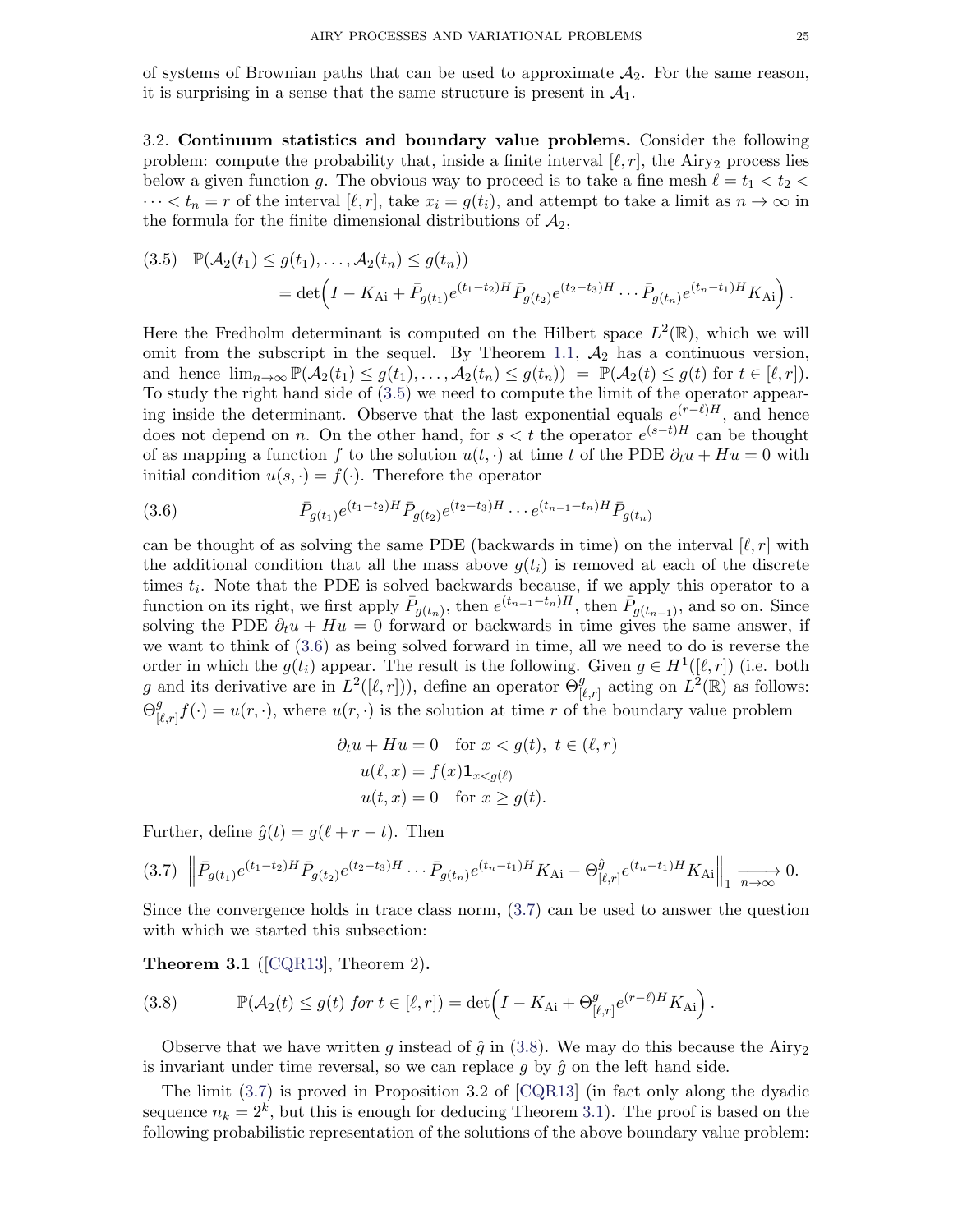if  $\Theta_{[\ell,r]}^g(x,y)$  denotes the integral kernel of  $\Theta_{[\ell,r]}^g$ , then

<span id="page-25-2"></span>
$$
(3.9) \quad \Theta_{[\ell,r]}^g(x,y) = e^{\ell x - ry + (r^3 - \ell^3)/3} \frac{e^{-(x-y)^2/4(r-\ell)}}{\sqrt{4\pi(r-\ell)}} \cdot \mathbb{P}_{\hat{b}(\ell)=x-\ell^2,\hat{b}(r)=y-r^2} \left(\hat{b}(s) \le g(s) - s^2 \text{ on } [\ell,r]\right),
$$

where the probability is computed with respect to a Brownian bridge  $\hat{b}(s)$  from  $x - \ell^2$  at time  $\ell$  to  $y - r^2$  at time r and with diffusion coefficient 2. This formula is Theorem 3 of [\[CQR13\]](#page-38-8), its proof is based on an application of the Feynman-Kac and Cameron-Martin-Girsanov formulas.

The argument that proves Theorem [3.1](#page-24-5) can be adapted to obtain a similar result for Airy<sub>1</sub>. Fix  $\ell < r$ . Given  $g \in H^1([\ell, r])$ , define an operator  $\Lambda^g_{[\ell, r]}$  acting on  $L^2(\mathbb{R})$  as follows:  $\Lambda^g_{\rm b}$  $\int_{[\ell,r]}^g f(\cdot) = u(r, \cdot),$  where  $u(r, \cdot)$  is the solution at time r of the boundary value problem

$$
\partial_t u - \Delta u = 0 \quad \text{for } x < g(t), \ t \in (\ell, r)
$$
\n
$$
u(\ell, x) = f(x) \mathbf{1}_{x < g(\ell)}
$$
\n
$$
u(t, x) = 0 \quad \text{for } x \ge g(t).
$$

**Theorem 3.2** ([\[QR12a\]](#page-40-15), Theorem 4).

<span id="page-25-1"></span>(3.10) 
$$
\mathbb{P}(\mathcal{A}_1(t) \leq g(t) \text{ for } t \in [\ell, r]) = \det \left(I - B_0 + \Lambda_{[\ell, r]}^g e^{-(r-\ell)\Delta} B_0\right).
$$

Although the proof of this result is similar to the proof for the Airy<sub>2</sub> case, the argument is a bit more involved because, as written, the operator in the determinant is not trace class, so one needs to conjugate appropriately. Of course, similar arguments should allow one to obtain continuum statistics formulas for other processes for which boundary value kernel formulas are available (see [\[BCR\]](#page-37-19) for the case of stationary GUE Dyson Brownian motion).

The operator  $\Lambda^g_{[\ell,r]}$  also has a simple representation in terms of Brownian motion (see [\[QR12a\]](#page-40-15)), which has recently been used in [\[FF13\]](#page-39-15) to verify numerically the experimental values obtained in [\[TS12\]](#page-40-1) for the persistence probabilities of  $Airy_1$ . The negative persistence exponent is defined by

$$
\mathbb{P}(\mathcal{A}_1(t) \le m, \ 0 \le t \le L) \sim e^{-\kappa - L}
$$

where m is the mean of  $F_{GOE}$ . Takeuchi has measured  $\kappa_-\approx 3.2\pm 0.2$  in computer simulations of the Eden model [\[TS12\]](#page-40-1). Ferrari and Frings [\[FF13\]](#page-39-15) have computed numerically  $(3.10)$  finding

$$
\kappa \approx 2.9,
$$

which is fairly close. Note that Takeuchi has also measured the positive persistence probabilities  $\mathbb{P}(\mathcal{A}_1(t) \geq m, 0 \leq t \leq L) \sim e^{-\kappa + L}$  An interesting question is whether there exists a simple enough mathematical formula to check such a thing.

#### 4. Applications

<span id="page-25-0"></span>In this section we will describe some applications of the boundary value kernel formulas for Airy processes which were introduced in the previous section. The first two applications refer to asymptotic statistics for directed polymers and LPP, while the next two involve respectively the Airy<sub>1</sub> and Airy<sub>2→1</sub> processes.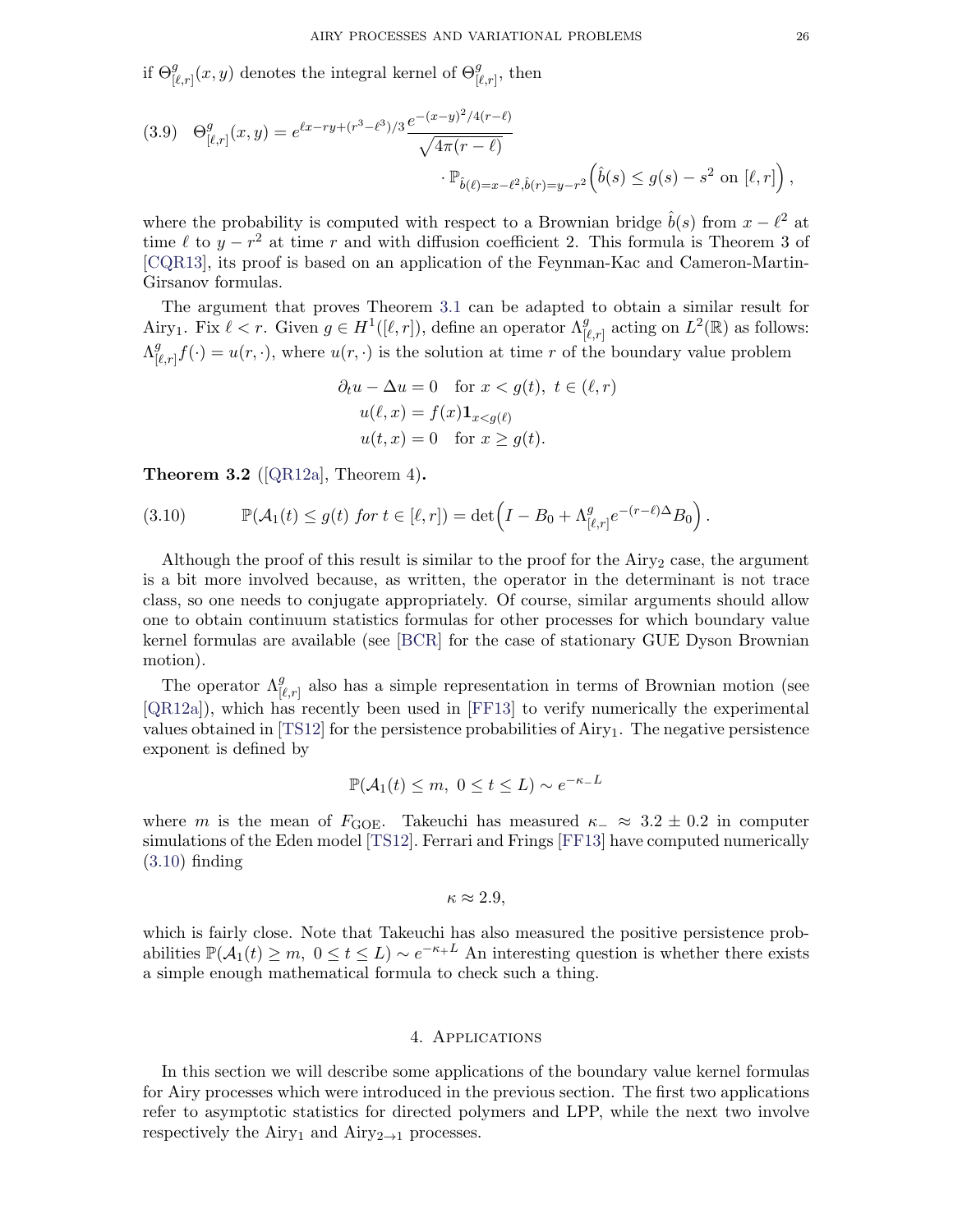<span id="page-26-0"></span>4.1. Point-to-line LPP and GOE. Recall the variational formula [\(1.25\)](#page-10-1) relating the Airy<sup>2</sup> process with the Tracy-Widom GOE distribution:

<span id="page-26-6"></span>(4.1) 
$$
\mathbb{P}\left(\sup_{x\in\mathbb{R}}\left\{\mathcal{A}_2(x)-x^2\right\}\leq m\right)=F_{\text{GOE}}(4^{1/3}m).
$$

As we explained in Section [1.2.3,](#page-4-1) Johansson's proof [\[Joh03\]](#page-39-5) was very indirect, relying on the convergence of the spatial fluctuations of point-to-point LPP to  $\mathcal{A}_2$  together with [\(1.15\)](#page-4-2) and [\(1.17\)](#page-5-2).

A direct proof of this variational formula was provided in [\[CQR13\]](#page-38-8), based on the continuum statistics formula given in Theorem [3.1.](#page-24-5) An interesting consequence of this derivation was that it allowed to identify the factor of  $4^{1/3}$  on the right hand side of the identity, which had been lost in Johansson's argument in the process of translating between the available results at the time (see Section 2 of [\[CQR13\]](#page-38-8) for an account of how to get the correct factor directly from LPP).

We will explain next the derivation of the formula, skipping some details. We rewrite the desired probability as

$$
\lim_{L\to\infty}\mathbb{P}(\mathcal{A}_2(t)\leq m+t^2\;\forall\,t\in[-L,L]\big)\,.
$$

For fixed  $L > 0$ , Theorem [3.1](#page-24-5) implies that this probability is given by

<span id="page-26-3"></span>(4.2) 
$$
\det(I - K_{\text{Ai}} + \Theta_L e^{2LH} K_{\text{Ai}}),
$$

where

$$
\Theta_L = \Theta_{[-L,L]}^{g(t)=t^2+m}.
$$

The nice thing is that the choice of  $g(t) = t^2 + m$  is the simplest possible from the point of view of explicit calculations, because it cancels exactly the parabola appearing on the right hand side of [\(3.9\)](#page-25-2). The probability appearing in that formula is then reduced to the probability of a Brownian bridge staying below level  $m$ , and this is easy to compute using the reflection principle (method of images):

<span id="page-26-1"></span>
$$
\mathbb{P}_{\hat{b}(-L)=x-L^2,\hat{b}(L)=y-L^2}(\hat{b}(s) \le m \text{ on } [-L,L])
$$
\n
$$
= 1 - \mathbb{P}_{\hat{b}(-L)=x-L^2,\hat{b}(L)=y-L^2}(\hat{b}(s) > m \text{ for some } s \in [-L,L])
$$
\n
$$
= 1 - e^{-(x-m-L^2)(y-m-L^2)/2L}
$$

(we leave the simple computation to the reader, alternatively see page 67 of [\[BS02\]](#page-38-17)). Putting this back in  $\Theta_L$  gives

<span id="page-26-2"></span>(4.4) 
$$
\Theta_L = \bar{P}_{m+L^2} e^{-2LH} \bar{P}_{m+L^2} - \bar{P}_{m+L^2} R_L \bar{P}_{m+L^2},
$$

where  $R_L$  is the reflection term

<span id="page-26-4"></span>(4.5) 
$$
R_L(x,y) = \frac{1}{\sqrt{8\pi L}}e^{-(x+y-2m-2L^2)^2/8L-(x+y)L+2L^3/3}.
$$

The  $e^{-2LH}$  in the first term in  $\Theta_L$  comes from the 1 in [\(4.3\)](#page-26-1) and appears by either reversing the use of the Cameron-Martin-Girsanov and Feynman-Kac formulas in the derivation of [\(4.4\)](#page-26-2) or by an explicit computation of the integral kernel of  $e^{-(r-\ell)H}$  as

$$
e^{-(r-\ell)H}(x,y) = e^{\ell x - ry + (r^3 - \ell^3)/3} \frac{e^{-(x-y)^2/4(r-\ell)}}{\sqrt{4\pi(r-\ell)}}
$$

.

Referring to [\(4.2\)](#page-26-3), we have by the cyclic property of determinants [\(2.6\)](#page-19-4) and the identity  $e^{2LH}K_{\text{Ai}} = (e^{LH}K_{\text{Ai}})^2$  (which follows from Remark [1.8\)](#page-17-0) that

<span id="page-26-5"></span>(4.6) 
$$
\mathbb{P}(\mathcal{A}_2(t) \le t^2 + m \text{ for } t \in [-L, L]) = \det(I - K_{\text{Ai}} + e^{LH} K_{\text{Ai}} \Theta_L e^{LH} K_{\text{Ai}}).
$$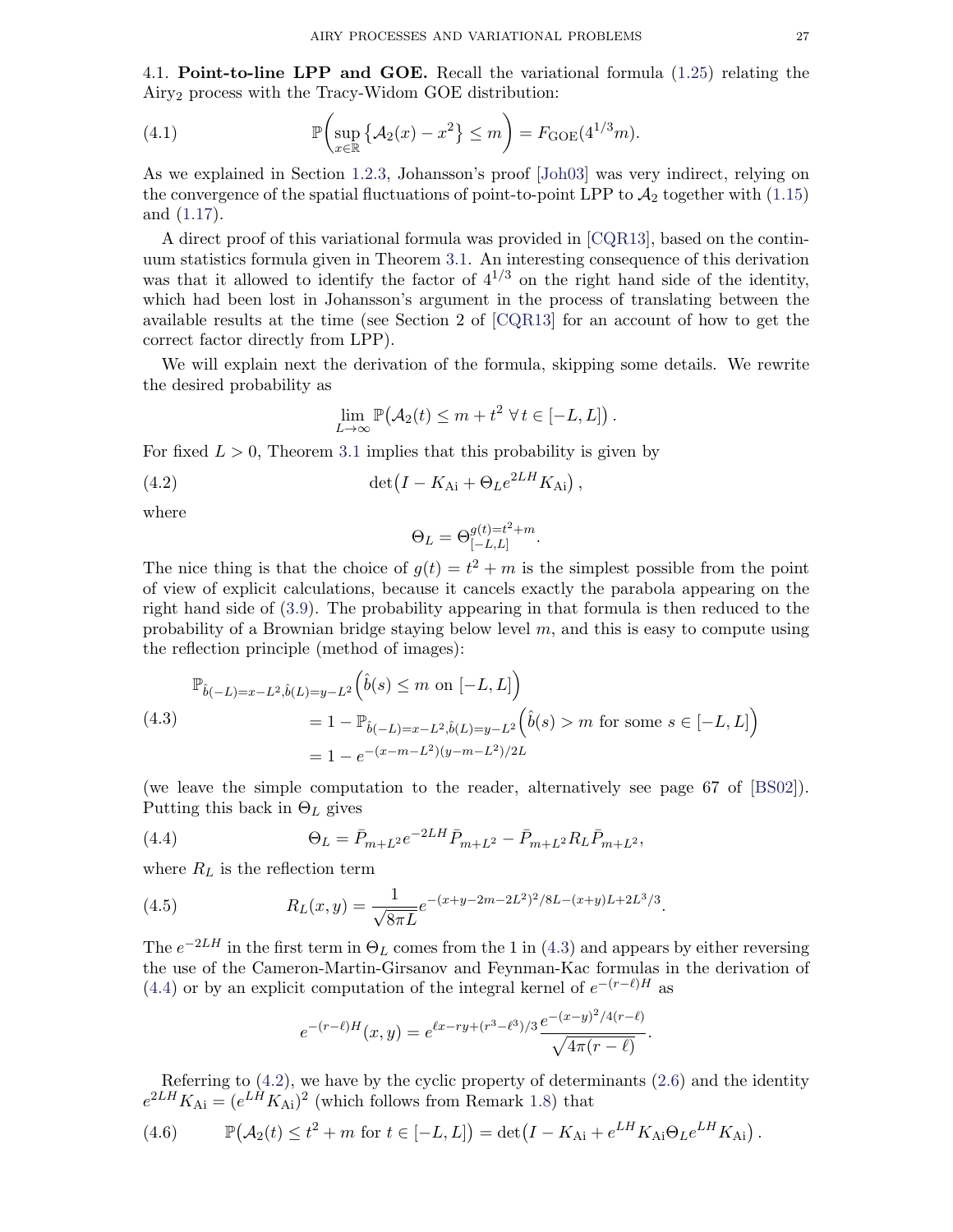To obtain the  $L \to \infty$  asymptotics, we decompose  $\Theta_L$  so as to expose the two limiting terms, as well as a remainder term  $\Omega_L$ :

<span id="page-27-0"></span>
$$
(4.7) \t\t \Theta_L = e^{-2LH} - R_L + \Omega_L,
$$

where  $\Omega_L = (R_L - \bar{P}_{m+L^2} R_L \bar{P}_{m+L^2}) - (e^{-2LH} - \bar{P}_{m+L^2} e^{-2LH} \bar{P}_{m+L^2})$ . It is shown in [\[CQR13\]](#page-38-8) that

<span id="page-27-2"></span>(4.8) 
$$
\|e^{LH}K_{\text{Ai}}\Omega_L e^{LH}K_{\text{Ai}}\|_1 \xrightarrow[L \to \infty]{} 0.
$$

The proof amounts essentially to asymptotic analysis involving the Airy function. In view of this fact and the decomposition [\(4.7\)](#page-27-0), and since  $e^{LH}K_{\text{Ai}}e^{-2LH}e^{LH}K_{\text{Ai}}=K_{\text{Ai}}$ , we see that the key point is the limiting behaviour in  $L$  of

$$
e^{LH}K_{\text{Ai}}R_{L}e^{LH}K_{\text{Ai}}.
$$

To explain how this last product can be computed we will proceed in a slightly formal manner through an argument based on the Baker-Campbell-Hausdorff formula, as done for a related problem in [\[QR13\]](#page-40-10) (see Section [4.4\)](#page-35-0). Since  $K_{\rm Ai}$  is a projection and H leaves  $K_{\rm Ai}$ invariant, we will pretend that  $e^{LH}$  and  $K_{\text{Ai}}$  commute, so we have to compute the limit of  $e^{LH}R_{L}e^{LH}$ . Define the reflection operator  $\varrho_{m}$  by

$$
\varrho_m f(x) = f(2m - x).
$$

Then the operator  $R_L$  defined in [\(4.5\)](#page-26-4) can be rewritten as

<span id="page-27-1"></span>(4.9) 
$$
R_L = e^{(2L^3)/3} e^{-L\xi} \varrho_{m+L^2} e^{2L\Delta} e^{-L\xi} = e^{(2L^3)/3} e^{-L\xi} e^{L\Delta} \varrho_{m+L^2} e^{L\Delta} e^{-L\xi}.
$$

Here  $e^{r\xi}$  ( $\xi$  stands for a generic variable) denotes the multiplication operator  $(e^{r\xi}f)(x)$  =  $e^{rx}f(x)$ . The second equality follows from the reflection principle applied to the heat kernel.

The following identities will be useful, where  $[\cdot, \cdot]$  denotes commutator:

$$
[H, \Delta] = [\xi, \Delta] = -2\nabla, \qquad [H, \nabla] = [\xi, \nabla] = -I, \qquad [H, \xi] = -2\nabla.
$$

If A and B are two operators such that  $[A, [A, B]] = c_1I$  and  $[B, [A, B]] = c_2I$  for some  $c_1, c_2 \in \mathbb{R}$ , then the Baker-Campbell-Hausdorff formula reads

$$
e^{A}e^{B} = e^{A+B+\frac{1}{2}[A,B]+\frac{1}{12}[A,[A,B]]-\frac{1}{12}[B,[A,B]]}.
$$

Using this we have

$$
e^{-L\xi}e^{L\Delta} = e^{L^3/6}e^{L\Delta + L^2\nabla - L\xi}.
$$

Using the Baker-Campbell-Hausdorff formula again we deduce that

$$
e^{LH}e^{-L\xi}e^{L\Delta} = e^{L^3/6}e^{LH}e^{L\Delta + L^2\nabla - L\xi} = e^{-L^3/3}e^{L^2\nabla},
$$

while an analogous computation yields

$$
e^{L\Delta}e^{-L\xi}e^{LH} = e^{-L^3/3}e^{-L^2\nabla}.
$$

Employing these identities on the right hand side of [\(4.9\)](#page-27-1) yields

$$
e^{LH}R_{L}e^{LH} = e^{L^{2}\nabla}\varrho_{m+L^{2}}e^{-L^{2}\nabla}.
$$

Since  $e^{r\nabla}$  is the shift operator  $(e^{r\nabla}f)(x) = f(x+r)$ , we have  $e^{r\nabla}\varrho_m = \varrho_m e^{-r\nabla} = \varrho_{m-r/2}$ , and we obtain

$$
e^{LH}R_{L}e^{LH} = \varrho_{m}.
$$

Remarkably, the result does not depend on  $L$ . The conclusion from using this,  $(4.8)$  and [\(4.6\)](#page-26-5) in [\(4.7\)](#page-27-0) and taking  $L \to \infty$  is that

<span id="page-27-3"></span>(4.10) 
$$
\mathbb{P}(\mathcal{A}_2(t) \le t^2 + m \text{ for all } t \in \mathbb{R}) = \det(I - K_{\text{Ai}}\varrho_m K_{\text{Ai}}).
$$

The use of the Baker-Campbell-Formula in the derivation of this identity can be replaced by an explicit integral calculation (see the proof of Proposition 1.3 of [\[CQR13\]](#page-38-8)).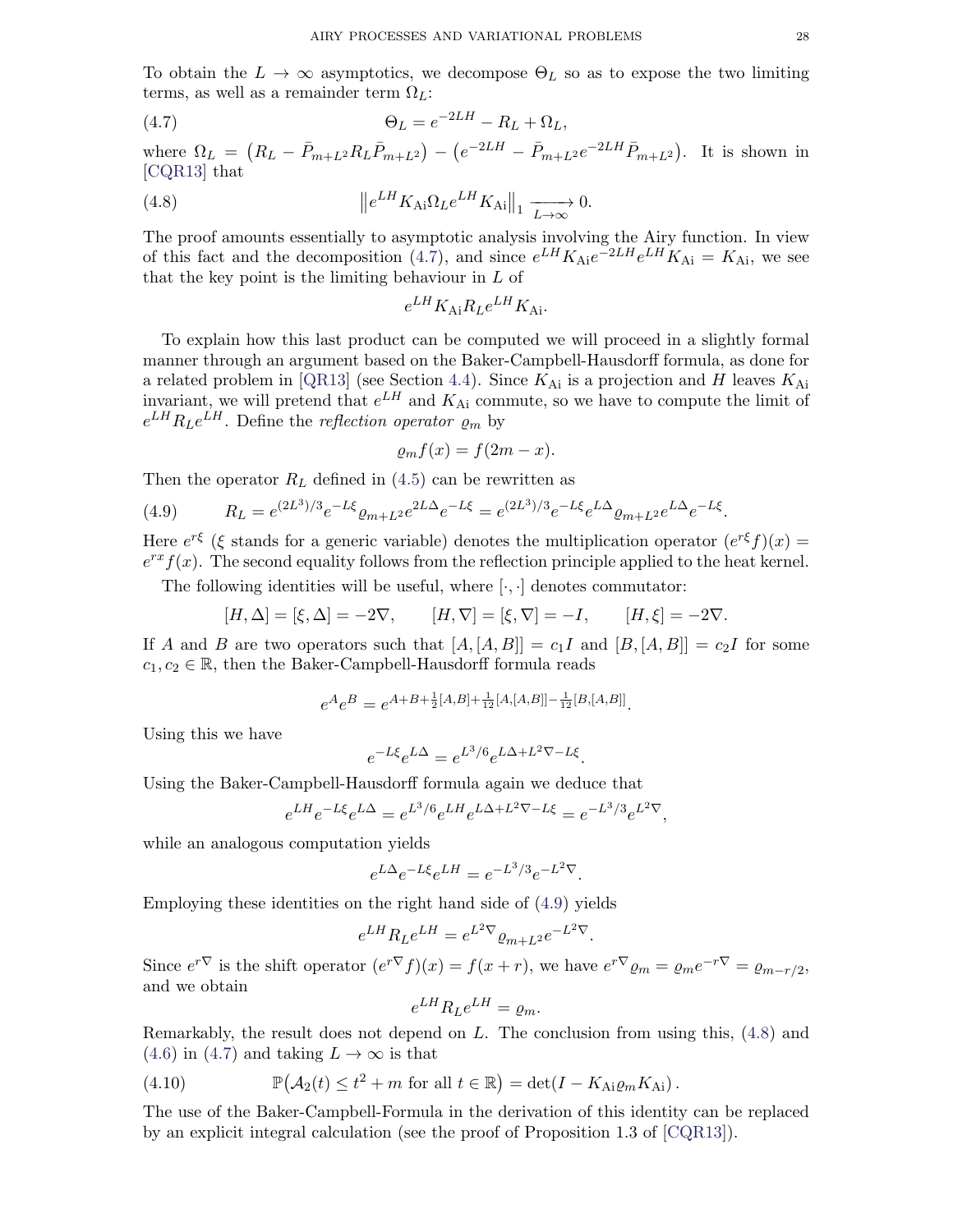To finish our proof of  $(4.1)$  we need to show that the right hand side of  $(4.10)$  equals  $F_{\text{GOE}}(4^{1/3}m)$ . Recall the definition of the kernel  $B_0(x, y) = Ai(x + y)$  and observe that  $K_{\rm Ai} = B_0 P_0 B_0$ . Recall also that the shifted Airy functions form a generalized orthonormal basis of  $L^2(\mathbb{R})$  (see Remark [1.8\)](#page-17-0), which implies that  $B_0^2 = I$ . Therefore we can use the cyclic property of determinants [\(2.6\)](#page-19-4) to deduce that

$$
\det(I - K_{\rm Ai}\varrho_m K_{\rm Ai}) = \det(I - P_0 B_0 \varrho_m B_0 P_0).
$$

Now

$$
B_0 \varrho_m B_0(x, y) = \int_{-\infty}^{\infty} d\lambda \operatorname{Ai}(x + \lambda) \operatorname{Ai}(2m - \lambda + y),
$$

and using the identity [\(2.13\)](#page-21-3) we deduce that

<span id="page-28-1"></span>(4.11) 
$$
B_0 \varrho_m B_0(x, y) = \widetilde{B}_m(x, y) := 2^{-1/3} \operatorname{Ai}(2^{-1/3}(x + y + 2m)),
$$

and thus

$$
\det(I - K_{\text{Ai}}\varrho_m K_{\text{Ai}}) = \det\left(I - P_0 \widetilde{B}_m P_0\right).
$$

Performing the change of variables  $x \mapsto 2^{1/3}x$ ,  $y \mapsto 2^{1/3}y$  in the series defining the last Fredholm determinant shows that the determinant on the right hand side of [\(4.10\)](#page-27-3) equals  $\det(I - P_0 B_{4^{1/3}m} P_0)$ , which is  $F_{\text{GOE}}(4^{1/3}m)$  by [\(1.14\)](#page-4-3).

<span id="page-28-0"></span>4.2. Endpoint distribution of directed polymers. In the setting of geometric LPP (see Section [1.2.3\)](#page-4-1), consider the random variable

$$
\kappa_N = \min \left\{ k \in \{-N, \dots, N\} \colon \sup_{j = -N, \dots, k} L_N^{\text{point}}(j) = \sup_{j = -N, \dots, N} L_N^{\text{point}}(j) \right\}.
$$

 $\kappa_N$  corresponds to the location of the endpoint of the maximizing path in point-to-line LPP.

Interest in the scaling properties and distribution of this random variable goes back at least to the early 1990's. One can also consider the analogous random variable in the setting of directed random polymers, but due to the KPZ universality conjecture one expects that the asymptotic behavior and statistics are the same as in LPP. Mézard and Parisi [\[MP92\]](#page-39-16) considered the polymer case and derived non-rigorously the scaling relation

$$
|\kappa_N| \sim N^{2/3}
$$

 $(c.f. (1.6))$  $(c.f. (1.6))$  $(c.f. (1.6))$ . In view of this we define the rescaled endpoint

$$
\mathcal{T}_N = c_3^{-1} N^{-2/3} \kappa_N,
$$

where  $c_3$  is the constant appearing in [\(1.18\)](#page-6-4). Recalling the definition of the rescaled pointto-point last passage time [\(1.18\)](#page-6-4) as the linear interpolation of the values given by

$$
H_N^{\text{point}}(t) = \frac{1}{c_2 N^{1/3}} \left[ L^{\text{point}}(N + c_3^{-1} N^{-2/3} t, N - c_3^{-1} N^{-2/3} t) - c_1 N \right]
$$

for t such that  $c_3^{-1}N^{-2/3}t \in \{-N, \ldots, N\}$  we deduce that

$$
\mathcal{T}_N = \min \left\{ t \in \mathbb{R} \colon \sup_{s \le t} H^{\text{point}}_N(s) = \sup_{s \in \mathbb{R}} H^{\text{point}}_N(s) \right\}.
$$

Recalling that  $H_N(t)$  converges to  $A_2(t) - t^2$  by Theorem [1.1](#page-7-0) it becomes clear that  $\mathcal{T}_N$ should converge to the point where  $A_2(t) - t^2$  attains it maximum. In fact, this is what Johansson proved, although he had to make a (very reasonable) technical assumption on the Airy<sup>2</sup> process which he was not able to prove with the tools available at the time: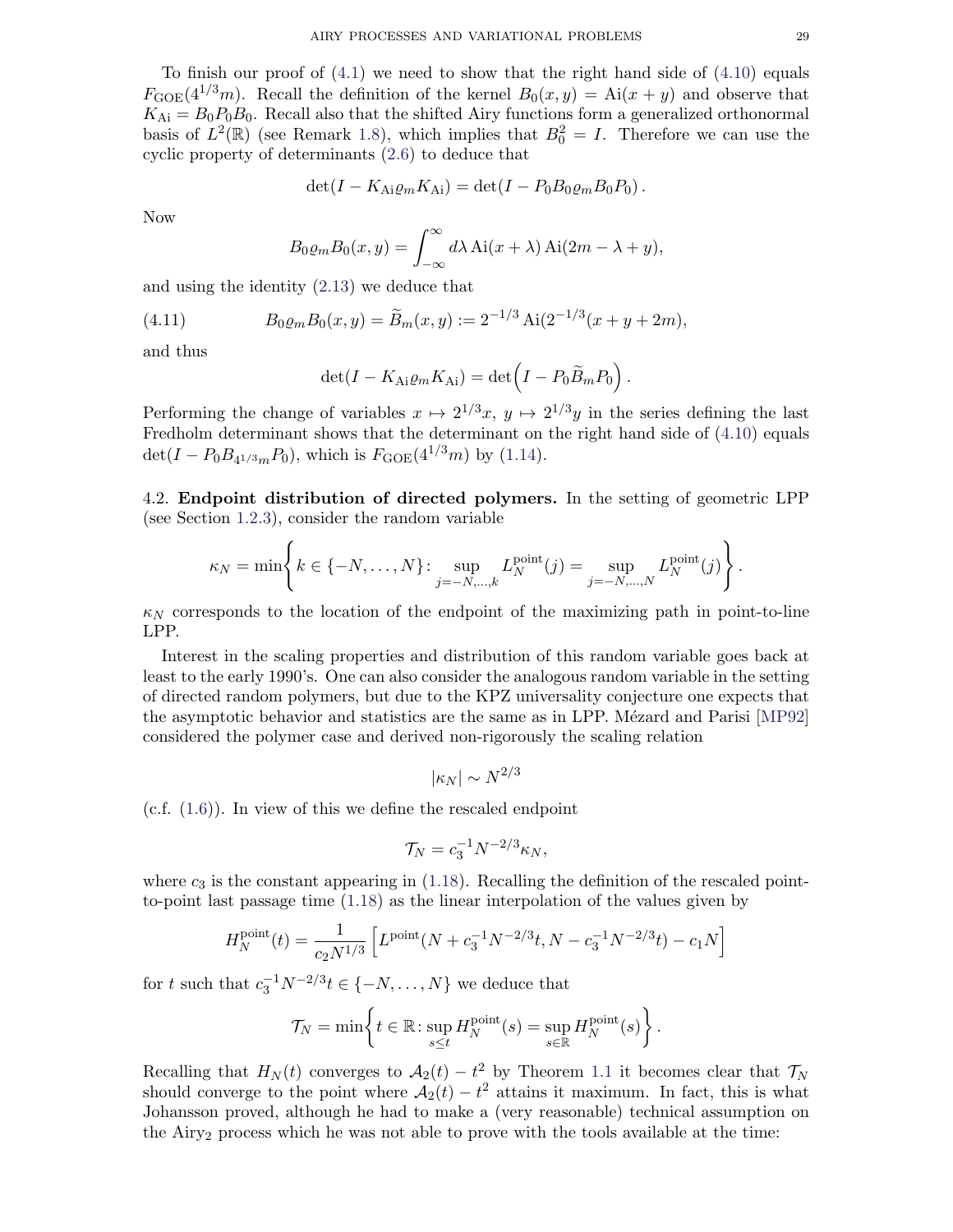<span id="page-29-0"></span>**Theorem 4.1** ([\[Joh03\]](#page-39-5)). Assume that the process  $A_2(t) - t^2$  attains its maximun at a unique point and let

$$
\mathcal{T} = \underset{t \in \mathbb{R}}{\arg \max} \left\{ \mathcal{A}_2(t) - t^2 \right\}.
$$

Then

$$
\mathcal{T}_N \xrightarrow[N \to \infty]{} \mathcal{T}
$$

in the sense of convergence in distribution.

Although the result is of course very interesting, as it shows that the limiting endpoint distribution exists (under the technical assumption), it gives no information on the distribution of  $\mathcal T$ . Quoting Johansson [\[Joh06\]](#page-39-10), for all we know  $\mathcal T$  could be Gaussian. Nevertheless, from KPZ universality one expects that this is not the case. For example, Halpin-Healy and Zhang [\[HHZ95\]](#page-39-17) conjectured on the basis of analogy with the argmax of a Brownian motion minus a parabola (for which one has a complete analytical solution, see [\[Gro89\]](#page-39-18)), that the tails of  $\mathcal T$  decay like  $e^{-ct^3}$ , which of course rules out Gaussian behavior.

It turns out that the distribution of  $\mathcal T$  can be computed explicitly through an argument based on the continuum statistics formula of Theorem [3.1.](#page-24-5) This was done in [\[MFQR13\]](#page-39-19), where in fact the joint density of

$$
\mathcal{T} = \underset{t \in \mathbb{R}}{\arg \max} \left\{ \mathcal{A}_2(t) - t^2 \right\} \quad \text{and} \quad \mathcal{M} = \underset{t \in \mathbb{R}}{\max} \left\{ \mathcal{A}_2(t) - t^2 \right\}
$$

was computed. Moreover, the argument implies that the maximum of  $\mathcal{A}_2(t) - t^2$  is attained at a unique point, thus completing the proof of Theorem [4.1.](#page-29-0) The uniqueness of the maximum was also proved slightly earlier by Corwin and Hammond [\[CH12\]](#page-38-18) using completely different techniques, and a proof for general stationary processes is now available [\[Pim12\]](#page-40-17).

The computation is as follows. For simplicity we will assume the uniqueness of the maximizing point of  $A_2(t) - t^2$ , and will explain later how the uniqueness can actually be obtained from this argument. Let  $(\mathcal{M}_L, \mathcal{T}_L)$  denote the maximum and the location of the maximum of  $A_2(t) - t^2$  restricted to  $t \in [-L, L]$ , and let  $f_L$  be the joint density of  $(\mathcal{M}_L, \mathcal{T}_L)$ . By results of [\[CH11\]](#page-38-19), the joint density  $f(m, t)$  of  $\mathcal{M}, \mathcal{T}$  is well approximated by  $f_L(m, t),$ 

$$
f(t, m) = \lim_{L \to \infty} f_L(t, m).
$$

By definition,

$$
f_L(t,m) = \lim_{\delta \to 0} \lim_{\varepsilon \to 0} \frac{1}{\varepsilon \delta} \mathbb{P}(\mathcal{M}_L \in [m, m + \varepsilon], \mathcal{T}_L \in [t, t + \delta]),
$$

provided that the limit exists. The main contribution in the above expression comes from paths entering the space-time box  $[t, t + \delta] \times [m, m + \varepsilon]$  and staying below the level m outside the time interval  $[t, t + \delta]$ . More precisely, if we denote by  $\underline{D}_{\varepsilon,\delta}$  and  $D_{\varepsilon,\delta}$  the sets

$$
\underline{D}_{\varepsilon,\delta} = \Big\{ \mathcal{A}_2(s) - s^2 \le m, \ \ s \in [t, t + \delta]^c, \ \mathcal{A}_2(s) - s^2 \le m + \varepsilon, \ \ s \in [t, t + \delta],
$$
  

$$
\mathcal{A}_2(s) - s^2 \in [m, m + \varepsilon] \text{ for some } s \in [t, t + \delta] \Big\},
$$

and

$$
\overline{D}_{\varepsilon,\delta} = \Big\{ \mathcal{A}_2(s) - s^2 \le m + \varepsilon, \ \ s \in [-L, L], \ \mathcal{A}_2(s) - s^2 \in [m, m + \varepsilon] \text{ for some } s \in [t, t + \delta] \Big\},\
$$

then

$$
\underline{D}_{\varepsilon,\delta}\subseteq\{\mathcal{M}_L\in[m,m+\varepsilon],\,\mathcal{T}_L\in[t,t+\delta]\}\subseteq\overline{D}_{\varepsilon,\delta}.
$$

Letting  $\underline{f}(t,m) = \lim_{\delta \to 0} \lim_{\varepsilon \to 0} \frac{1}{\varepsilon \delta} \mathbb{P}(\underline{D}_{\varepsilon,\delta})$  and defining  $\overline{f}(t,m)$  analogously (with  $\overline{D}_{\varepsilon,\delta}$ instead of  $\underline{D}_{\varepsilon,\delta}$ ) we deduce that  $\underline{f}(t, m) \leq f(t, m) \leq \overline{f}(t, m)$ . In what follows we will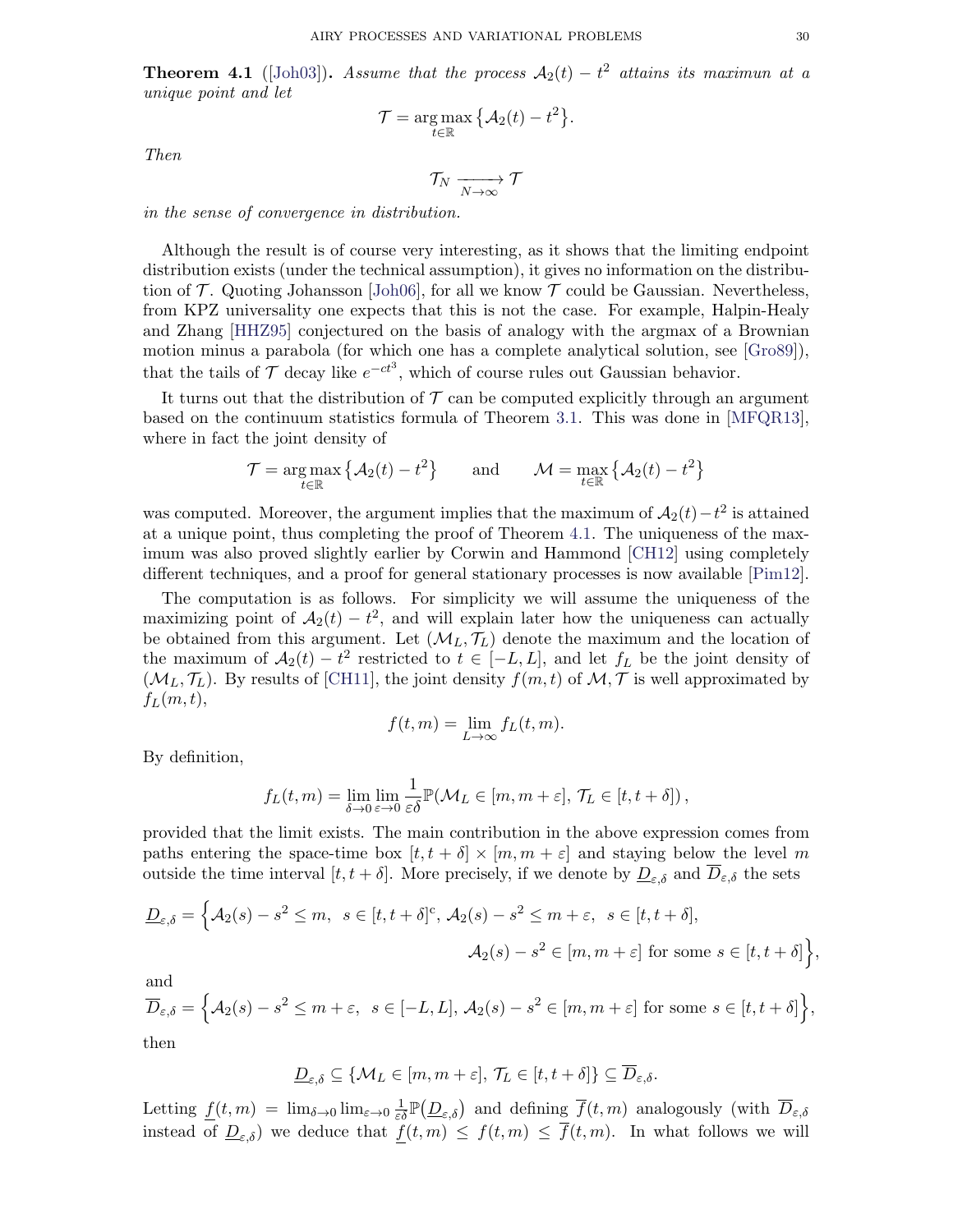compute  $f(t, m)$ . It will be clear from the argument that for  $\overline{f}(t, m)$  we get the same limit. The conclusion is that

$$
f_L(t,m) = \lim_{\delta \to 0} \lim_{\varepsilon \to 0} \frac{1}{\varepsilon \delta} \mathbb{P}(\underline{D}_{\varepsilon,\delta}).
$$

We rewrite this last equation as

$$
f_L(t,m) = \lim_{\delta \to 0} \lim_{\varepsilon \to 0} \frac{1}{\varepsilon \delta} \Big[ \mathbb{P}(\mathcal{A}_2(s) \le h_{\varepsilon,\delta}(s), s \in [-L,L]) - \mathbb{P}(\mathcal{A}_2(s) \le h_{0,\delta}(s), s \in [-L,L]) \Big],
$$

where

$$
h_{\varepsilon,\delta}(s) = s^2 + m + \varepsilon \mathbf{1}_{s \in [t,t+\delta]}.
$$

These two probabilities have explicit Fredholm determinant formulas by Theorem [3.1.](#page-24-5) We get, using the cyclic property of determinants as in [\(4.6\)](#page-26-5),

$$
f_L(t,m) = \lim_{\delta \to 0} \lim_{\varepsilon \to 0} \frac{1}{\varepsilon \delta} \left[ \det \left( I - K_{\text{Ai}} + e^{LH} K_{\text{Ai}} \Theta_{[-L,L]}^{h_{\varepsilon,\delta}} e^{LH} K_{\text{Ai}} \right) - \det \left( I - K_{\text{Ai}} + e^{LH} K_{\text{Ai}} \Theta_{[-L,L]}^{h_{0,\delta}} e^{LH} K_{\text{Ai}} \right) \right].
$$

The limit in  $\varepsilon$  becomes a derivative

$$
f_L(t,m) = \lim_{\delta \to 0} \frac{1}{\delta} \partial_\beta \det \Big( I - K_{\rm Ai} + e^{LH} K_{\rm Ai} \Theta_{[-L,L]}^{h_{\beta,\delta}} e^{LH} K_{\rm Ai} \Big) \Big|_{\beta=0},
$$

which in turn gives a trace by  $(2.7)$ ,

<span id="page-30-0"></span>(4.12) 
$$
f_L(t,m) = \det \left( I - K_{Ai} + e^{LH} K_{Ai} \Theta_{[-L,L]}^{h_{0,\delta}} e^{LH} K_{Ai} \right)
$$

$$
\lim_{\delta \to 0} \frac{1}{\delta} \operatorname{tr} \left[ (I - K_{Ai} + e^{LH} K_{Ai} \Theta_{[-L,L]}^{h_{0,\delta}} e^{LH} K_{Ai})^{-1} e^{LH} K_{Ai} \left[ \partial_{\beta} \Theta_{[-L,L]}^{h_{\beta,\delta}} \right]_{\beta=0} e^{LH} K_{Ai} \right].
$$

One has to check here that the required limits hold in trace class norm, see [\[MFQR13\]](#page-39-19). Note that  $h_{0,\delta} = g_m$ , where  $g_m$  is the parabolic barrier

$$
g_m(s) = s^2 + m,
$$

so in particular the determinant and the first factor inside the trace do not depend on  $\delta$ . We know moreover from the arguments in Section [4.1](#page-26-0) that

$$
\lim_{L \to \infty} \left( I - K_{\text{Ai}} + e^{LH} K_{\text{Ai}} \Theta_{[-L,L]}^{h_{0,\delta}} e^{LH} K_{\text{Ai}} \right) = I - K_{\text{Ai}} \varrho_m K_{\text{Ai}}
$$

in trace norm. In particular, we have

$$
\lim_{L \to \infty} \det \left( I - K_{\text{Ai}} + e^{LH} K_{\text{Ai}} \Theta_{[-L,L]}^{h_{0,\delta}} e^{LH} K_{\text{Ai}} \right) = F_{\text{GOE}}(4^{1/3} m).
$$

The next step is to compute  $\partial_{\beta} \Theta_{\substack{b,\beta,\delta\\b} L}^{h_{\beta,\delta}}$  $\int_{[-L,L]}^{h_{\beta,\delta}} |\beta=0$ . Recalling that  $h_{0,\delta}(s) = g_m(s) = s^2 + m$ and also  $h_{\varepsilon,\delta}(s) = g_{m+\varepsilon}(s)$  for  $s \in [t, t + \delta]$  we have, by the semigroup property,

$$
\Theta_{[-L,L]}^{h_{\varepsilon,\delta}}-\Theta_{[-L,L]}^{h_{0,\delta}}=\Theta_{[-L,t]}^{g_m}\left[\Theta_{[t,t+\delta]}^{g_{m+\varepsilon}}-\Theta_{[t,t+\delta]}^{g_m}\right]\Theta_{[t+\delta,L]}^{g_m}.
$$

Computing the desired derivative involves just the middle bracket, which we note corre-sponds to the same boundary value problem as in Section [4.1,](#page-26-0) only at two different levels  $m$ and  $m+\varepsilon$ . Since we have explicit formulas, the derivative can be computed explicitly. The computation is slightly tedious, and the only delicate part is to justify that the necessary limits occur in trace class norm, we refer to [\[MFQR13\]](#page-39-19) for the details.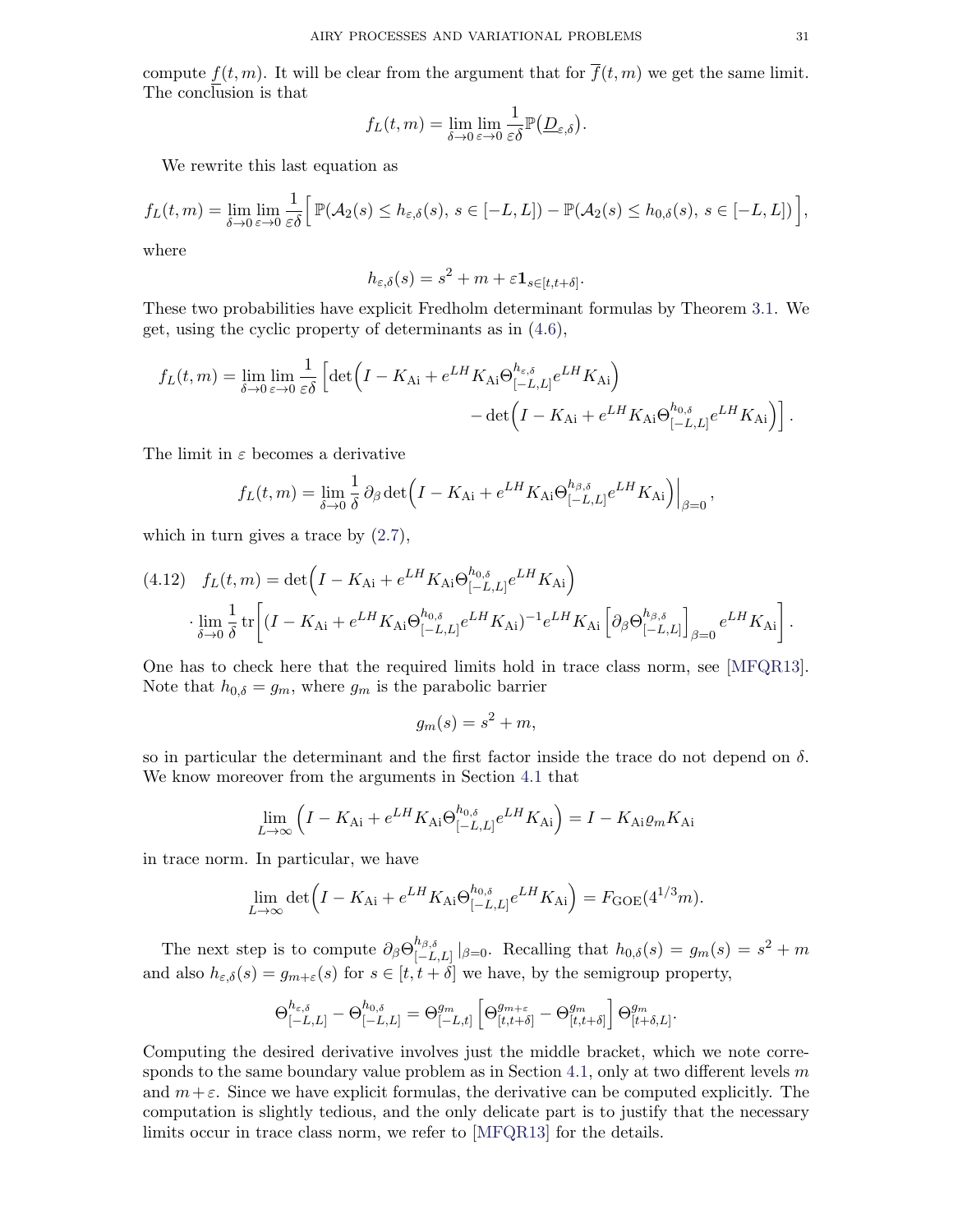Going back to [\(4.12\)](#page-30-0), we recall that the trace is linear and continuous under the trace class norm topology, so in view of the preceding discussion we have

<span id="page-31-0"></span>(4.13) 
$$
\lim_{L \to \infty} f_L(t,m)
$$
  
=  $F_{\text{GOE}}(4^{1/3}m) \text{tr} \left[ (I - K_{\text{Ai}} \varrho_m K_{\text{Ai}})^{-1} \lim_{L \to \infty} \lim_{\delta \to 0} \frac{1}{\delta} e^{LH} K_{\text{Ai}} \left[ \partial_\beta \Theta_{[-L,L]}^{h_{\beta,\delta}} \right]_{\beta=0} e^{LH} K_{\text{Ai}} \right].$ 

Once again we need to compute limits, again taking care that they hold in trace class norm as necessary. We skip the details and just write down the result, (2.12) in [\[MFQR13\]](#page-39-19):

$$
\lim_{L \to \infty} \lim_{\delta \to 0} \frac{1}{\delta} e^{LH} K_{\text{Ai}} \left[ \partial_{\beta} \Theta_{[-L,L]}^{h_{\beta,\delta}} \right]_{\beta=0} e^{LH} K_{\text{Ai}} = \Psi,
$$

where

$$
\Psi(x, y) = B_0 P_0 \psi_{t,m}(x) B_0 P_0 \psi_{-t,m}(y)
$$

and

$$
\psi_{t,m}(x) = 2e^{t^3 + (m+x)t} \left[ Ai'(m+t^2+x) + t Ai(m+t^2+x) \right]
$$

(we remark that we have written these formulas in a slightly different way compared to [\[MFQR13\]](#page-39-19), but the reader should have no problem translating between the formulas). The limit in  $\delta$  is relatively straightforward, while the limit in L involves an argument similar to the one used in Section [4.1.](#page-26-0) Using this formula in [\(4.13\)](#page-31-0) the trace becomes

$$
\text{tr}\left[(I-K_{\text{Ai}}\varrho_{m}K_{\text{Ai}})^{-1}\Psi\right] = \left\langle (I-K_{\text{Ai}}\varrho_{m}K_{\text{Ai}})^{-1}B_{0}P_{0}\psi_{t,m}, B_{0}P_{0}\psi_{-t,m}\right\rangle,
$$

where  $\langle \cdot, \cdot \rangle$  denotes inner product in  $L^2(\mathbb{R})$ .

It only remains to simplify the expression. We first use [\(4.11\)](#page-28-1) and the facts that  $K_{\rm Ai} =$  $B_0 P_0 B_0, B_0^2 = I$  and  $B_0^* = B_0$  to write

$$
\langle (I - K_{\text{Ai}}\varrho_m K_{\text{Ai}})^{-1} B_0 P_0 \psi_{t,m}, B_0 P_0 \psi_{-t,m} \rangle = \langle (I - B_0 P_0 B_m P_0 B_0)^{-1} B_0 P_0 \psi_{t,m}, B_0 P_0 \psi_{-t,m} \rangle
$$
  
=  $\langle B_0 (I - P_0 B_m P_0)^{-1} P_0 \psi_{t,m}, B_0 P_0 \psi_{-t,m} \rangle$   
=  $\langle (I - P_0 B_m P_0)^{-1} P_0 \psi_{t,m}, P_0 \psi_{-t,m} \rangle$ .

Next we introduce the scaling operator  $Sf(x) = f(2^{1/3}x)$ . One can check easily that  $S^{-1} = 2^{1/3} S^*$  and that  $P_0$  commutes with S and  $S^{-1}$ . We also have  $SB_m S^{-1} = B_{4^{1/3}m}$ . Thus writing  $\tilde{m} = 2^{-1/3}m$  we get

$$
\langle (I - P_0 B_m P_0)^{-1} P_0 \psi_{t,m}, P_0 \psi_{-t,m} \rangle = \langle (I - S^{-1} P_0 B_{2\tilde{m}} P_0 S)^{-1} P_0 \psi_{t,m}, P_0 \psi_{-t,m} \rangle
$$
  
=  $\langle S^{-1} (I - P_0 B_{2\tilde{m}} P_0)^{-1} P_0 S \psi_{t,m}, P_0 \psi_{-t,m} \rangle$   
=  $2^{1/3} \langle (I - P_0 B_{2\tilde{m}} P_0)^{-1} P_0 S \psi_{t,m}, P_0 S \psi_{-t,m} \rangle$ .

which is equal to  $2^{1/3}\gamma(t, 4^{1/3}m)$ .

Using this formula in [\(4.13\)](#page-31-0) yields the joint density of  $\mathcal T$  and  $\mathcal M$ . Define the resolvent kernel

$$
\varsigma_m(x, y) = (I - P_0 B_m P_0)^{-1}(x, y)
$$

and, for  $t, m \in \mathbb{R}$ , define

$$
\Psi_{t,m}(x,y) = 2^{1/3} \psi_{t,m}(2^{1/3}x) \psi_{-t,m}(2^{1/3}y)
$$

and

$$
\gamma(t,m) = 2^{1/3} \int_0^\infty dx \int_0^\infty dy \, \psi_{-t,4^{-1/3}m}(2^{1/3}x) \varsigma_m(x,y) \psi_{t,4^{-1/3}m}(2^{1/3}y).
$$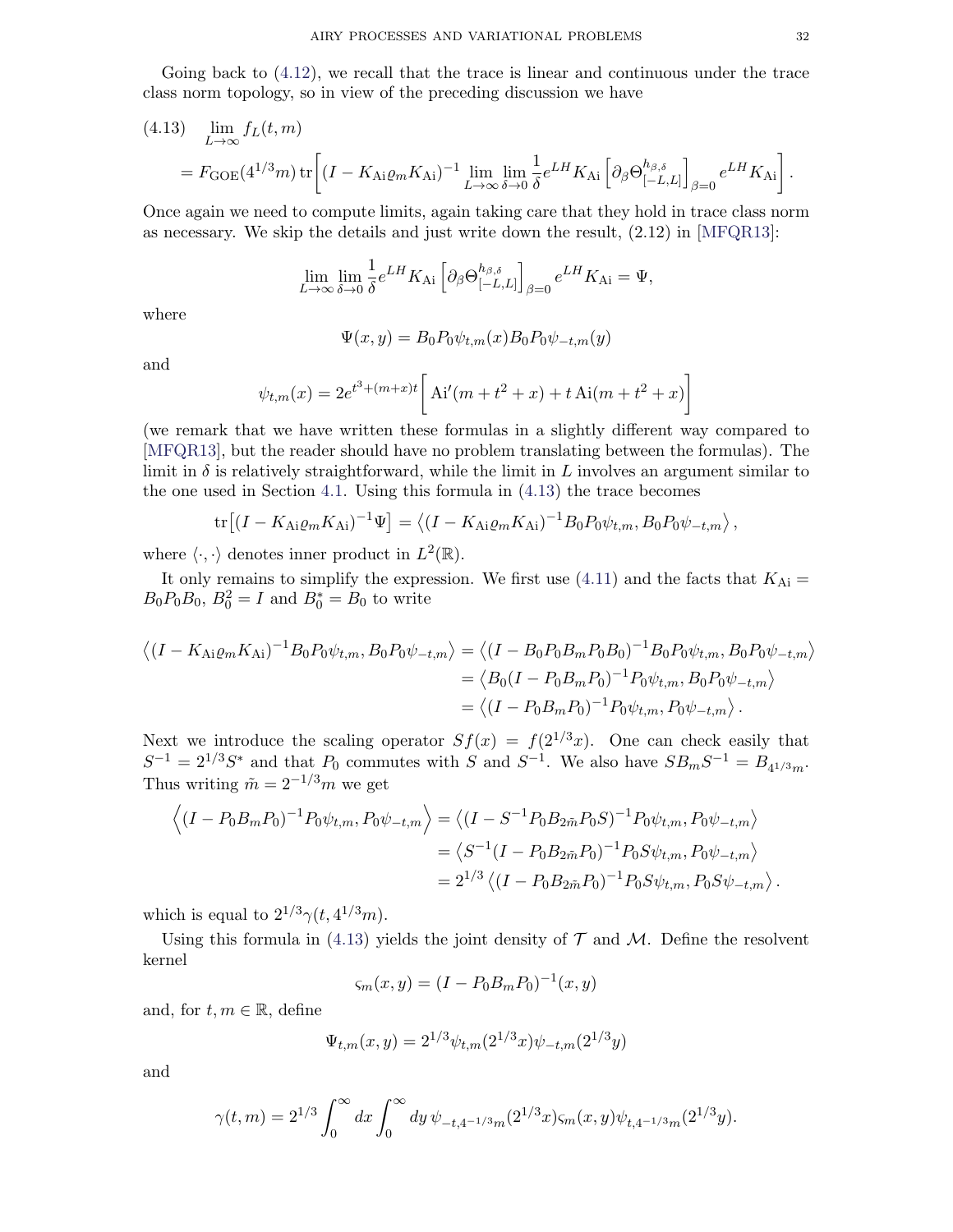<span id="page-32-1"></span>

<span id="page-32-2"></span>**Theorem 4.2** ([\[MFQR13\]](#page-39-19), Theorem 2). The joint density  $f(t, m)$  of  $\mathcal{T}$  and  $\mathcal{M}$  is given by

<span id="page-32-0"></span>(4.14) 
$$
f(t,m) = \gamma(t, 4^{1/3}m)F_{GOE}(4^{1/3}m)
$$

$$
= det(I - P_0B_{4^{1/3}m}P_0 + P_0\Psi_{t,m}P_0) - F_{GOE}(4^{1/3}m).
$$

To see where the second equality in [\(4.14\)](#page-32-0) comes from, observe that  $\gamma(t, 4^{1/3}m)$  equals the trace of the operator  $(I - P_0 B_{4^{1/3}m} P_0)^{-1} P_0 \Psi_{t,m} P_0$  and that  $\Psi_{t,m}$  is a rank one operator. The identity now follows that from the general fact that for two operators  $A$  and  $B$  such that B is rank one, one has  $\det(I - A + B) = \det(I - A)[1 + \text{tr}((I - A)^{-1}B)].$ 

Integrating over m one obtains a formula for the probability density  $f_{\text{end}}(t)$  of  $\mathcal{T}$ . Unfortunately, it does not appear that the resulting integral can be calculated explicitly, so the best formula one has is

$$
f_{\text{end}}(t) = \int_{-\infty}^{\infty} dm f(t, m).
$$

One can readily check nevertheless that  $f_{\text{end}}(t)$  is symmetric in t. The second formula for  $f(t, m)$  is suitable for numerical computations, using the numerical scheme and Matlab toolbox developed by Bornemann in [\[Bor10a;](#page-37-20) [Bor10b\]](#page-37-21) for the computation of Fredholm determinants. Figure [3](#page-32-1) shows a contour plot of the joint density of  $M$  and  $\mathcal{T}$ , while Figure [4](#page-33-0) shows a plot of the marginal  $\mathcal T$  density.

As we mentioned, interest in this problem dates back at least two decades. In particular, there has been a resurgence of interest in the last couple of years. An alternative way to obtain the Airy<sub>2</sub> process is as a limit in large  $N$  of the top path in a system of  $N$ non-intersecting random walks, or Brownian motions, the so called vicious walkers [\[Fis84\]](#page-39-20) (this is of course related to the setting presented in Section [1.5.2\)](#page-16-0). [\[SMCRF08;](#page-40-18) [Fei09;](#page-39-21) [RS10;](#page-40-19) [RS11\]](#page-40-20) obtained various expressions for the joint distributions of  $\mathcal M$  and  $\mathcal T$  in such a system at finite N. [\[FMS11\]](#page-39-22) obtained the  $F_{GOE}$  distribution from large N asymptotics non-rigorously, and furthermore made connections between these problems and Yang-Mills theory. But for several years people were not able to perform asymptotic analysis on the formulas obtained for  $\mathcal T$  at finite N.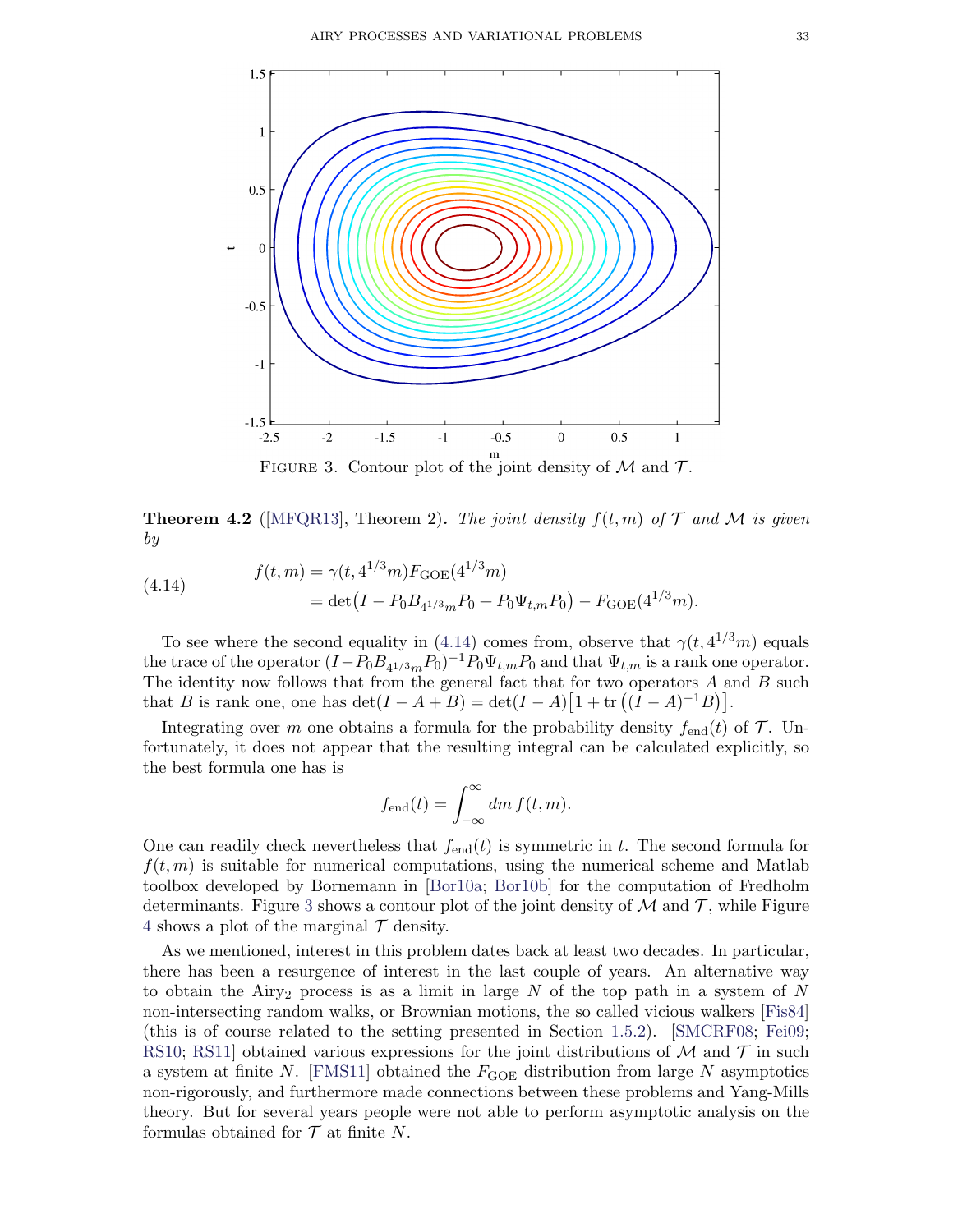<span id="page-33-0"></span>

FIGURE 4. Plot of the density of  $\mathcal T$  compared with a Gaussian density with the same variance 0.2409 (dashed line). The excess kurtosis  $\mathbb{E}(\mathcal{T}^4)/\mathbb{E}(\mathcal{T}^2)^2$ -3 is −0.2374.

After [\[MFQR13\]](#page-39-19) appeared, Schehr [\[Sch12\]](#page-40-21) succeeded in extracting asymptotics from the vicious walkers formula, and obtained an alternative formula for  $f(t, m)$ . His formula is given as follows. The Painlevé II equation  $(1.10)-(1.11)$  $(1.10)-(1.11)$  $(1.10)-(1.11)$  has a Lax pair formulation

<span id="page-33-1"></span>(4.15) 
$$
\frac{\partial}{\partial \zeta} \Phi = A \Phi, \qquad \frac{\partial}{\partial s} \Phi = B \Phi
$$

for a two-dimensional vector  $\Phi = \Phi(\zeta, s)$ , where the  $2 \times 2$  matrices  $A = A(\zeta, s)$  and  $B = B(\zeta, s)$  are given by

$$
A(\zeta,s) = \begin{pmatrix} 4\zeta q & 4\zeta^2 + s + 2q^2 + 2q' \\ -4\zeta^2 - s - 2q^2 + 2q' & -4\zeta q \end{pmatrix} \text{ and } B(\zeta,s) = \begin{pmatrix} q & \zeta \\ -\zeta & -q \end{pmatrix}.
$$

The compatibility of this overdetermined system implies that  $q(s)$  solves Painlevé II. Now let  $\Phi = \begin{pmatrix} \Phi_1 \\ \Phi_2 \end{pmatrix}$  $\Phi_2$ be the unique solution of  $(4.15)$  satisfying  $\Phi_1(\zeta;s) = \cos\left(\frac{1}{s}\right)$ 4 ζ  $3 + s\zeta$  $+ O(\zeta$ −1 ),  $\Phi_2(\zeta;s) = -\sin\left(\frac{1}{s}\right)$  $\sqrt{4}$ ζ  $3 + s\zeta$  $+ O(\zeta$ −1 ),

$$
\Phi_1(\zeta;s) = \cos\left(\frac{4}{3}\zeta^3 + s\zeta\right) + O(\zeta^{-1}), \quad \Phi_2(\zeta;s) = -\sin\left(\frac{4}{3}\zeta^3 + s\zeta\right) + O(\zeta^{-1}),
$$

as  $\zeta \to \pm \infty$  for  $s \in \mathbb{R}$ . The formula of [\[Sch12\]](#page-40-21) is

<span id="page-33-2"></span>(4.16) 
$$
\gamma(t,m) = \frac{16}{\pi^2} \langle h_{4^{2/3}t}, h_{-4^{2/3}t} \rangle_{L^2(m,\infty)}
$$

where

$$
h_t(x) = \int_0^\infty d\zeta \,\zeta \Phi_2(\zeta, x) e^{-t\zeta^2}.
$$

Although Schehr's argument is non-rigourous, a later paper of Baik, Liechty, and Schehr [\[BLS12\]](#page-37-22) proved directly the equivalence of the formula of [\[Sch12\]](#page-40-21) and [\(4.14\)](#page-32-0), thus establishing the validity of [\(4.16\)](#page-33-2) based on Theorem [4.2.](#page-32-2)

Before turning to the tail behavior of  $\mathcal T$ , let us briefly explain how the uniqueness of the maximizer of  $A_2(t) - t^2$  can be established directly from the argument we described above. In the derivation of the formula we assumed that the maximum of  $A_2(t) - t^2$ is obtained at a unique point. However, it is not necessary to do this. In fact, if one follows the argument without this assumption, one ends up with a formula for what is in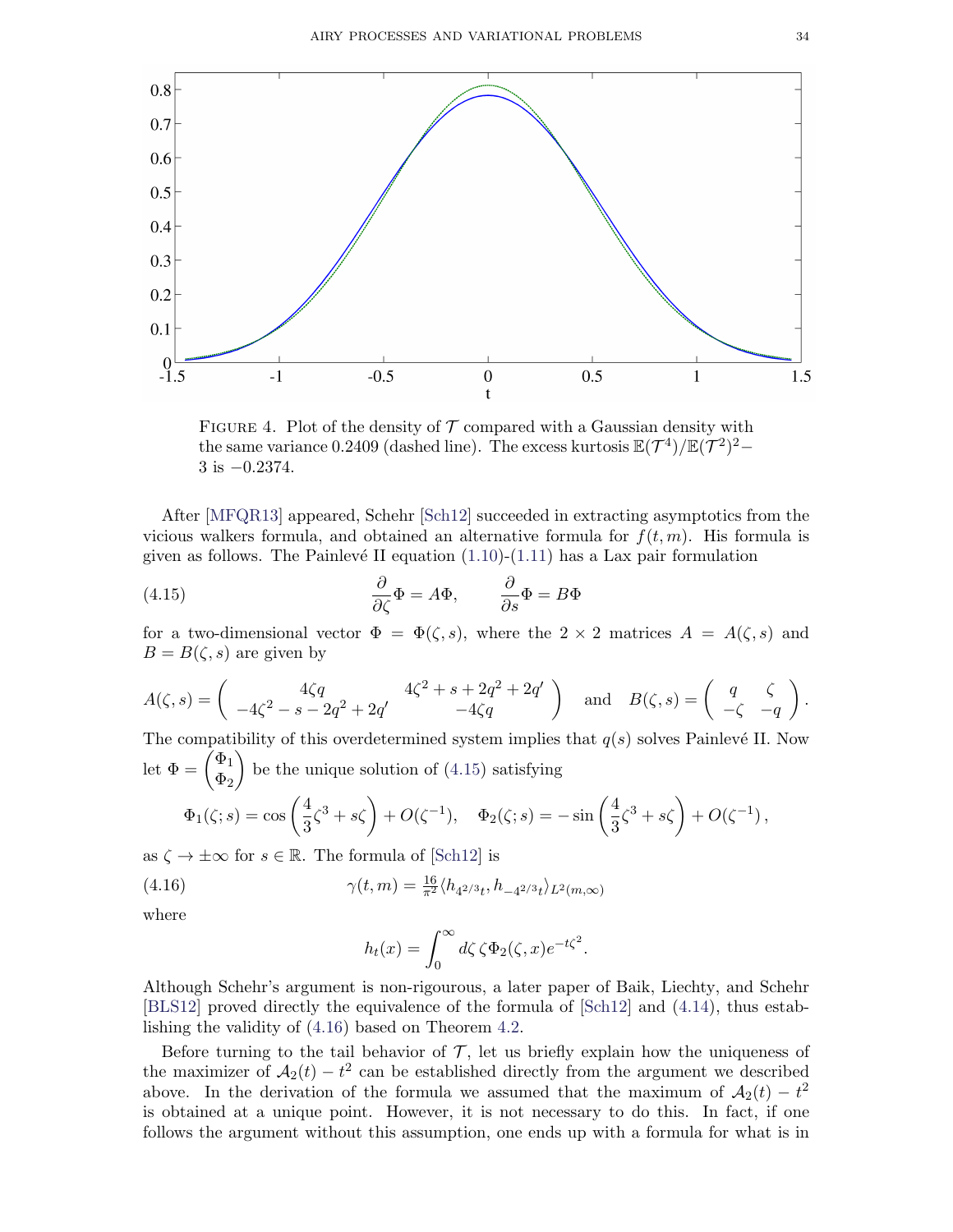principle a super-probability density, i.e. a non-negative function  $f(t, m)$  on  $\mathbb{R} \times \mathbb{R}$  with  $\int_{\mathbb{R}\times\mathbb{R}} dm dt f(t, m) \geq 1$ , and in fact one can see from the argument that

$$
\int_{\mathbb{R}\times\mathbb{R}} dm\,dt\,f(t,m) = \text{expected number of maxima of }\mathcal{A}_2(t) - t^2.
$$

Recall that from [\(4.1\)](#page-26-6) that the distribution of  $M$  is given by a scaled version of  $F_{GOE}$ . A non-trivial computation (see Section 3 of [\[MFQR13\]](#page-39-19)) gives

$$
\int_{-\infty}^{\infty} dt f(t, m) = 4^{1/3} F'_{\text{GOE}}(4^{1/3} m).
$$

This shows that  $f(t, m)$  has total integral 1, which can only be true if the maximum is unique almost surely, since the global maximum is attained at at least one point.

We mentioned earlier the conjecture that  $\mathcal T$  should have tails which decay like  $e^{-ct^3}$  (see e.g. [\[HHZ95\]](#page-39-17)). This can be proved using the techniques described in this review:

**Theorem 4.3** ([\[QR12b;](#page-40-22) [Sch12;](#page-40-21) [BLS12;](#page-37-22) [CH11\]](#page-38-19)). There is a  $c > 0$  such that for every  $\kappa > \frac{32}{3}$  and large enough t,

$$
e^{-\kappa t^3} \le \mathbb{P}(|\mathcal{T}| > t) \le ce^{-\frac{4}{3}t^3 + 2t^2 + \mathcal{O}(t^{3/2})}.
$$

[\[CH11\]](#page-38-19) had obtained the  $e^{-ct^3}$  decay for some  $c > 0$ . The statement we included here is the one appearing in [\[QR12b\]](#page-40-22). In fact, Schehr's formula and its validation in [\[BLS12\]](#page-37-22) later yielded a lower bound that matches the  $e^{-\frac{4}{3}t^3}$  behavior of the upper bound, so we know now that  $\frac{4}{3}$  is the correct exponent. A precise asymptotic expansion of  $\mathbb{P}(|\mathcal{T}| > t)$  based on that formula has recently been obtained in [\[BL13b\]](#page-38-20). The reason why [\[QR12b\]](#page-40-22) obtained a slightly worse lower bound is technical, and arises from the fact that the explicit formula  $(4.14)$  for  $f(t, m)$  is not useful for providing a lower bound, and instead one needs to use a different argument. On the other hand, the upper bound can be obtained directly from [\(4.14\)](#page-32-0). In fact, the second formula expresses this joint density as the difference of two Fredholm determinants, so we may use [\(2.9\)](#page-20-0) to estimate the difference, and then all that remains is to show that this estimate can be integrated in m. See  $[QR12b]$  for more details.

<span id="page-34-0"></span>4.3. Local behavior of  $Airy_1$ . As we mentioned, the boundary value kernel formulas introduced in Section [3.1](#page-22-1) are better adapted than the standard extended kernel formulas to study short range properties of the processes. An interesting application is the following:

<span id="page-34-1"></span>**Theorem 4.4** ([\[QR12a\]](#page-40-15), Theorem 2). The Airy<sub>1</sub> process  $A_1$  and the Airy<sub>2</sub> process  $A_2$ have versions with Hölder continuous paths with exponent  $\frac{1}{2} - \delta$  for any  $\delta > 0$ .

Continuity was known for  $\mathcal{A}_2$  (see Theorem [1.1\)](#page-7-0) but not for  $\mathcal{A}_1$ . The Hölder  $\frac{1}{2}$  – continuity for  $\mathcal{A}_2$  also follows from the work of Corwin and Hammond [\[CH11\]](#page-38-19). Their proof is based on a certain Brownian Gibbs property for the  $Airy<sub>2</sub>$  line ensemble (an infinite collection of continuous, non-intersecting paths, the top line of which is  $\mathcal{A}_2$ ), and as such it cannot be extended to Airy<sub>1</sub>, given that no analog of the Airy<sub>2</sub> line ensemble is known in the flat case. This regularity is expected to hold in fact for all the Airy processes in view of the fact that they are believed to look locally like a Brownian motion (see Section [1.3\)](#page-10-0). Analogous results have recently become available for the solutions of the KPZ equation at finite times with certain initial conditions [\[Hai13;](#page-39-9) [QR11;](#page-40-23) [CH12\]](#page-38-18).

The proof of Theorem [4.4](#page-34-1) is based on an application of a suitable version of the Kolmogorov criterion. In the Airy<sub>1</sub> case, it involves studying a truncated version of the process,  $\mathcal{A}_1^M(t) = \mathcal{A}_1(t) \mathbf{1}_{|\mathcal{A}_1(t)| \leq M} + M \mathbf{1}_{\mathcal{A}_1(t) > M} - M \mathbf{1}_{\mathcal{A}_1(t) < -M}$  and then proving the following estimate: for fixed  $\delta > 0$ , there is a  $t_0 \in (0,1)$  and an  $n_0 \in \mathbb{N}$  such that for  $0 < t < t_0$ ,  $n \ge n_0$ and  $M = (3 \log(t^{-(1+n)}))^{1/3}$  we have

$$
\mathbb{E}\Big(\big[\mathcal{A}_1^M(t) - \mathcal{A}_1^M(0)\big]^{2n}\Big) \le ct^{1 + (1 - \delta)n}
$$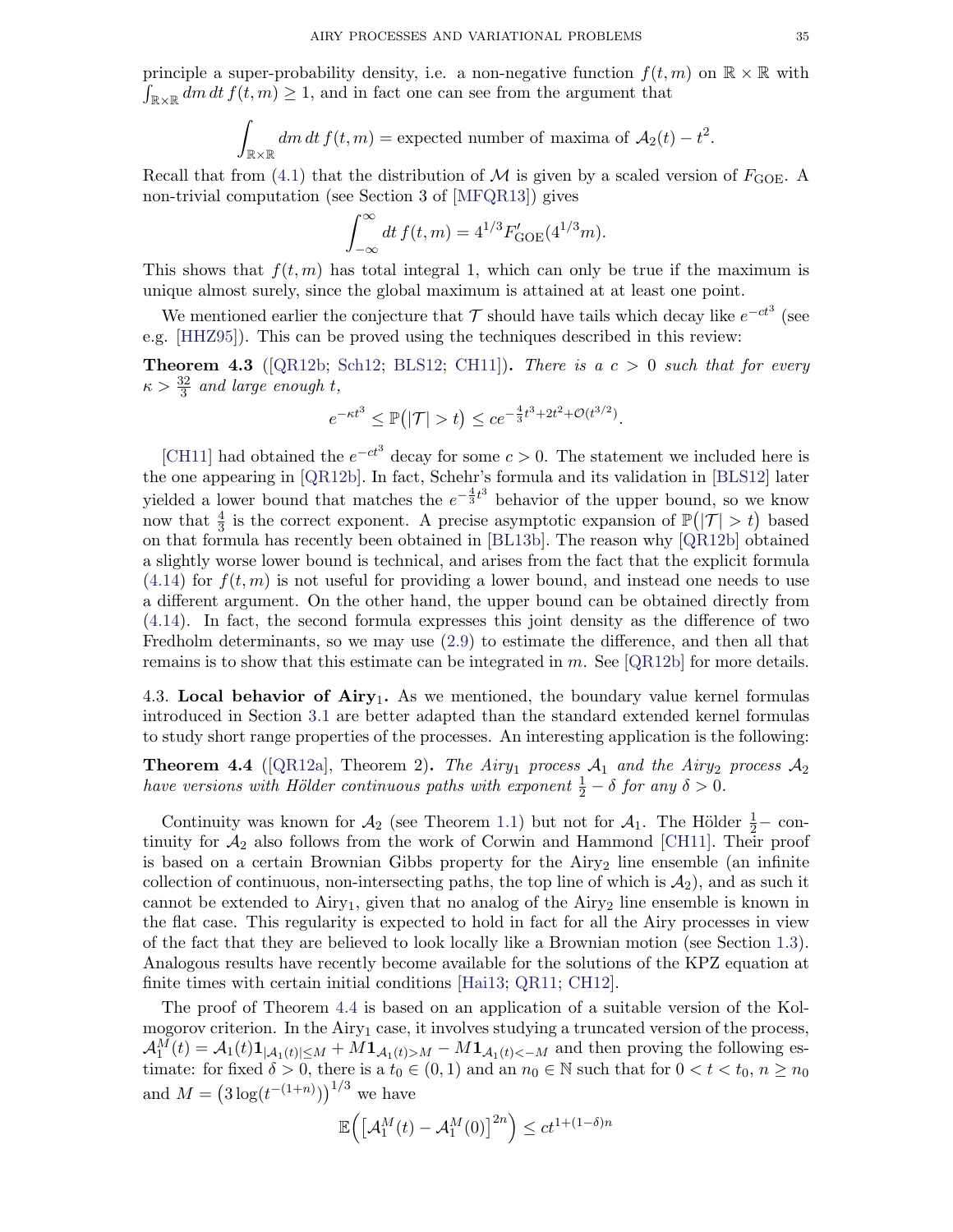where the constant  $c > 0$  is independent of  $\delta$ ,  $n_0$  and  $t_0$ . The proof of this estimate can be reduced to obtaining a suitable estimate on the difference

$$
\left| \det(I - B_0 + \bar{P}_a e^{t\Delta} \bar{P}_b e^{-t\Delta} B_0) - \det(I - B_0 + \bar{P}_a B_0) \right|
$$

for  $b \ge a \ge -M$ . An important technical problem is that the kernels appearing inside these determinants are not trace class, so one needs to conjugate appropriately. We refer to  $[QR12a]$  for the details. The argument for Airy<sub>2</sub> is similar.

As we mentioned, the Airy processes are expected to look locally like a Brownian motion. In this direction, it can be shown using the boundary value kernel formulas that the finite dimensional distributions of the  $Airy_1$  process converge under diffusive scaling to those of a Brownian motion. The same result was proved earlier by Hägg [Häg08] for Airy<sub>2</sub> using different techinques. In fact, for  $Airy<sub>2</sub>$  a stronger statement is now available (Corwin and Hammond [\[CH11\]](#page-38-19)), namely that it is locally absolutely continuous with respect to Brownian motion.

**Theorem 4.5** ([\[QR12a\]](#page-40-15), Theorem 3). For any fixed  $s \in \mathbb{R}$ , let  $B_{\varepsilon}(\cdot)$  be defined by  $B_{\varepsilon}(t)$  =  $\varepsilon^{-1/2}(\mathcal{A}_1(s+\varepsilon t)-\mathcal{A}_1(s)), t>0.$  Then  $B_{\varepsilon}(\cdot)$  converges to Brownian motion in the sense of convergence of finite dimensional distributions. The same holds for  $\tilde{B}_{\varepsilon}(\cdot)$  defined by  $\tilde{B}_{\varepsilon}(t) = B_{\varepsilon}(-t), t > 0.$ 

The proof of this result follows from an explicit computation of

$$
\mathbb{P}(\mathcal{A}_1(\varepsilon t_1) \leq x + \sqrt{\varepsilon}y_1, \ldots, \mathcal{A}_1(\varepsilon t_n) \leq x + \sqrt{\varepsilon}y_n \,|\, \mathcal{A}_1(0) = x)
$$

and its limit as  $\varepsilon \to 0$ , see [\[QR12a\]](#page-40-15) for the details. The same proof works for the Airy<sub>2</sub> process and, in view of [\(3.4\)](#page-23-2), it should be simple to adapt it to the Air $y_{2\to 1}$  process.

<span id="page-35-0"></span>4.4. **Marginals of Airy**<sub>2→1</sub>. The last application of the results of Section [3.2](#page-24-0) that we will discuss is a proof of the conjecture [\(1.34\)](#page-13-3) that the marginals of the  $Airy_{2\rightarrow1}$  process can be obtained from a variational problem for  $A_2(t) - t^2$  on a half-line. The result is the following:

<span id="page-35-1"></span>**Theorem 4.6** ([\[QR13\]](#page-40-10), Theorem 1). Fix  $\alpha \in \mathbb{R}$ . For every  $m \in \mathbb{R}$ ,

$$
\mathbb{P}\left(\sup_{t\leq\alpha}\left(\mathcal{A}_2(t)-t^2\right)\leq m-\min\{0,\alpha\}^2\right)=\mathbb{P}(\mathcal{A}_{2\to 1}(\alpha)\leq m).
$$

The right hand side can be expressed in terms of a Fredholm determinant. Define the crossover distributions  $G_{\alpha}^{2\to 1}$ , for  $\alpha \in \mathbb{R}$ , as

$$
G_{\alpha}^{2\to 1}(m) = \mathbb{P}(\mathcal{A}_{2\to 1}(\alpha) \leq m).
$$

We claim that

<span id="page-35-2"></span>(4.17) 
$$
G_{\alpha}^{2\to 1}(m) = \det(I - P_m K_{\alpha} P_m),
$$

where  $K_{\alpha} = K_{\alpha}^1 + K_{\alpha}^2$  and the kernels  $K_{\alpha}^1$  and  $K_{\lambda}^2$  are given by

$$
K_{\alpha}^{1}(x, y) = \int_{0}^{\infty} d\lambda e^{2\alpha\lambda} \text{Ai}(x - \lambda + \max\{0, \alpha\}^{2}) \text{Ai}(y + \lambda + \max\{0, \alpha\}^{2})
$$

and

$$
K_{\alpha}^{2}(x, y) = \int_{0}^{\infty} d\lambda \operatorname{Ai}(x + \lambda + \max\{0, \alpha\}^{2}) \operatorname{Ai}(y + \lambda + \max\{0, \alpha\}^{2}).
$$

As noted in Appendix A of [\[BFS08b\]](#page-38-10), the kernel  $K_{2\rightarrow 1}^{\text{ext}}$  defined in [\(1.24\)](#page-9-0) can be expressed in terms of Airy functions:

$$
K_{2\to 1}^{\text{ext}}(s,t;x,y) = L_0(s,x;t,y) + e^{2t^3/3 - 2s^3/3 + t\tilde{y} - s\tilde{x}}[L_1 + L_2](s,x;t,y),
$$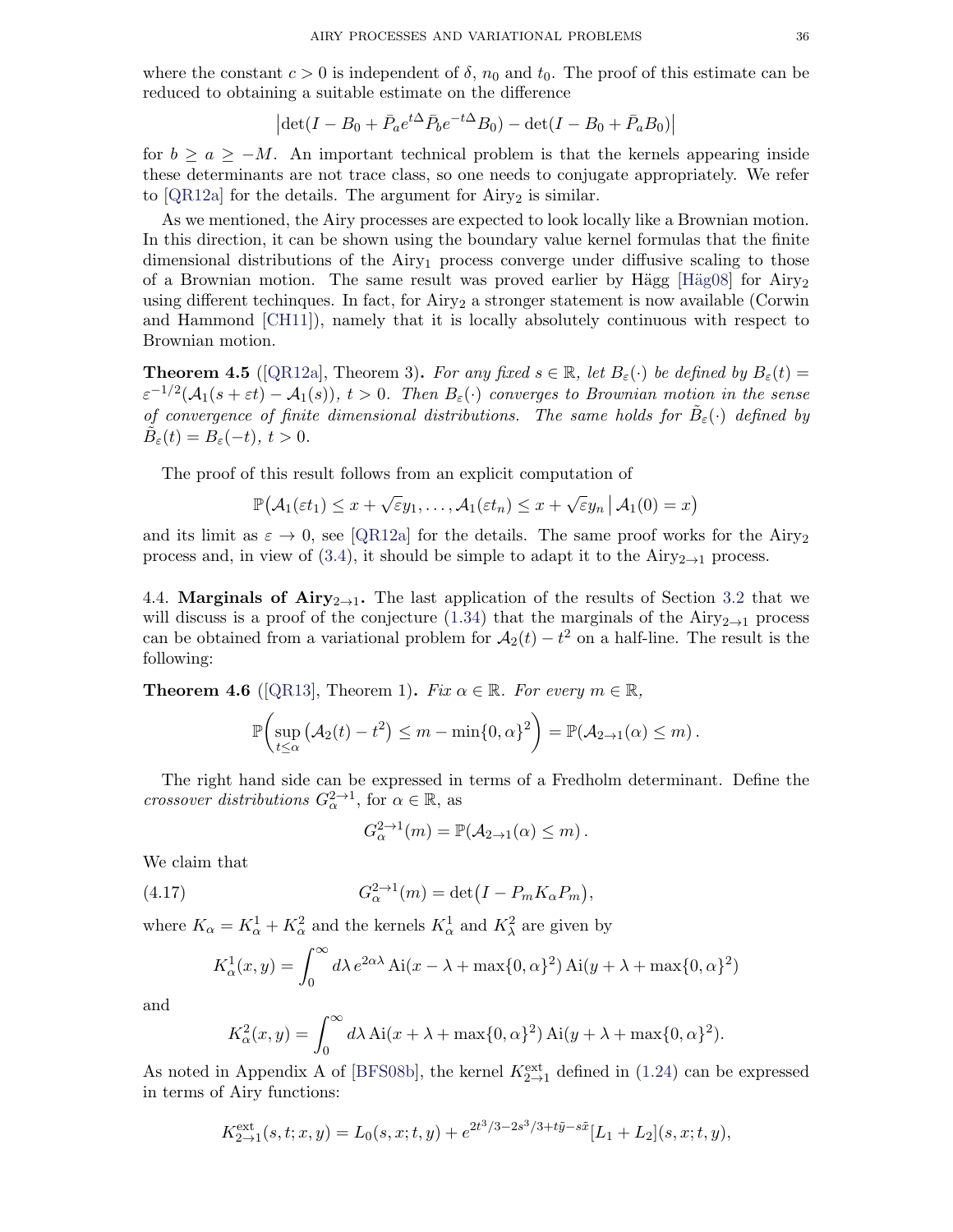where

$$
L_0(s, x; t, y) = -e^{(s-t)\Delta}(\tilde{x}, \tilde{y}) = -\frac{1}{\sqrt{4\pi(t-s)}}e^{-(\tilde{x}-\tilde{y})^2/4(t-s)}
$$

$$
L_1(s, x; t, y) = \int_0^\infty d\lambda \, e^{\lambda(s+t)} \, \text{Ai}(\hat{x} - \lambda) \, \text{Ai}(\hat{y} + \lambda),
$$

$$
L_2(s, x, t, y) = \int_0^\infty d\lambda \, e^{\lambda(t-s)} \, \text{Ai}(\hat{x} + \lambda) \, \text{Ai}(\hat{y} + \lambda)
$$

with  $\tilde{x} = x - s^2 \mathbf{1}_{s \leq 0}, \, \tilde{y} = y - t^2 \mathbf{1}_{t \leq 0}, \, \hat{x} = x + s^2 \mathbf{1}_{s \geq 0}$  and  $\hat{y} = y + t^2 \mathbf{1}_{t \geq 0}$ . Using this for  $s = t = \alpha$  it is straightforward to check that  $K_{2\to 1}^{\text{ext}}(t, \cdot; t, \cdot)$  is just a conjugation of the kernel  $K_{\alpha}$ , and [\(4.17\)](#page-35-2) follows.

The fact that  $G_{\alpha}^{2 \to 1}$  crosses over between the GUE and GOE distributions is of course a particular case of the crossover property of the  $Airy_{2\rightarrow1}$  process, but can be easily obtained from  $(4.17)$  as well (see the discussion after Theorem 1 in [\[QR13\]](#page-40-10)).

The proof of Theorem [4.6](#page-35-1) is similar to (and, in fact, somewhat simpler than) the proof of [\(1.25\)](#page-10-1). Basically, one applies Theorem [3.1](#page-24-5) and the cyclic property of determinants to compute the desired probability as

$$
\lim_{L \to \infty} \mathbb{P}(\mathcal{A}_2(t) \le g(t) \text{ for } t \in [-L, \alpha]) = \lim_{L \to \infty} \det \left( I - K_{\text{Ai}} + e^{(\alpha + L)H} K_{\text{Ai}} \Theta_{[-L, \alpha]}^g K_{\text{Ai}} \right)
$$

with  $g(t) = t^2 + \overline{m}$  and  $\overline{m} = m - \min\{0, \alpha\}^2$ . An argument similar to the one used in Section [4.1](#page-26-0) (applying the Baker-Campbell-Hausdorff formula and later checking the result rigorously, plus some asymptotic analysis to show that an error term goes to 0 in trace class norm as  $L \to \infty$ ) yields

<span id="page-36-0"></span>
$$
(4.18) \mathbb{P}\left(\sup_{t\le\alpha} (\mathcal{A}_2(t)-t^2) \le m - \min\{0,\alpha\}^2\right)
$$
  
= det  $\left(I - K_{\text{Ai}}P_{\overline{m}+\alpha^2}K_{\text{Ai}} - K_{\text{Ai}}e^{\alpha\xi} \varrho_{\overline{m}+\alpha^2}e^{-\alpha\xi}\overline{P}_{\overline{m}+\alpha^2}K_{\text{Ai}}\right).$ 

Since  $K_{\text{Ai}} = B_0 P_0 B_0$  and  $B_0^2 = I$  we have by the cyclic property of determinants that the right hand side of [\(4.18\)](#page-36-0) equals

$$
\det \left( I - P_0 B_0 P_{\overline{m} + \alpha^2} B_0 P_0 - P_0 B_0 e^{\alpha \xi} \varrho_{\overline{m} + \alpha^2} e^{-\alpha \xi} \overline{P}_{\overline{m} + \alpha^2} B_0 P_0 \right).
$$

Shifting the variables in the last determinant by  $-m$  we deduce that

$$
\mathbb{P}\left(\sup_{t\geq\alpha}\left(\mathcal{A}_2(t)-t^2\right)\leq\overline{m}\right)=\det(I-P_mE_1P_m-P_mE_2P_m),
$$

where

$$
E_1(x,y) = \int_{-\infty}^{\overline{m}+\alpha^2} d\lambda \operatorname{Ai}(x-m+2\overline{m}+2\alpha^2-\lambda)e^{-2(\lambda-\overline{m}-\alpha^2)\alpha} \operatorname{Ai}(y-m+\lambda)
$$

and

$$
E_2(x,y) = \int_{\overline{m} + \alpha^2}^{\infty} d\lambda \operatorname{Ai}(x - m + \lambda) \operatorname{Ai}(y - m + \lambda).
$$

Shifting  $\lambda$  by  $\overline{m} + \alpha^2$  in both integrals and changing  $\lambda$  to  $-\lambda$  shows that  $E_1(x, y) = K^1_\alpha(y, x)$ and  $E_2 = K_{\alpha}^2$ , whence the equality in Theorem [4.6](#page-35-1) follows since  $E_1^* = K_{\alpha}^1$  and  $E_2^* = K_{\alpha}^2$ .

,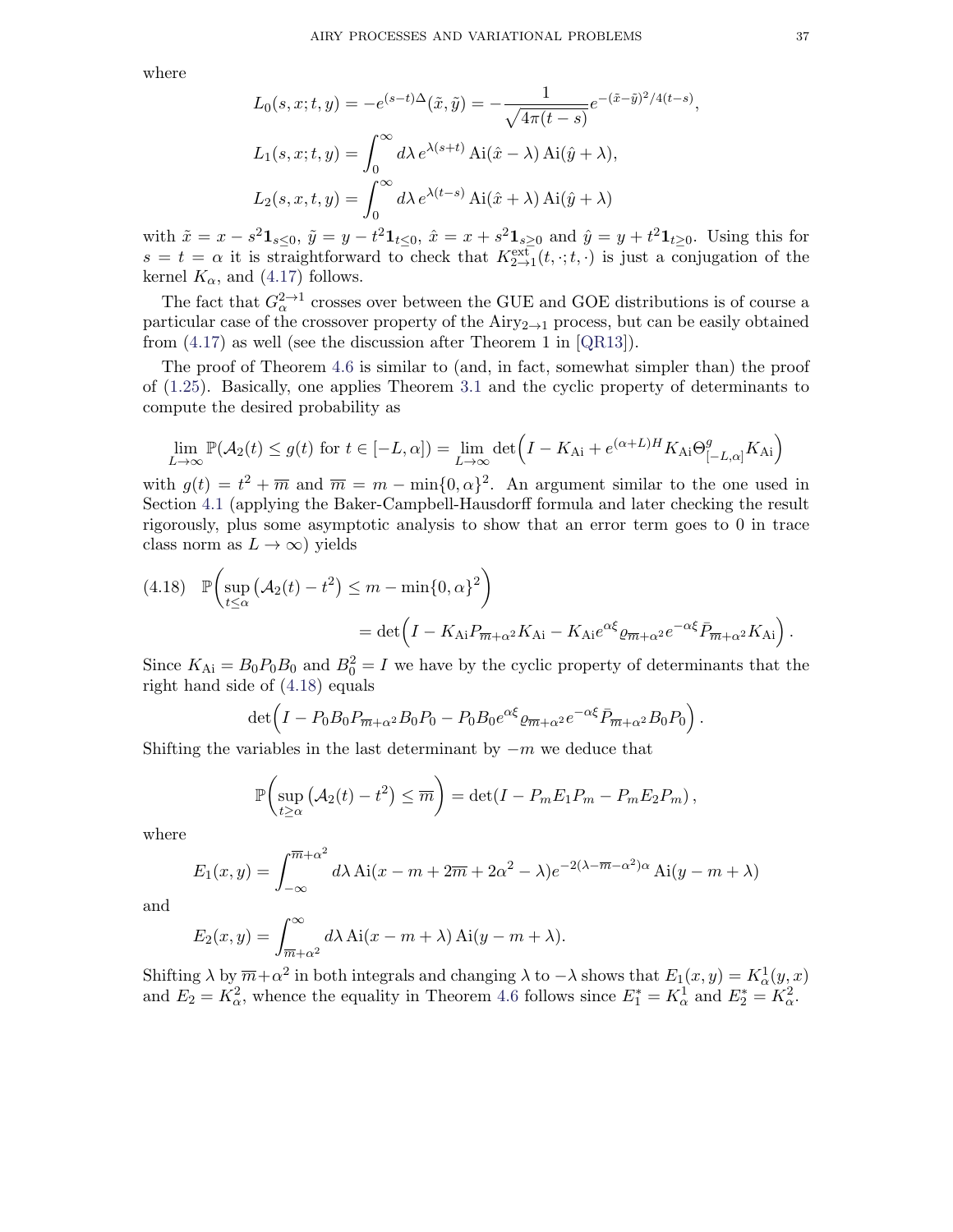#### <span id="page-37-0"></span>**REFERENCES**

<span id="page-37-17"></span>

| [AS64] | M. Abramowitz and I. A. Stegun. Handbook of mathematical functions with      |
|--------|------------------------------------------------------------------------------|
|        | formulas, graphs, and mathematical tables. Vol. 55. National Bureau of Stan- |
|        | dards Applied Mathematics Series, $1964$ , pp. $xiv+1046$ .                  |

- <span id="page-37-14"></span> $[AKQ12a]$  T. Alberts, K. Khanin, and J. Quastel. *Intermediate Disorder Regime for*  $1+1$ Dimensional Directed Polymers. 2012. arXiv:[1202.4398](http://arxiv.org/abs/1202.4398).
- <span id="page-37-13"></span>[AKQ12b] T. Alberts, K. Khanin, and J. Quastel. The continuum directed random polymer. 2012. arXiv:[1202.4403](http://arxiv.org/abs/1202.4403).
- <span id="page-37-7"></span>[ACQ11] G. Amir, I. Corwin, and J. Quastel. Probability distribution of the free energy of the continuum directed random polymer in  $1 + 1$  dimensions. Comm. Pure Appl. Math. 64.4 (2011), pp. 466–537.
- <span id="page-37-3"></span>[AGZ10] G. W. Anderson, A. Guionnet, and O. Zeitouni. An introduction to random matrices. Vol. 118. Cambridge Studies in Advanced Mathematics. Cambridge: Cambridge University Press, 2010, pp. xiv+492.
- <span id="page-37-1"></span>[AD11] A. Auffinger and M. Damron. A simplified proof of the relation between scaling exponents in first-passage percolation. 2011. arXiv:[1109.0523](http://arxiv.org/abs/1109.0523).
- <span id="page-37-2"></span>[AD12] A. Auffinger and M. Damron. The scaling relation  $\chi = 2\xi - 1$  for directed polymers in a random environment. 2012. arXiv:[1211.0992](http://arxiv.org/abs/1211.0992).
- <span id="page-37-15"></span>[BL13a] J. Baik and Z. Liu. On the average of the Airy process and its time reversal. 2013. arXiv:[1308.1070](http://arxiv.org/abs/1308.1070).
- <span id="page-37-18"></span>[BBD08] J. Baik, R. Buckingham, and J. DiFranco. Asymptotics of Tracy-Widom distributions and the total integral of a Painlevé II function. Comm. Math. Phys. 280.2 (2008), pp. 463–497.
- <span id="page-37-4"></span>[BDJ99] J. Baik, P. Deift, and K. Johansson. On the distribution of the length of the longest increasing subsequence of random permutations. J. Amer. Math. Soc. 12.4 (1999), pp. 1119–1178.
- <span id="page-37-10"></span>[BFP10] J. Baik, P. L. Ferrari, and S. Péché. Limit process of stationary TASEP near the characteristic line. *Comm. Pure Appl. Math.*  $63.8$  (2010), pp. 1017–1070.
- <span id="page-37-22"></span>[BLS12] J. Baik, K. Liechty, and G. Schehr. On the joint distribution of the maximum and its position of the Airy<sub>2</sub> process minus a parabola. 2012. arXiv:[1205.3665](http://arxiv.org/abs/1205.3665).
- <span id="page-37-11"></span>[BR00] J. Baik and E. M. Rains. Limiting distributions for a polynuclear growth model with external sources. J. Stat. Phys. 100.3-4 (2000), pp. 523–541.
- <span id="page-37-5"></span>[BR01] J. Baik and E. M. Rains. Symmetrized random permutations. In: Random matrix models and their applications. Vol. 40. Math. Sci. Res. Inst. Publ. Cambridge: Cambridge Univ. Press, 2001, pp. 1–19.
- <span id="page-37-12"></span>[BG97] L. Bertini and G. Giacomin. Stochastic Burgers and KPZ equations from particle systems. Comm. Math. Phys. 183.3 (1997), pp. 571–607.
- <span id="page-37-20"></span>[Bor10a] F. Bornemann. On the numerical evaluation of distributions in random matrix theory: a review. Markov Process. Related Fields 16.4 (2010), pp. 803–866.
- <span id="page-37-21"></span>[Bor10b] F. Bornemann. On the numerical evaluation of Fredholm determinants. Math.  $Comp. 79.270 (2010), pp. 871-915.$
- <span id="page-37-6"></span>[BG12] A. Borodin and V. Gorin. Lectures on integrable probability. 2012. arXiv:[1212.](http://arxiv.org/abs/1212.3351) [3351](http://arxiv.org/abs/1212.3351).
- <span id="page-37-16"></span>[Bor11] A. Borodin. Determinantal point processes. In: The Oxford Handbook of Random Matrix Theory. Oxford University Press, 2011.
- <span id="page-37-8"></span>[BC11] A. Borodin and I. Corwin. Macdonald Processes. To appear in Prob. Theory Related Fields. 2011. arXiv:[1111.4408](http://arxiv.org/abs/1111.4408).
- <span id="page-37-9"></span>[BCF12] A. Borodin, I. Corwin, and P. Ferrari. Free energy fluctuations for directed polymers in random media in  $1+1$  dimension. To appear in Comm. Pure. Appl. Math. 2012. arXiv:[1204.1024](http://arxiv.org/abs/1204.1024).
- <span id="page-37-19"></span>[BCR] A. Borodin, I. Corwin, and D. Remenik. Multiplicative functionals on ensembles of non-intersecting paths. To apper in Ann. Inst. Henri Poincaré Probab. Stat.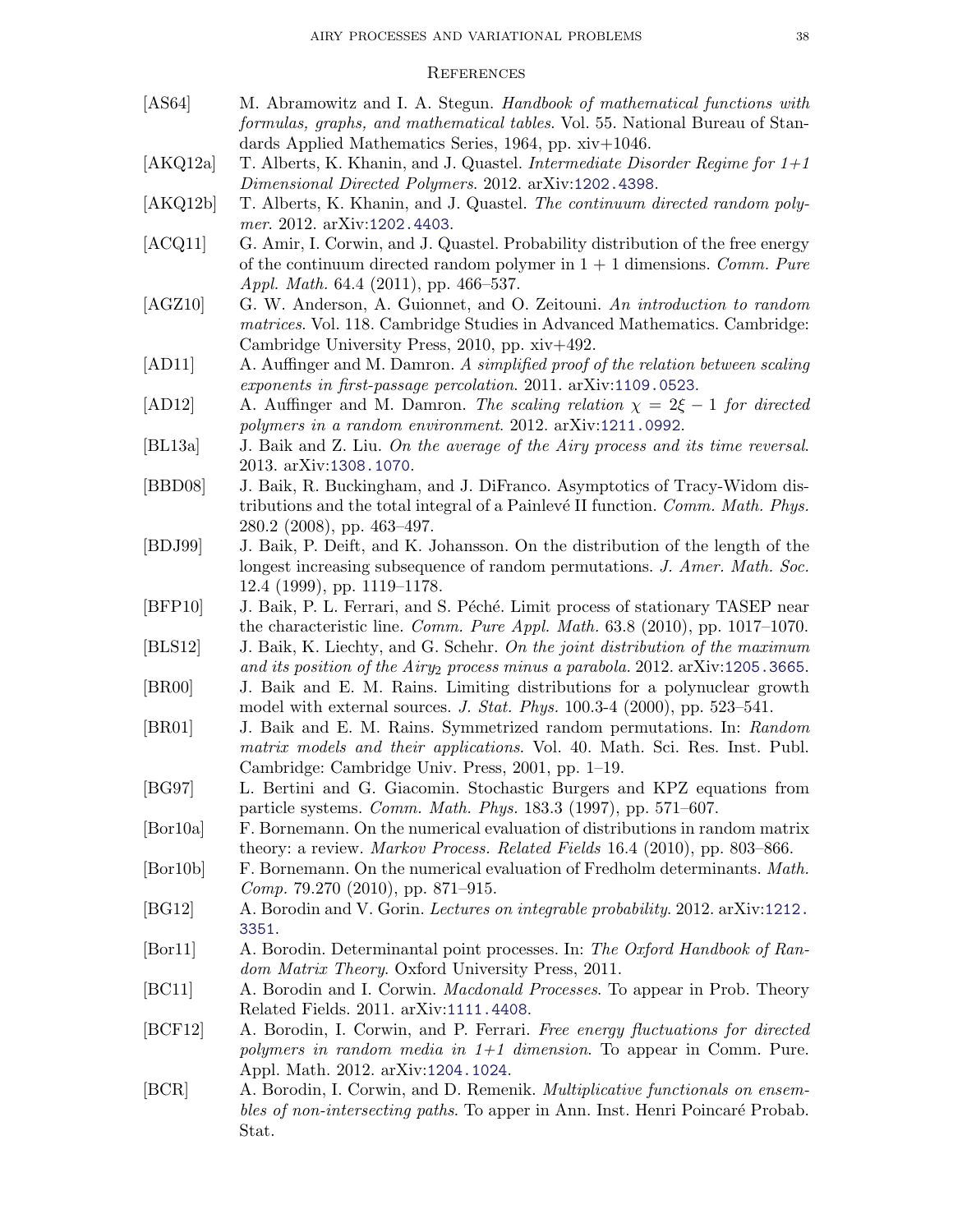- <span id="page-38-4"></span>[BCR13] A. Borodin, I. Corwin, and D. Remenik. Log-Gamma polymer free energy fluctuations via a Fredholm determinant identity. Comm. Math. Phys. (2013), pp. 1–18. doi: [10.1007/s00220-013-1750-x](http://dx.doi.org/10.1007/s00220-013-1750-x).
- <span id="page-38-11"></span>[BF08] A. Borodin and P. L. Ferrari. Large time asymptotics of growth models on space-like paths. I. PushASEP. Electron. J. Probab. 13 (2008), no. 50, 1380– 1418.
- <span id="page-38-2"></span>[BFP07] A. Borodin, P. L. Ferrari, and M. Prähofer. Fluctuations in the discrete TASEP with periodic initial configurations and the  $Airy_1$  process. Int. Math. Res. Pap. IMRP (2007), Art. ID rpm002, 47.
- <span id="page-38-1"></span>[BFPS07] A. Borodin, P. L. Ferrari, M. Prähofer, and T. Sasamoto. Fluctuation properties of the TASEP with periodic initial configuration. J. Stat. Phys. 129.5-6 (2007), pp. 1055–1080.
- <span id="page-38-7"></span>[BFS08a] A. Borodin, P. L. Ferrari, and T. Sasamoto. Large time asymptotics of growth models on space-like paths. II. PNG and parallel TASEP. Comm. Math. Phys. 283.2 (2008), pp. 417–449.
- <span id="page-38-10"></span>[BFS08b] A. Borodin, P. L. Ferrari, and T. Sasamoto. Transition between  $Airy_1$  and Airy<sub>2</sub> processes and TASEP fluctuations. Comm. Pure Appl. Math. 61.11 (2008), pp. 1603–1629.
- <span id="page-38-9"></span>[BFS09] A. Borodin, P. L. Ferrari, and T. Sasamoto. Two speed TASEP. J. Stat. Phys. 137.5-6 (2009), pp. 936–977.
- <span id="page-38-14"></span>[BO00] A. Borodin and G. Olshanski. Distributions on partitions, point processes, and the hypergeometric kernel. Comm. Math. Phys. 211.2 (2000), pp. 335– 358.
- <span id="page-38-15"></span>[BR05] A. Borodin and E. M. Rains. Eynard-Mehta theorem, Schur process, and their Pfaffian analogs. J. Stat. Phys. 121.3-4 (2005), pp. 291–317.
- <span id="page-38-17"></span>[BS02] A. N. Borodin and P. Salminen. Handbook of Brownian motion—facts and formulae. Second Edition. Probability and its Applications. Birkhäuser Verlag, 2002, pp. xvi+672.
- <span id="page-38-20"></span>[BL13b] T. Bothner and K. Liechty. Tail decay for the distribution of the endpoint of a directed polymer. Nonlinearity 26.5 (2013), p. 1449.
- <span id="page-38-0"></span>[Cha12] S. Chatterjee. The universal relation between scaling exponents in first-passage percolation. To appear in Annals of Math. (2012).
- <span id="page-38-12"></span>[CQ11] I. Corwin and J. Quastel. Renormalization fixed point of the KPZ universality class. 2011. arXiv:[1103.3422](http://arxiv.org/abs/1103.3422).
- <span id="page-38-6"></span>[CFP10] I. Corwin, P. L. Ferrari, and S. P´ech´e. Limit processes for TASEP with shocks and rarefaction fans. J. Stat. Phys. 140.2 (2010), pp. 232–267.
- <span id="page-38-5"></span>[CFP12] I. Corwin, P. L. Ferrari, and S. Péché. Universality of slow decorrelation in KPZ growth. Ann. Inst. Henri Poincaré Probab. Stat. 48.1 (2012), pp. 134– 150.
- <span id="page-38-19"></span>[CH11] I. Corwin and A. Hammond. Brownian Gibbs property for Airy line ensembles. To appear in Inventiones Mathematicae. 2011. arXiv:[1108.2291](http://arxiv.org/abs/1108.2291).
- <span id="page-38-18"></span>[CH12] I. Corwin and A. Hammond. The H-Brownian Gibbs property of the KPZ line ensemble. In preparation. 2012.
- <span id="page-38-13"></span>[CLW] I. Corwin, Z. Liu, and D. Wang. In preparation.
- <span id="page-38-3"></span>[COSZ11] I. Corwin, N. O'Connell, T. Seppäläinen, and N. Zygouras. Tropical Combinatorics and Whittaker functions. To appear in Duke Math. J. 2011. arXiv:[1110.](http://arxiv.org/abs/1110.3489) [3489](http://arxiv.org/abs/1110.3489).
- <span id="page-38-8"></span>[CQR13] I. Corwin, J. Quastel, and D. Remenik. Continuum statistics of the airy2 process. Comm. Math. Phys. 317.2 (2013), pp. 347–362.
- <span id="page-38-16"></span>[EM98] B. Eynard and M. L. Mehta. Matrices coupled in a chain. I. Eigenvalue correlations. J. Phys. A 31.19 (1998), pp. 4449–4456.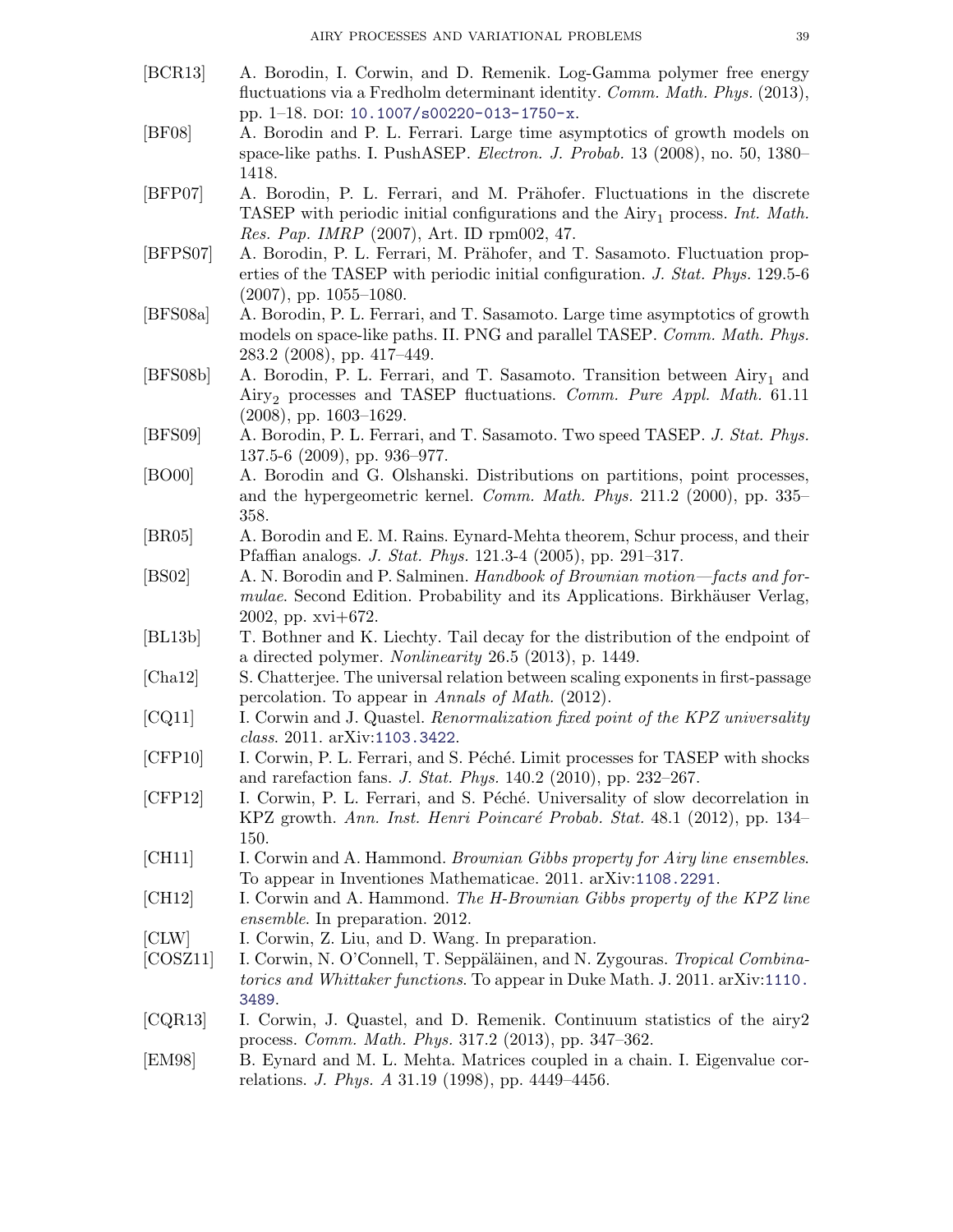<span id="page-39-23"></span><span id="page-39-22"></span><span id="page-39-21"></span><span id="page-39-20"></span><span id="page-39-18"></span><span id="page-39-17"></span><span id="page-39-15"></span><span id="page-39-14"></span><span id="page-39-9"></span><span id="page-39-8"></span><span id="page-39-6"></span><span id="page-39-2"></span>

| [Fei09]                      | T. Feierl. The height and range of watermelons without wall. In: <i>Combina</i> -                                                                         |
|------------------------------|-----------------------------------------------------------------------------------------------------------------------------------------------------------|
|                              | torial Algorithms. Vol. 5874. Lecture Notes in Computer Science. Springer                                                                                 |
|                              | Berlin / Heidelberg, 2009, pp. 242–253.                                                                                                                   |
| $[{\rm Fer}08]$              | P. L. Ferrari. Slow decorrelations in Kardar–Parisi-Zhang growth. J. Stat.                                                                                |
|                              | Mech. 2008.07 (2008), P07022.                                                                                                                             |
| [FF13]                       | P. L. Ferrari and R. Frings. On the spatial persistence for airy processes. J.                                                                            |
|                              | Stat. Mech. 2013.02 (2013), P02001.                                                                                                                       |
| [FS05]                       | P. L. Ferrari and H. Spohn. A determinantal formula for the GOE Tracy-                                                                                    |
|                              | Widom distribution. <i>J. Phys. A</i> 38.33 (2005), pp. L557–L561.                                                                                        |
| [Fis84]                      | M. E. Fisher. Walks, walls, wetting, and melting. J. Stat. Phys. 34 (5 1984),                                                                             |
|                              | pp. 667–729.                                                                                                                                              |
| [FNH99]                      | P. J. Forrester, T. Nagao, and G. Honner. Correlations for the orthogonal-                                                                                |
|                              | unitary and symplectic-unitary transitions at the hard and soft edges. Nucl.                                                                              |
|                              | <i>Phys. B</i> 553.3 (1999), pp. 601 -643.                                                                                                                |
| [FMS11]                      | P. J. Forrester, S. N. Majumdar, and G. Schehr. Non-intersecting brownian                                                                                 |
|                              | walkers and Yang-Mills theory on the sphere. Nucl. Phys. B 844.3 (2011),                                                                                  |
|                              | pp. $500 - 526$ .                                                                                                                                         |
| [GV85]                       | I. Gessel and G. Viennot. Binomial determinants, paths, and hook length                                                                                   |
|                              | formulae. Adv. in Math. 58.3 (1985), pp. 300-321.                                                                                                         |
| [Gro89]                      | P. Groeneboom. Brownian motion with a parabolic drift and Airy functions.                                                                                 |
|                              | Probab. Theory Related Fields 81.1 (1989), pp. 79–109.                                                                                                    |
| $[\text{Häg08}]$             | J. Hägg. Local Gaussian fluctuations in the Airy and discrete PNG processes.                                                                              |
|                              | Ann. Probab. 36.3 (2008), pp. 1059–1092.                                                                                                                  |
| [Hai13]                      | M. Hairer. Solving the KPZ equation. Ann. of Math. (2) 178.2 (2013), pp. 559-                                                                             |
|                              | 664.                                                                                                                                                      |
| [HHZ95]                      | T. Halpin-Healy and Y.-C. Zhang. Kinetic roughening phenomena, stochastic                                                                                 |
|                              | growth, directed polymers and all that. Phys. Rep. 254.4-6 (1995), pp. 215–                                                                               |
|                              | 414.                                                                                                                                                      |
| [John0]                      | K. Johansson. Shape fluctuations and random matrices. Comm. Math. Phys.                                                                                   |
|                              | $209.2$ (2000), pp. 437-476.                                                                                                                              |
| [John3]                      | K. Johansson. Discrete polynuclear growth and determinantal processes. Comm.                                                                              |
|                              | Math. Phys. 242.1-2 (2003), pp. 277-329.                                                                                                                  |
| [John06]                     | K. Johansson. Random matrices and determinantal processes. In: Mathemat-                                                                                  |
|                              |                                                                                                                                                           |
|                              | <i>ical statistical physics.</i> Elsevier B. V., Amsterdam, 2006, pp. 1–55.<br>M. Kardar, G. Parisi, and Y.-C. Zhang. Dynamical scaling of growing inter- |
| [KPZ86]                      |                                                                                                                                                           |
|                              | faces. Phys. Rev. Lett. 56.9 (1986), pp. 889–892.                                                                                                         |
| [KM59]                       | S. Karlin and J. McGregor. Coincidence probabilities. <i>Pacific J. Math.</i> 9                                                                           |
|                              | $(1959)$ , pp. 1141–1164.                                                                                                                                 |
| [Koc92]                      | H. von Koch. Sur les déterminants infinis et les équations différentielles linéaires.                                                                     |
|                              | Acta Math. 16.1 (1892), pp. 217–295.                                                                                                                      |
| $\left[ \text{Lin}73\right]$ | B. Lindström. On the vector representations of induced matroids. Bull. Lon-                                                                               |
|                              | don Math. Soc. 5 (1973), pp. 85–90.                                                                                                                       |
| [Mac94]                      | A. M. S. Macêdo. Universal parametric correlations at the soft edge of the                                                                                |
|                              | spectrum of random matrix ensembles. Europhysics Letters 26.9 (1994), p. 641.                                                                             |
| [Meh91]                      | M. L. Mehta. Random matrices. Second. Boston, MA: Academic Press Inc.,                                                                                    |
|                              | 1991, pp. $xviii+562$ .                                                                                                                                   |
| [MP92]                       | M. Mézard and G. Parisi. A variational approach to directed polymers. J.                                                                                  |
|                              | Phys. A 25.17 (1992), pp. 4521-4534.                                                                                                                      |
| [MFQR13]                     | G. Moreno Flores, J. Quastel, and D. Remenik. Endpoint distribution of                                                                                    |
|                              | directed polymers in $1 + 1$ dimensions. <i>Comm. Math. Phys.</i> 317.2 (2013),                                                                           |
|                              | pp. 363-380.                                                                                                                                              |
| [O <sub>C12</sub> ]          | N. O'Connell. Directed polymers and the quantum Toda lattice. Ann. Probab.                                                                                |

<span id="page-39-19"></span><span id="page-39-16"></span><span id="page-39-13"></span><span id="page-39-12"></span><span id="page-39-11"></span><span id="page-39-10"></span><span id="page-39-7"></span><span id="page-39-5"></span><span id="page-39-4"></span><span id="page-39-3"></span><span id="page-39-1"></span><span id="page-39-0"></span>40.2 (2012), pp. 437–458.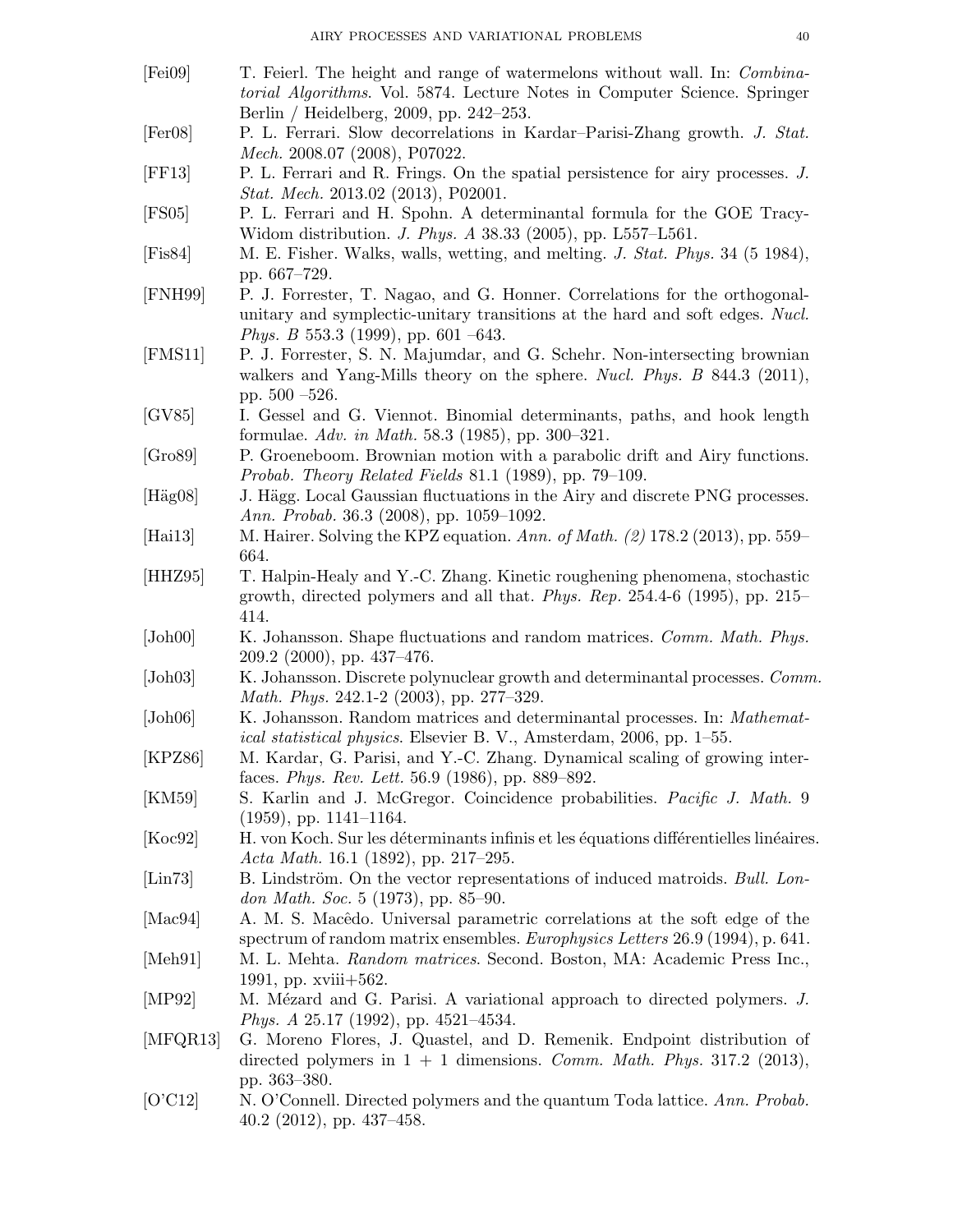<span id="page-40-23"></span><span id="page-40-22"></span><span id="page-40-21"></span><span id="page-40-20"></span><span id="page-40-19"></span><span id="page-40-18"></span><span id="page-40-17"></span><span id="page-40-16"></span><span id="page-40-15"></span><span id="page-40-14"></span><span id="page-40-13"></span><span id="page-40-12"></span><span id="page-40-11"></span><span id="page-40-10"></span><span id="page-40-9"></span><span id="page-40-8"></span><span id="page-40-7"></span><span id="page-40-6"></span><span id="page-40-5"></span><span id="page-40-4"></span><span id="page-40-3"></span><span id="page-40-2"></span><span id="page-40-1"></span><span id="page-40-0"></span>[Pim12] L. P. R. Pimentel. On the location of the maximum of a continuous stochastic process. 2012. arXiv:[1207.4469](http://arxiv.org/abs/1207.4469). [PS02] M. Prähofer and H. Spohn. Scale invariance of the PNG droplet and the Airy process. J. Stat. Phys. 108.5-6 (2002), pp. 1071–1106. [PS11] S. Prolhac and H. Spohn. The one-dimensional KPZ equation and the Airy process. J. Stat. Mech. Theor. Exp. 2011.03 (2011), P03020. [QR11] J. Quastel and D. Remenik. Local Brownian property of the narrow wedge solution of the KPZ equation. Electron. Comm. Probab. 16 (2011), pp. 712– 719. [QR12a] J. Quastel and D. Remenik. Local behavior and hitting probabilities of the Airy<sub>1</sub> process. Probab. Theory Related Fields  $(2012)$ , pp. 1–30. DOI: [10.1007/](http://dx.doi.org/10.1007/s00440-012-0466-8) [s00440-012-0466-8](http://dx.doi.org/10.1007/s00440-012-0466-8). [QR12b] J. Quastel and D. Remenik. Tails of the endpoint distribution of directed poly-mers. To appear in Ann. Inst. Henri Poincaré Probab. Stat. 2012. arXiv:[1203.](http://arxiv.org/abs/1203.2907) [2907](http://arxiv.org/abs/1203.2907). [QR13] J. Quastel and D. Remenik. Supremum of the airy2 process minus a parabola on a half line. J. Stat. Phys. 150.3 (2013), pp. 442–456. [RS10] J. Rambeau and G. Schehr. Extremal statistics of curved growing interfaces in 1+1 dimensions.  $EPL$  (Europhysics Letters) 91.6 (2010). [RS11] J. Rambeau and G. Schehr. Distribution of the time at which n vicious walkers reach their maximal height. Phys. Rev. E  $83$  (6 2011), p. 061146. [Sas05] T. Sasamoto. Spatial correlations of the 1D KPZ surface on a flat substrate. Journal of Physics A: Mathematical and General 38.33 (2005), p. L549. [Sch12] G. Schehr. Extremes of N vicious walkers for large N: application to the directed polymer and KPZ interfaces. 2012. arXiv:[arXiv:1203.1658](http://arxiv.org/abs/arXiv:1203.1658). [SMCRF08] G. Schehr, S. N. Majumdar, A. Comtet, and J. Randon-Furling. Exact distribution of the maximal height of p vicious walkers. Phys. Rev. Lett.  $101.15$ (2008), pp. 150601, 4. [Sim05] B. Simon. Trace ideals and their applications. Second. Vol. 120. Mathematical Surveys and Monographs. American Mathematical Society, 2005, pp. viii+150. [TS10] K. Takeuchi and M. Sano. Universal fluctuations of growing interfaces: evidence in turbulent liquid crystals. Phys. Rev. Lett. 104 (23 2010), p. 230601. [TS12] K. Takeuchi and M. Sano. Evidence for geometry-dependent universal fluctuations of the Kardar-Parisi-Zhang interfaces in liquid-crystal turbulence. J. Stat. Phys. 147 (5 2012), pp. 853–890. [TW94] C. A. Tracy and H. Widom. Level-spacing distributions and the Airy kernel. Comm. Math. Phys. 159.1 (1994), pp. 151–174. [TW96] C. A. Tracy and H. Widom. On orthogonal and symplectic matrix ensembles. Comm. Math. Phys. 177.3 (1996), pp. 727–754. [TW04] C. A. Tracy and H. Widom. Differential equations for Dyson processes. Comm. Math. Phys. 252.1-3 (2004), pp. 7–41. [TW06] C. A. Tracy and H. Widom. The Pearcey process. Comm. Math. Phys. 263.2 (2006), pp. 381–400. [TW07] C. A. Tracy and H. Widom. Nonintersecting Brownian excursions. Ann. Appl. Probab. 17.3 (2007), pp. 953–979. [TW08a] C. A. Tracy and H. Widom. A Fredholm determinant representation in ASEP. J. Stat. Phys. 132.2 (2008), pp. 291–300. [TW08b] C. A. Tracy and H. Widom. Integral formulas for the asymmetric simple exclusion process. Comm. Math. Phys. 279.3 (2008), pp. 815–844. [TW09] C. A. Tracy and H. Widom. Asymptotics in ASEP with step initial condition. Comm. Math. Phys. 290.1 (2009), pp. 129–154. [VS10] O. Vallée and M. Soares. Airy functions and applications to physics. Second. London: Imperial College Press, 2010, pp. x+202.